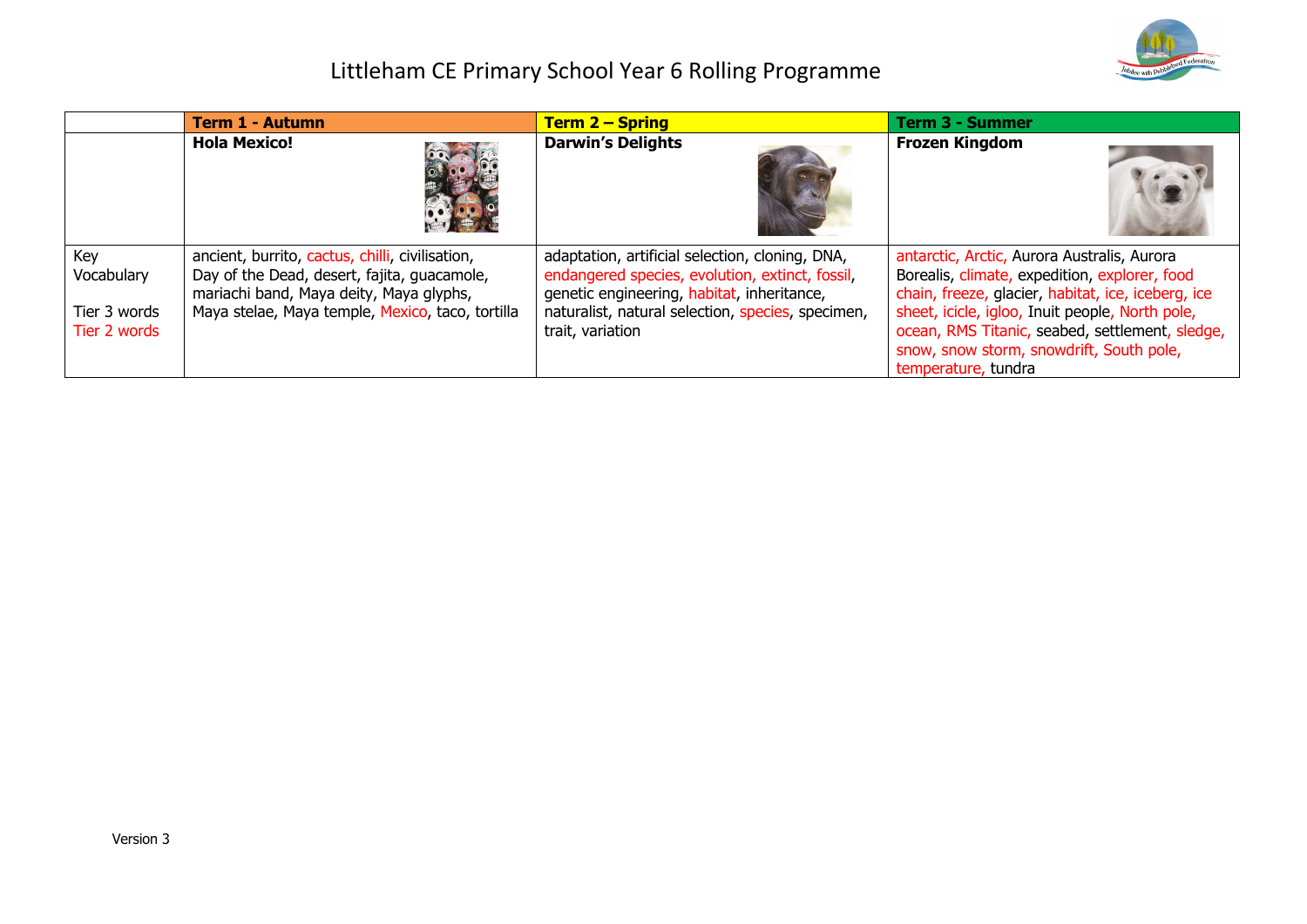

| <b>Project</b><br>overview | Welcome to Mexico! Get ready to explore this<br>unique country, from its towering temples and<br>stunning geography to its pulsing rhythms and<br>fun-packed festivals. Tummy rumbling? Concoct<br>a traditional fruit cocktail or delicious Mexican<br>meal. What's on your shopping list? Go steady<br>with the spices! Discover the mysterious world<br>of the ancient Maya civilisation. Make their<br>chocolate, learn their poetry, play their ball<br>game and follow all their curious rituals. Just try<br>to keep your head! Feel like celebrating? Design<br>a flute, grab a drum, join a tribe and make some<br>noise! Have you got what it takes to be chief?<br>Let's find out | Ship ahoy! We're off on an exciting expedition<br>with Charles Darwin and his crew on HMS<br>Beagle. Can you trace his route across the vast<br>ocean? Stop at the magical Galápagos Islands to<br>see the amazing species that helped Darwin<br>develop his theory of evolution by natural<br>selection. Do you know what's so special about<br>a lava lizard, or why the blue-footed booby has<br>blue feet? See how animals adapt to their<br>environment over time and meet some of the<br>world's greatest explorers and naturalists!<br>Imagine how humans will evolve in millions of<br>years. It's a scary thought! Ready to trace the<br>origin of species? Let's set sail! | Welcome to the planet's coldest lands. Vast<br>wilds and hostile territories - incredibly<br>beautiful, yet often deadly. Take shelter from<br>the elements or fall prey to icy winds and the<br>deepest chill. Trek bravely and valiantly across<br>treacherous terrain to the ends of the Earth,<br>treading deep in snow or be pulled by a team of<br>mighty sled dogs. Be alert, for magnificent<br>mammals roam these lands, sometimes hungry<br>or fresh for a fight. Perhaps a hungry polar bear<br>or an Arctic fox is hunting rodents, as swift as<br>the wind! Research facts and figures of climate,<br>temperature, habitats and ecosystems, and<br>compose evocative poems about the Northern<br>Lights. Become part of an Antarctic rescue team,<br>braving the elements to rescue terrified<br>passengers from a ship struck by a deadly berg<br>that hides deep beneath the Southern Ocean. So<br>wrap up well everyone and settle by the fire. I'm<br>just going outside and may be some time. |
|----------------------------|----------------------------------------------------------------------------------------------------------------------------------------------------------------------------------------------------------------------------------------------------------------------------------------------------------------------------------------------------------------------------------------------------------------------------------------------------------------------------------------------------------------------------------------------------------------------------------------------------------------------------------------------------------------------------------------------|--------------------------------------------------------------------------------------------------------------------------------------------------------------------------------------------------------------------------------------------------------------------------------------------------------------------------------------------------------------------------------------------------------------------------------------------------------------------------------------------------------------------------------------------------------------------------------------------------------------------------------------------------------------------------------------|-----------------------------------------------------------------------------------------------------------------------------------------------------------------------------------------------------------------------------------------------------------------------------------------------------------------------------------------------------------------------------------------------------------------------------------------------------------------------------------------------------------------------------------------------------------------------------------------------------------------------------------------------------------------------------------------------------------------------------------------------------------------------------------------------------------------------------------------------------------------------------------------------------------------------------------------------------------------------------------------------------------------|

### **When reviewing our curriculum rolling programme we considered the key aspects of our CURRICULUM INTENT as:**

To provide a curriculum which encourages pupils, within a supportive Christian environment, to aspire to reach their full potential. This will be achieved through experiential learning, using the richness of our local rural community and culture, but also by opening the children's eyes further to gain knowledge about, and see the opportunities in, the wider British, European and global contexts.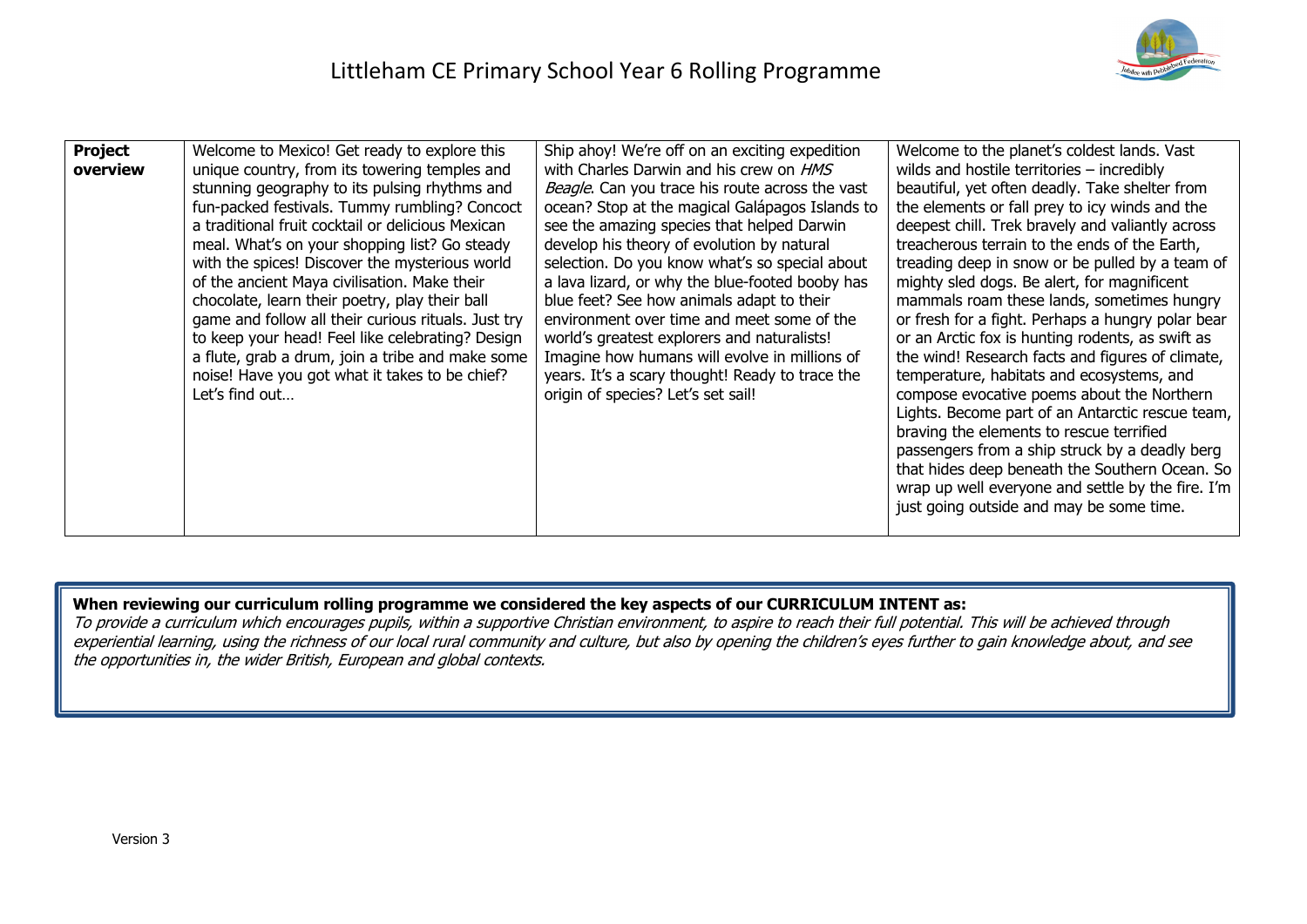|                                                                                                                                                    | Term 1 - Autumn                                                                                                                                                                                                                                                                                                                                                                                                                                              |  |
|----------------------------------------------------------------------------------------------------------------------------------------------------|--------------------------------------------------------------------------------------------------------------------------------------------------------------------------------------------------------------------------------------------------------------------------------------------------------------------------------------------------------------------------------------------------------------------------------------------------------------|--|
| What are the key pieces of knowledge we want children to remember, be able to build upon and to reflect on within each subject area of this topic? |                                                                                                                                                                                                                                                                                                                                                                                                                                                              |  |
|                                                                                                                                                    | Text in this colour relates to key pieces of knowledge linked specifically to our Curriculum Intent.                                                                                                                                                                                                                                                                                                                                                         |  |
|                                                                                                                                                    | Text in this colour describes example activities to support the main theme of the topic.                                                                                                                                                                                                                                                                                                                                                                     |  |
| <b>Main Topic</b>                                                                                                                                  | <b>Hola Mexico!</b>                                                                                                                                                                                                                                                                                                                                                                                                                                          |  |
| <b>History</b>                                                                                                                                     | The characteristics of the earliest civilisations include cities, governments, forms of writing, numerical systems, calendars, architecture, art,<br>religion, inventions and social structures, many of which have influenced the world over the last 5000 years and can still be seen in society<br>today.                                                                                                                                                 |  |
|                                                                                                                                                    | The Maya were a group of indigenous people who lived in Mexico and other parts of Central America over 3000 years ago. The Maya were<br>experts in farming, pottery, writing and Maths. Around AD 900, the Maya civilisation began to decline, and the people moved into small<br>villages, rather than staying in great cities they had built. There are still some Maya people today who follow the lifestyle, language and<br>traditions of ancient Maya. |  |
|                                                                                                                                                    | <b>Chronology</b>                                                                                                                                                                                                                                                                                                                                                                                                                                            |  |
|                                                                                                                                                    | Know how to create timelines of the period studied – these should include events going on in other areas of the world at the same time as<br>the time period being studied.                                                                                                                                                                                                                                                                                  |  |
|                                                                                                                                                    | <b>Historical Enquiry</b>                                                                                                                                                                                                                                                                                                                                                                                                                                    |  |
|                                                                                                                                                    | Know the region in the world in which Maya people live.                                                                                                                                                                                                                                                                                                                                                                                                      |  |
|                                                                                                                                                    | Know, through explanation, the purpose of the ancient Maya city of Chichen Itza,                                                                                                                                                                                                                                                                                                                                                                             |  |
|                                                                                                                                                    | Know the system of terraced faming used by the Maya in mountainous areas and explain why this method helped to stop the previous soil<br>being eroded or washed away.                                                                                                                                                                                                                                                                                        |  |
|                                                                                                                                                    | Know what the landscape, climate and natural vegetation of Maya area is like.                                                                                                                                                                                                                                                                                                                                                                                |  |
|                                                                                                                                                    | Know the occupations of modern Maya people.                                                                                                                                                                                                                                                                                                                                                                                                                  |  |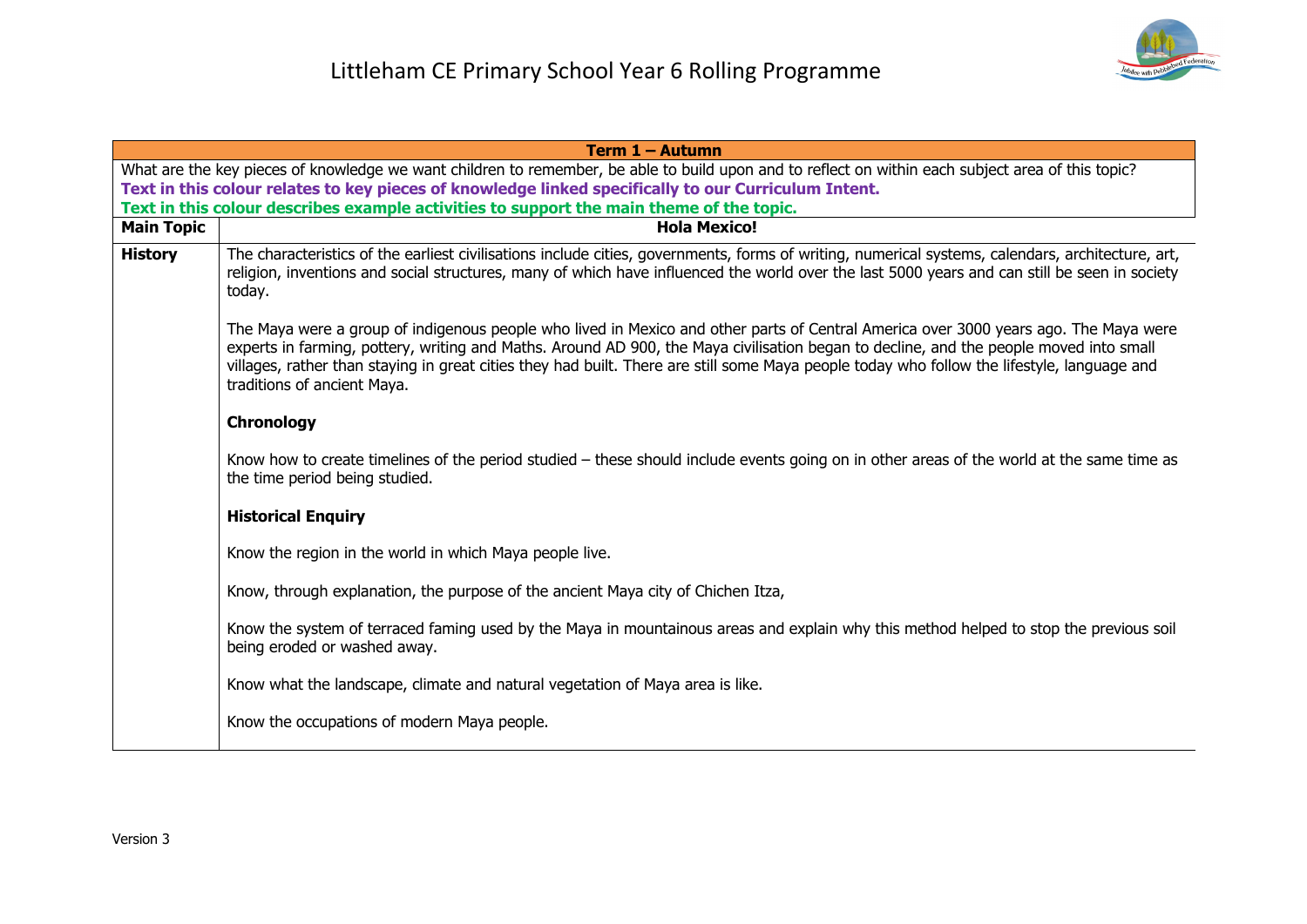

|           | Know how to refer to primary evidence to know the lost jungle cities of the Maya and reach a judgement as to their purpose, justifying<br>their reasoning.                                                                                                                                                                                                              |
|-----------|-------------------------------------------------------------------------------------------------------------------------------------------------------------------------------------------------------------------------------------------------------------------------------------------------------------------------------------------------------------------------|
|           | Know the purpose of a range of ancient Maya artefacts – including stone carvings, hieroglyphs, clay and stone pottery and figurines and<br>ornaments $-$ justifying conclusions.                                                                                                                                                                                        |
|           | <b>Interpretations of History</b>                                                                                                                                                                                                                                                                                                                                       |
|           | Know the likely cause of the gradual abandonment of the Maya jungle cities and justify their conclusions.                                                                                                                                                                                                                                                               |
|           | <b>Continuity and Change</b>                                                                                                                                                                                                                                                                                                                                            |
|           | Know how to compare and contrast occupations from a specific period and now.                                                                                                                                                                                                                                                                                            |
|           | <b>Similarities and Differences</b>                                                                                                                                                                                                                                                                                                                                     |
|           | Know the social and religious importance of the Maya ball game pok -a- tok.                                                                                                                                                                                                                                                                                             |
|           | The schools are all located in areas that have important farming communities. Devon and Cornwall are also important places for pottery<br>and clay production. Look at the differences and similarities between the Maya people and the way in which we perform these tasks today.                                                                                      |
|           | Look at a range of images that illustrate aspects of ancient Maya civilisation. Work in pairs to talk about what they can find and develop a<br>list of questions that would form the basis of further research work.                                                                                                                                                   |
|           | Note: There is debate about how to use the term 'Maya' or 'Mayan'. In academic use, 'Mayan' is restricted to referring to their languages;<br>'Maya' is the adjectival form used for non-linguistic aspects. We have followed this convention in our project, although when searching for<br>online resources you may use either term.                                  |
| Geography | The Northern Hemisphere is the part of Earth that is to the north of the equator. The Southern Hemisphere is the part of Earth that is to<br>the south of the equator. The Prime Meridian is the imaginary line from the North Pole to the South Pole that passes through Greenwich in<br>England and marks 0° longitude, from which all other longitudes are measured. |
|           | Compass points can be used to describe the relationship of features to each other, or to describe the direction of travel. Accurate grid<br>references identify the position of key physical and human features.                                                                                                                                                        |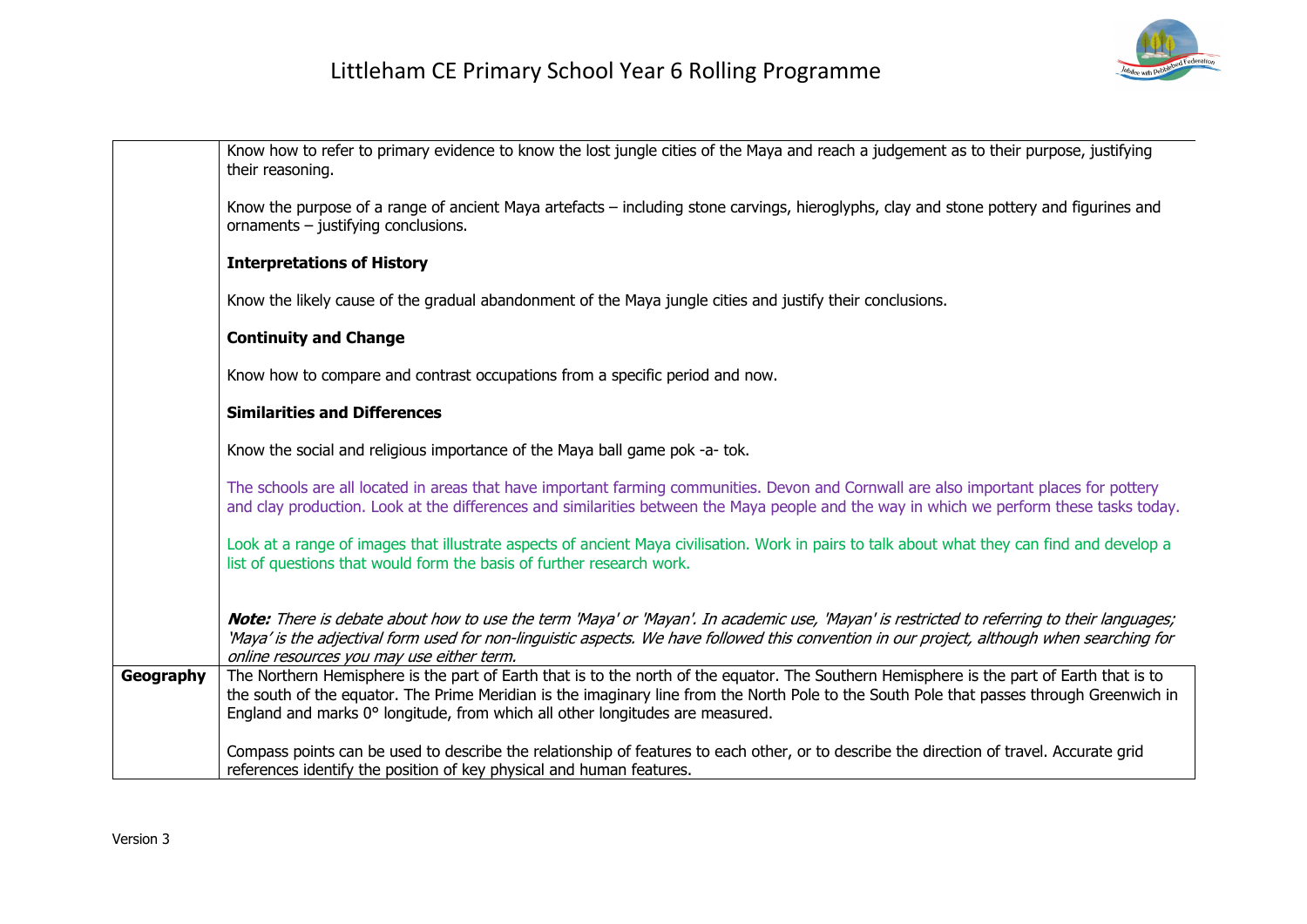

| The distribution of and access to natural resources, cultural influences and economic activity are significant factors in community life in a<br>settlement.                                                                                                                                                                                                                                                                                                                                                                                        |
|-----------------------------------------------------------------------------------------------------------------------------------------------------------------------------------------------------------------------------------------------------------------------------------------------------------------------------------------------------------------------------------------------------------------------------------------------------------------------------------------------------------------------------------------------------|
| Mexico is located in the south of the continent of North America. It has diverse landscapes that includes mountains, rainforests and deserts.<br>This means that its climate is also very varied and there are a wide range of plants and animals found there, including many types of cacti<br>and over 700 species of reptile. Some people live in rural communities whilst others live in big cities. Mexico City is the capital of Mexico. It<br>is home to nearly nine million people, with a vibrant, diverse population and a rich heritage. |
| <b>Locational Knowledge</b>                                                                                                                                                                                                                                                                                                                                                                                                                                                                                                                         |
| Know and revise the capital cities of Europe and major cities from around the world, including the capitals of USA, Canada, South America,<br>most European cities, India, Kenya, Egypt, New Zealand, Australia, Japan, China, Pakistan.                                                                                                                                                                                                                                                                                                            |
| Know and revise the naming of cities and countries in North, Central and South America (Venezuela, Colombia, Ecuador, Peru, Bolivia,<br>Chile, Guyana, Suriname, Guatemala, Paraguay, Brazil, Uruguay, Galapagos Islands) and locating on a world map and atlas.                                                                                                                                                                                                                                                                                    |
| Know how to explain how the time zones work.                                                                                                                                                                                                                                                                                                                                                                                                                                                                                                        |
| <b>Place Knowledge</b>                                                                                                                                                                                                                                                                                                                                                                                                                                                                                                                              |
| Know how to link words to theme e.g. settlement, urban, rural, land use, sustainability, rivers, confluence, tributary, rainforest, desert.                                                                                                                                                                                                                                                                                                                                                                                                         |
| <b>Human Features</b>                                                                                                                                                                                                                                                                                                                                                                                                                                                                                                                               |
| Know how to give an extended description of the human features of different places around the world.                                                                                                                                                                                                                                                                                                                                                                                                                                                |
| <b>Physical Features</b>                                                                                                                                                                                                                                                                                                                                                                                                                                                                                                                            |
| Know how to describe how some places are similar and others are different in relation to their physical features.                                                                                                                                                                                                                                                                                                                                                                                                                                   |
| <b>Skills, Maps Work and Fieldwork</b>                                                                                                                                                                                                                                                                                                                                                                                                                                                                                                              |
|                                                                                                                                                                                                                                                                                                                                                                                                                                                                                                                                                     |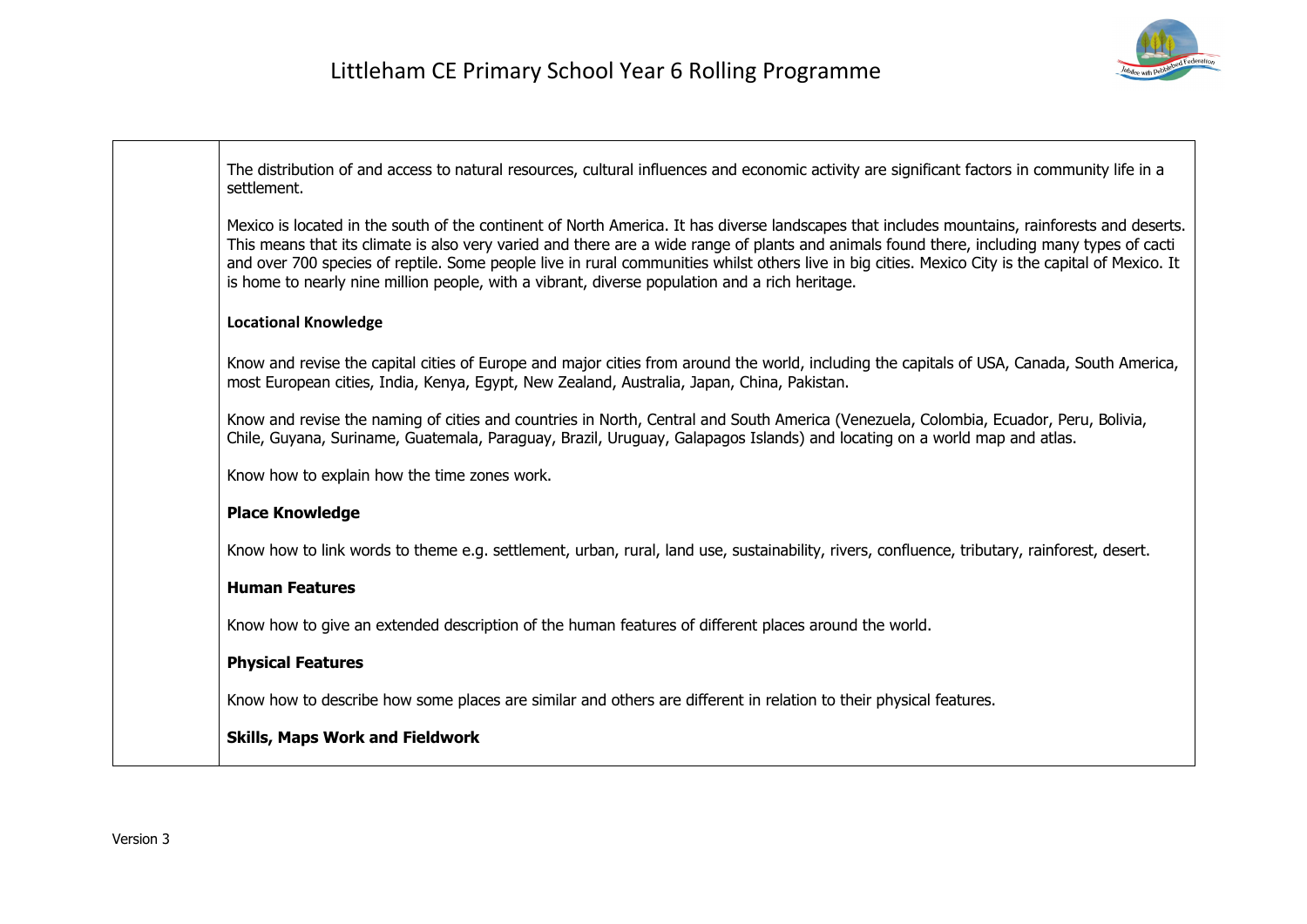

|                | Know how to ask questions: what is this landscape like?, how is it changing?, what patterns can you see / how has the pattern changed?                                                                                                       |
|----------------|----------------------------------------------------------------------------------------------------------------------------------------------------------------------------------------------------------------------------------------------|
|                | Know how to analyse evidence and draw conclusions e.g. from field work data on land use comparing land use and temperature.                                                                                                                  |
|                | Know how to look for patterns and explain the reasons behind them.                                                                                                                                                                           |
|                | Know how to identify and explain different views of people including themselves and justify in detail.                                                                                                                                       |
|                | Know how to communicate in ways appropriate to task and audience e.g. use email to exchange information about locality with another of<br>our federation schools.                                                                            |
|                | Know that field sketches should show understanding of pattern, movement and change.                                                                                                                                                          |
|                | Know how to use maps, aerial photos, plans and web resources to describe what a locality might be like - locate information / place with<br>speed and accuracy and use key to make deductions about landscape / industry / features etc      |
|                | Know how to use OS maps to answer questions.                                                                                                                                                                                                 |
|                | Know and recognise key symbols used on ordnance survey maps.                                                                                                                                                                                 |
|                | Exmouth town established itself during the $18th$ Century and is regarded as the oldest holiday resort in Devon.                                                                                                                             |
| <b>Science</b> | A shadow appears when an object blocks the passage of light. Apart from some distortion or fuzziness at the edges, shadows are the same<br>shape as the object. The distortion or fuzziness depends on the position or type of light source. |
|                | Know how shadows are formed and that it is because light travels in straight lines.                                                                                                                                                          |
|                | Light                                                                                                                                                                                                                                        |
|                | Know that light travels in straight lines and that we see objects when light from them goes into our eyes.                                                                                                                                   |
|                | Know that light may come directly from light sources, but for other objects some light must be reflected from the object into our eyes for<br>the object to be seen.                                                                         |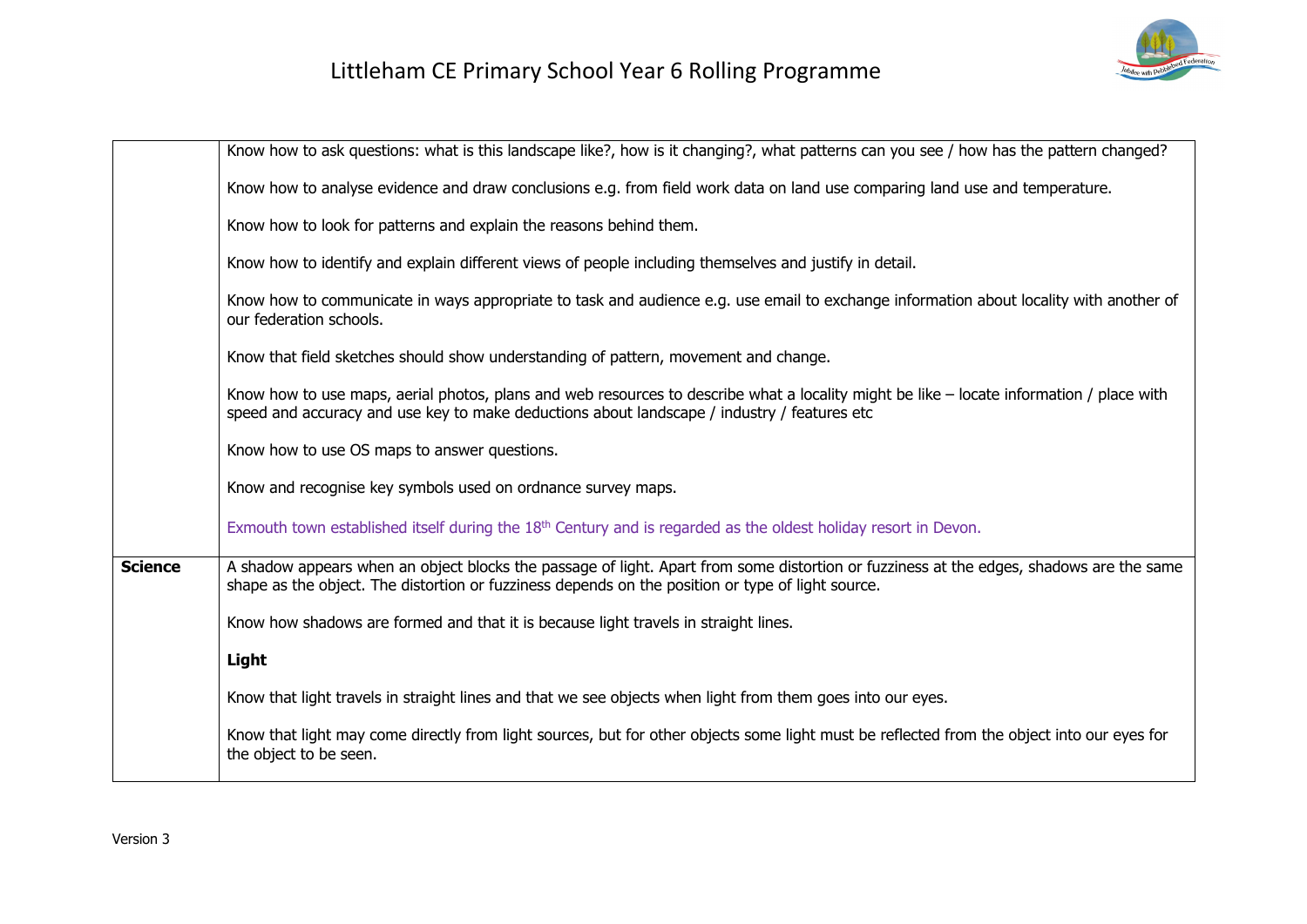

|                          | Know that objects that block light (are not fully transparent) will cause shadows.                                                                                                                                                                                                                                                                            |
|--------------------------|---------------------------------------------------------------------------------------------------------------------------------------------------------------------------------------------------------------------------------------------------------------------------------------------------------------------------------------------------------------|
|                          | Know that as light travels in straight lines, the shape of the shadow will be the same as the outline shape of the object.                                                                                                                                                                                                                                    |
|                          | <b>Knowledge of Working Scientifically</b>                                                                                                                                                                                                                                                                                                                    |
|                          | Know how to use appropriate scientific language to communicate his/her methods.                                                                                                                                                                                                                                                                               |
|                          | Know how to choose how to record data from a choice of familiar approaches.                                                                                                                                                                                                                                                                                   |
|                          | Know how to use test results and previous scientific knowledge to make predictions for further investigations asking specific, relevant<br>questions.                                                                                                                                                                                                         |
|                          | Know how to draw conclusions based on their data and observations, use evidence to justify their ideas, use scientific knowledge and<br>understanding to explain their findings.                                                                                                                                                                              |
|                          | Know how to look for different causal relationships in their data and identify evidence that refutes or supports their ideas. Use their results<br>to identify when further tests and observations are needed.                                                                                                                                                |
|                          | Build on learning from Y3 about safety and the sun as well as shadows are formed from the blocking of light. Link shadows with Stargazers<br>from Y5. Shadows change throughout the day and the year according to the height of the sun and the tilt of Earth. Use torches at different<br>angles to measure shadows and link to the seasons.                 |
|                          | Using a bright LED torch, conduct an investigation to explore patterns in the size and shape of an object's shadow, recording results in a<br>spreadsheet. Predict other values using the data collected.                                                                                                                                                     |
|                          | Children to work with a partner and take in turns to draw around their shadow. Can they distort the shape? How? Children to also stand on<br>a marked spot on the playground and at intervals through-out the day using different colour chalk draw their shadow. Why is it different at<br>11.00 am and 2pm? Children to consider the direction of sunlight. |
| <b>Art and</b><br>design | A 3-D form is a sculpture made by carving, modelling, casting or constructing.                                                                                                                                                                                                                                                                                |
|                          | <b>Use of Sketchbook</b>                                                                                                                                                                                                                                                                                                                                      |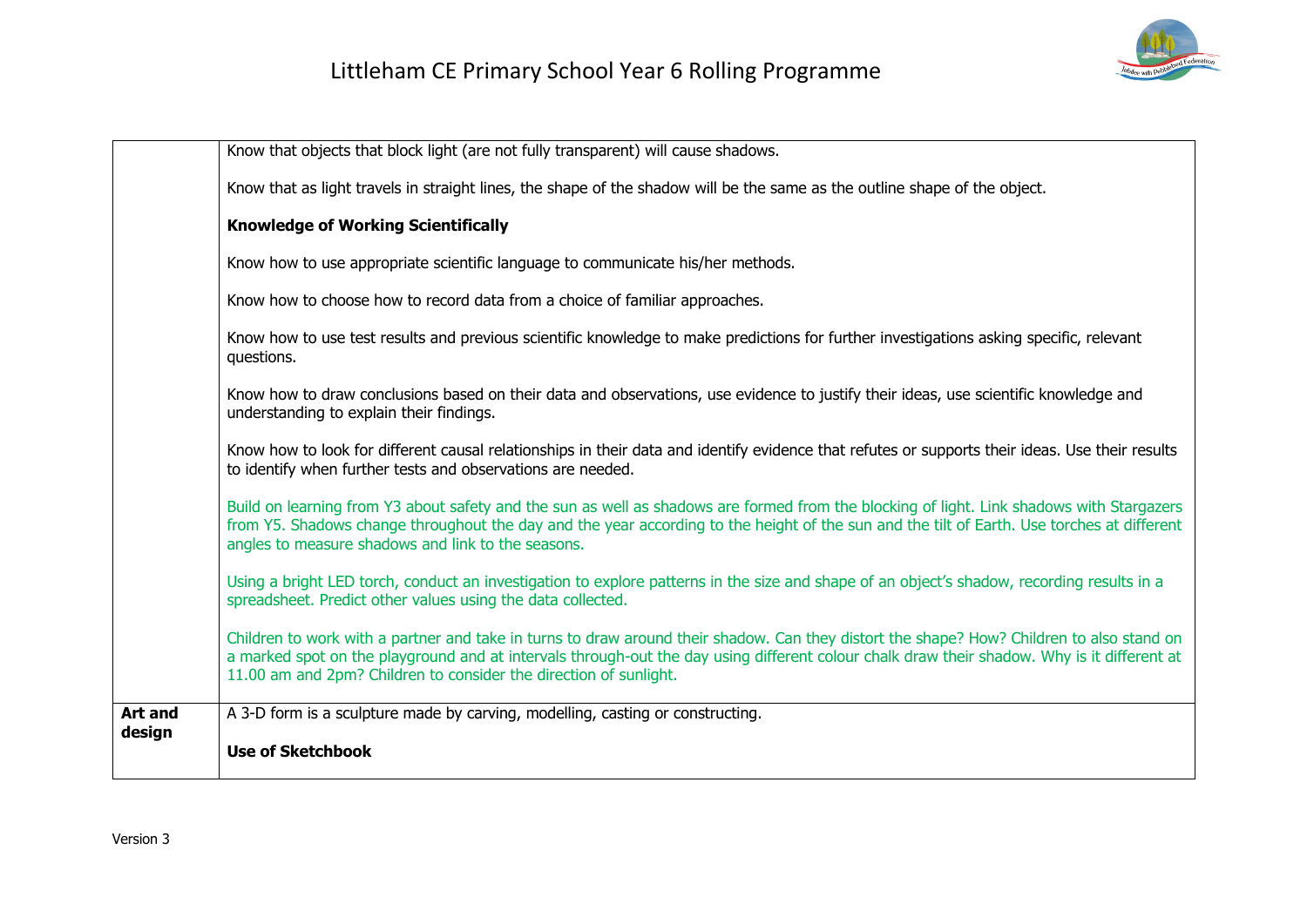

| Know how to write detailed notes about pieces of work.                                                                                                                                                                                                 |
|--------------------------------------------------------------------------------------------------------------------------------------------------------------------------------------------------------------------------------------------------------|
| Know how to make explicit reference to methods and skills used in artwork they have created or artwork of others.                                                                                                                                      |
| Know how to reflect on their work (and other children's work) and its meaning and purpose.                                                                                                                                                             |
| Know how to use their sketchbook to show knowledge and art history they have learnt.                                                                                                                                                                   |
| 3D Art                                                                                                                                                                                                                                                 |
| Know how to use Modroc                                                                                                                                                                                                                                 |
| <b>Colour</b>                                                                                                                                                                                                                                          |
| Know how to express feelings and emotions through colour.                                                                                                                                                                                              |
| <b>Form</b>                                                                                                                                                                                                                                            |
| Know how to describe and model form in 3D.                                                                                                                                                                                                             |
| Know how to express and articulate a personal message through sculpture (through analysing and studying artists' use of form).                                                                                                                         |
| <b>Pattern</b>                                                                                                                                                                                                                                         |
| Know how to represent feelings and emotions through pattern.<br>Día de los Muertos is similar to All Hallows' Eve, All Saints' Day and All Souls' Day in western Christian rituals.                                                                    |
| Look at images from Día de los Muertos (Day of the Dead), celebrated from 31st October-2nd November. Make 3-D Day of the Dead skulls<br>by using mod-roc by attaching a facial former.<br>Paint with a range of beautiful patterns and bright colours. |
| <b>Use of Sketchbook</b>                                                                                                                                                                                                                               |
| Know how to write detailed notes about pieces of work.                                                                                                                                                                                                 |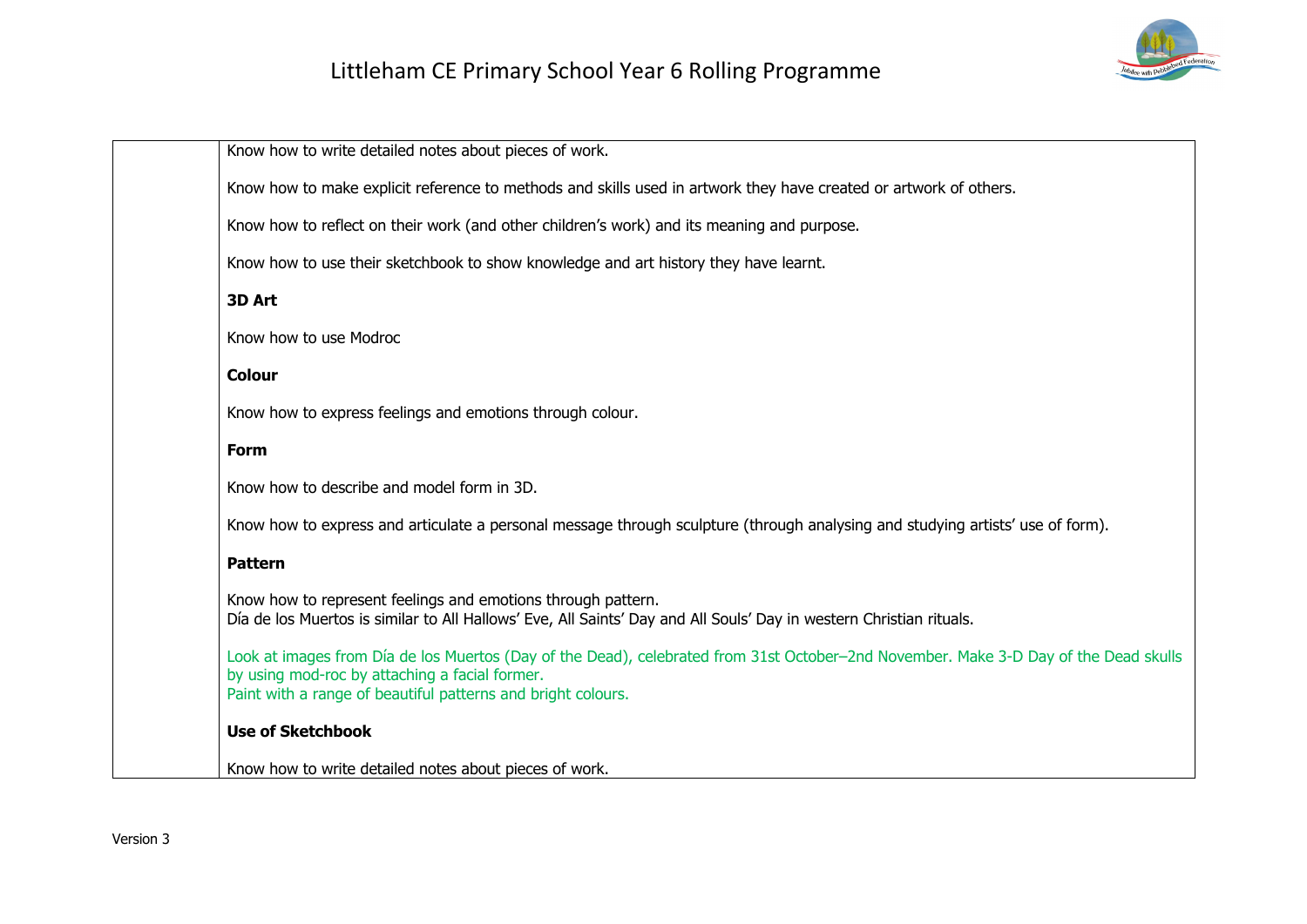

| Know how to make explicit reference to methods and skills used in artwork they have created or artwork of others. |
|-------------------------------------------------------------------------------------------------------------------|
| Know how to reflect on their work (and other children's work) and its meaning and purpose.                        |
| Know how to use their sketchbook to show knowledge and art history they have learnt.                              |
| <b>Drawing</b>                                                                                                    |
| Know how to make a collection of drawings around a theme.                                                         |
| Know how to use hard and soft lines to show the detail in the distance, foreground and avoid using a rubber.      |
| Know how to use their skills to draw objects including texture.                                                   |
| Know how to use simple perspective using a single focal point.                                                    |
| <b>Painting</b>                                                                                                   |
| Know about their preferred style and create their own piece.                                                      |
| Know how to explain why they've chosen specific painting techniques.                                              |
| Know how to add texture into paint by adding PVA, sawdust, sand etc.                                              |
| Know how to use brushes in different ways with thickened paint.                                                   |
| <b>Colour</b>                                                                                                     |
| Know how to express feelings and emotions through colour.                                                         |
| <b>Tone</b>                                                                                                       |
| Know how to use tone effectively and with control.                                                                |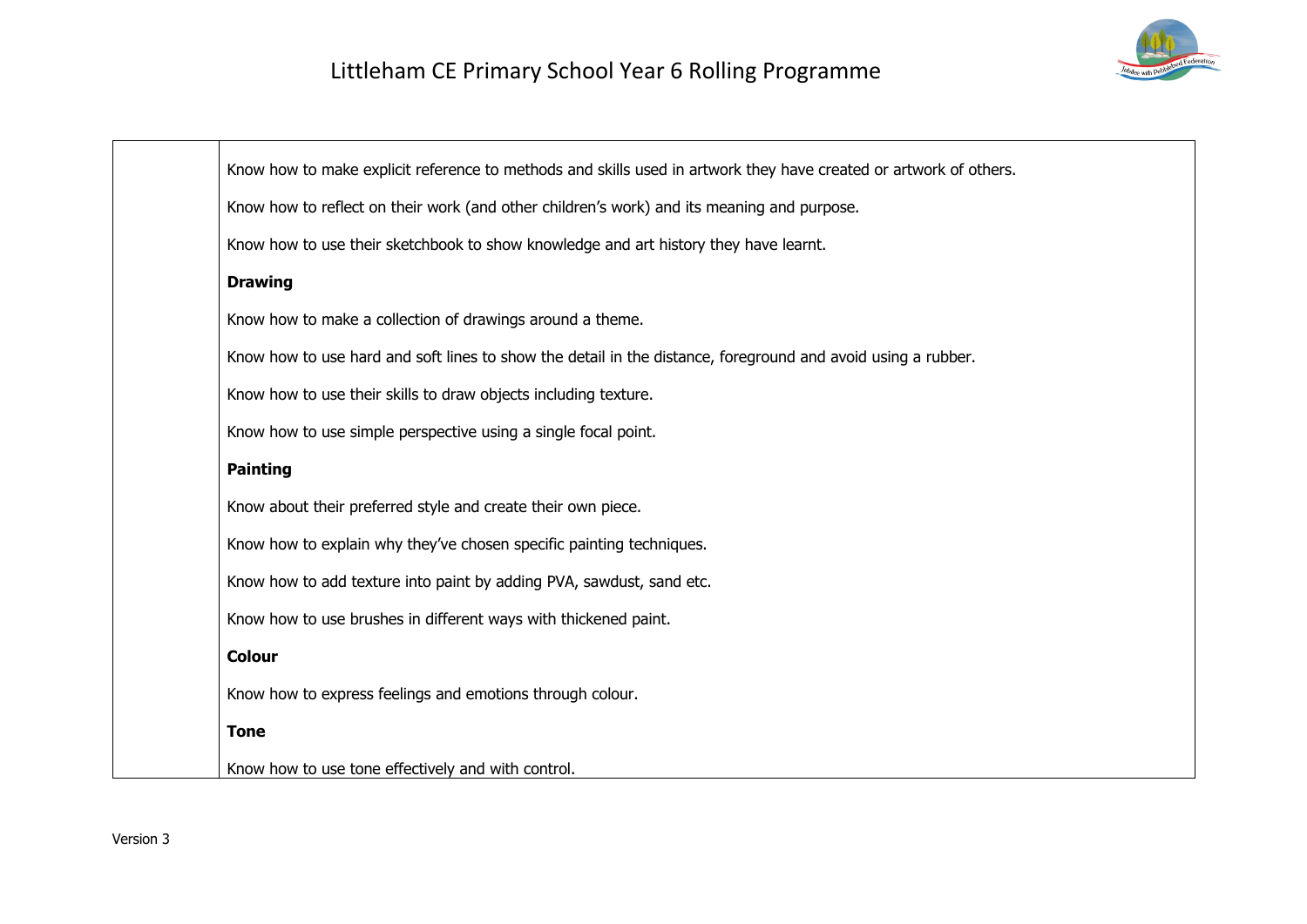

|              | Know simple shading rules.                                                                                                                                                                                                                                                                                                                                                                                                                                                                    |  |
|--------------|-----------------------------------------------------------------------------------------------------------------------------------------------------------------------------------------------------------------------------------------------------------------------------------------------------------------------------------------------------------------------------------------------------------------------------------------------------------------------------------------------|--|
|              | Know and use a variety of tones to create different effects.                                                                                                                                                                                                                                                                                                                                                                                                                                  |  |
|              | Know how to create 3D effects using tone.                                                                                                                                                                                                                                                                                                                                                                                                                                                     |  |
|              | Know how to use tone when drawing with an increasing sophistication.                                                                                                                                                                                                                                                                                                                                                                                                                          |  |
|              | Know how to create light and shade, contrast, highlight and shadow.                                                                                                                                                                                                                                                                                                                                                                                                                           |  |
|              | Consider the skyline of the City of Mexico. Look at the building styles and different shapes. Look at how the City of Mexico has been<br>portrayed by some artists. Consider perspective when drawing buildings or skylines. Choose a building from Mexico, or a building in a<br>British city to paint.                                                                                                                                                                                      |  |
| <b>Music</b> | Genres are different styles of music, such as pop, rock, world music, classical, Latin American, swing, gospel and soul. Words such as                                                                                                                                                                                                                                                                                                                                                        |  |
|              | tempo, rhythm, dynamics, pulse and timbre can be used to comment on the genre of music.                                                                                                                                                                                                                                                                                                                                                                                                       |  |
|              | Suggestions for improvements to musical performances include more practice; strategies to cope with performance pressure; better<br>presentation, including eye contact with the audience; improving the planning and logistics of a performance and confidently introducing<br>pieces and songs.                                                                                                                                                                                             |  |
|              | Gestures in music include eye contact, waving and beckoning to the audience, closing eyes to show emotion or exaggerated movements,<br>such as a flourish at the end of a piece or movement away from the microphone. Some gestures are associated with different types of<br>music, such as exaggerated movements to the pulse of the music and virtuoso guitar playing during rock musical performances.                                                                                    |  |
|              | Expression in music means adding feeling and is indicated in musical scores using words, such as dramatico (in a dramatic, exaggerated<br>style), legato (smoothly and connected), tranquillo (quiet and peaceful) and cantabile (in a singing or flowing style).                                                                                                                                                                                                                             |  |
|              | Music is very important in Mexican culture and is always part of a celebration, whether big or small. Music and dance are essential to the<br>culture of Mexico. Each region of Mexico has traditional dances that are accompanied by music and feature colourful costumes. One well<br>known type of music is called Mariachi, which is performed by a group of musicians playing violins, trumpets and guitars. A traditional<br>Mexican song is La Cucaracha, which means 'The Cockroach'. |  |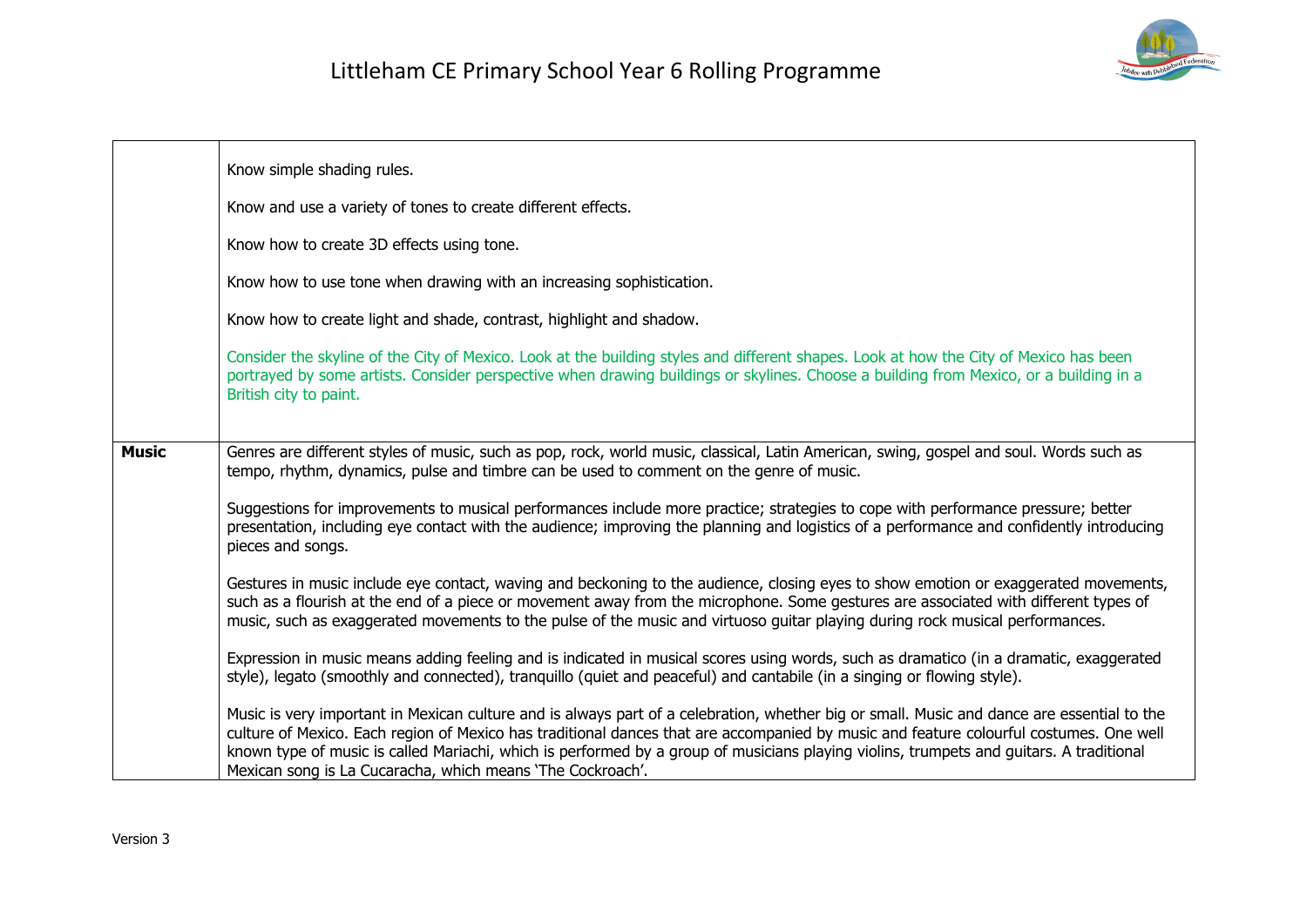

| <b>Listen and Appraise</b>                                                                                             |
|------------------------------------------------------------------------------------------------------------------------|
| Know 5 pieces of music (from local and Mexican traditions), who sang or wrote them, when they were written and why.    |
| Know the style of the music.                                                                                           |
| Know the meaning of any lyrics.                                                                                        |
| Know, and be able to talk about, any musical dimensions featured – texture, dynamics, tempo, rhythm, pitch and timbre. |
| Know how to identify the structure of the music (intor, verse, chorus etc).                                            |
| Know the names of some of the instruments in the music.                                                                |
| Know the historical context of the music.                                                                              |
| Know how to identify and move to the pulse with ease.                                                                  |
| Know how to compare two pieces in the same style, talk about what stands out – similarities and differences.           |
| Know how to listen carefully and respectfully to other people's opinions about the music.                              |
| Know how to use musical vocabulary when talking about the music.                                                       |
| Know how to talk about the musical dimensions working together.                                                        |
| Know how to talk about the music and how it makes you feel, using musical language to describe the music.              |
| <b>Improvisation</b>                                                                                                   |
| Know and be able to talk about improvisation.                                                                          |
| Know that using one, two or three notes confidently is better than using five.                                         |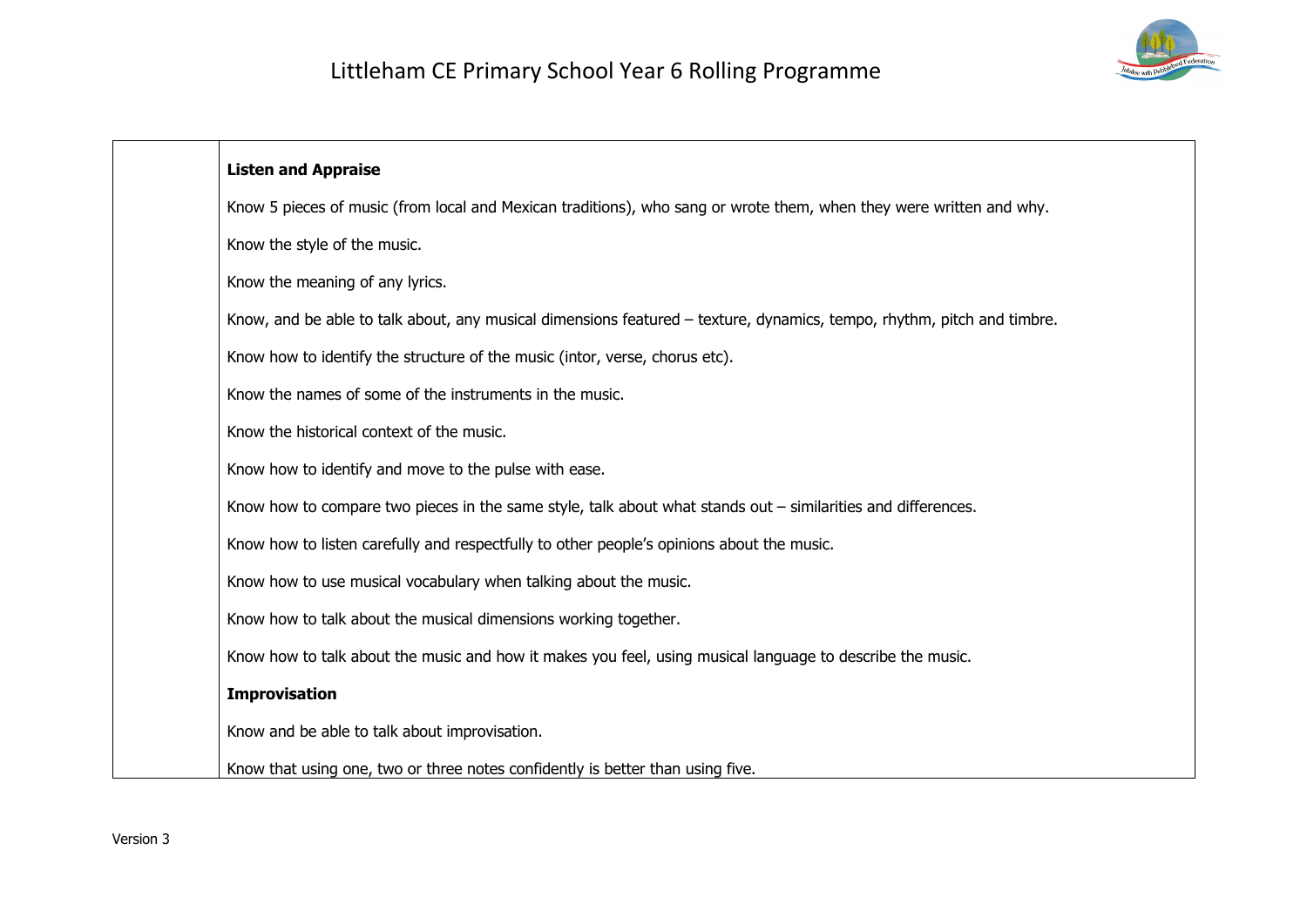

|                  | Know that if you improvise using the notes you are given, you cannot make a mistake.                                                                                                                                                                                                                                                       |
|------------------|--------------------------------------------------------------------------------------------------------------------------------------------------------------------------------------------------------------------------------------------------------------------------------------------------------------------------------------------|
|                  | Know that you can use riffs and licks learnt in musical games within improvisations.                                                                                                                                                                                                                                                       |
|                  | Know three well known improvising musicians.                                                                                                                                                                                                                                                                                               |
|                  | Know how to create suitable improvisations using tuned and untuned instruments to be performed for a Mexican festival.                                                                                                                                                                                                                     |
|                  | Know how to include 'copying back' ideas within the improvisation.                                                                                                                                                                                                                                                                         |
|                  | Investigate and explore the traditional music and dances that can be found in Mexico and our local area. Look at dances/music associated<br>with Mexican festivals and our own e.g. May pole dancing etc. Why do we do them in school? What is the history of this?                                                                        |
|                  | Think about music and dances that we would traditionally do every year and at what times. Look at festivals throughout our calendar. Our<br>Calendar is different to the complex one of the Maya civilisation but why do we have specific songs and dances at certain times of the<br>year? Christmas, New Year, etc. Compare with Mexico. |
| <b>Computing</b> | A variety of software, such as word processing software, image editing software or internet services, can be selected, used and combined<br>to meet a goal.                                                                                                                                                                                |
|                  | <b>Technology in our Lives</b>                                                                                                                                                                                                                                                                                                             |
|                  | Know that web mapping technology such as Google Earth can be used to explore the world from above.                                                                                                                                                                                                                                         |
|                  | Know the internet services that are needed to be used for different purposes.                                                                                                                                                                                                                                                              |
|                  | Know how information is transported on the internet.                                                                                                                                                                                                                                                                                       |
|                  | Know how to check the reliability of a website.                                                                                                                                                                                                                                                                                            |
|                  | Know about copyright and how to acknowledge the sources information that are found online.                                                                                                                                                                                                                                                 |
|                  | Know that websites can use your data to make money and target their advertising.                                                                                                                                                                                                                                                           |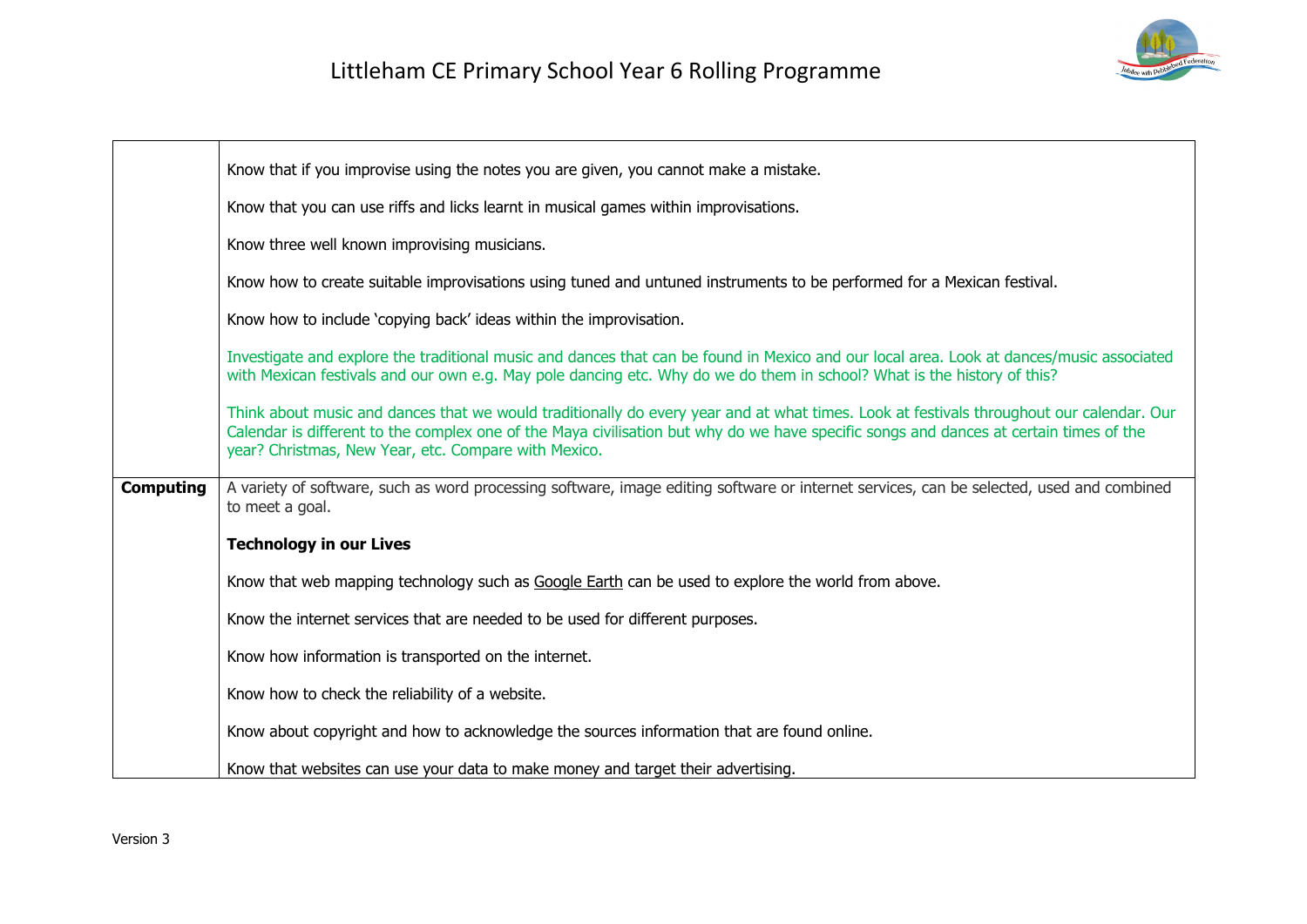

|                                        | Use Google Earth to explore Mexico, visit the deserts, mountains and urban areas. Draw comparisons with Exmouth and the surrounding<br>area. Groups of children search using different themes and present to the class.                                                                         |
|----------------------------------------|-------------------------------------------------------------------------------------------------------------------------------------------------------------------------------------------------------------------------------------------------------------------------------------------------|
|                                        | <b>Handling Data</b>                                                                                                                                                                                                                                                                            |
|                                        | Know how to plan the process needed to investigate the world around me.                                                                                                                                                                                                                         |
|                                        | Know how to select the most effective tool to collect data for my investigation.                                                                                                                                                                                                                |
|                                        | Know how to check the data I collect for accuracy and plausibility.                                                                                                                                                                                                                             |
|                                        | Know how to present the data I collect in an appropriate way.                                                                                                                                                                                                                                   |
|                                        | Collect data related to other subject areas e.g. science/geography. Present the data in a variety of graphs/pie charts on the computer and<br>then include with a word/google docs document including the context of the study.                                                                 |
|                                        |                                                                                                                                                                                                                                                                                                 |
| <b>Design and</b><br><b>Technology</b> | Ingredients can usually be bought at supermarkets, but specialist shops may stock different items. Greengrocers sell fruit and vegetables,<br>butchers sell meat, fishmongers sell fresh fish and delicatessens usually sell some unusual prepared foods, as well as cold meats and<br>cheeses. |
|                                        | <b>Design</b>                                                                                                                                                                                                                                                                                   |
|                                        | Know how to independently draw on a range of sources to help formulate design ideas.                                                                                                                                                                                                            |
|                                        | Know how to develop a clear rationale for why the chosen design was picked from a range of other designs which would also fit the design<br>brief.                                                                                                                                              |
|                                        | Know how to independently devise step by step plans (including recipes) which can be read / followed by someone else.                                                                                                                                                                           |
|                                        | Know how to generate innovative ideas.                                                                                                                                                                                                                                                          |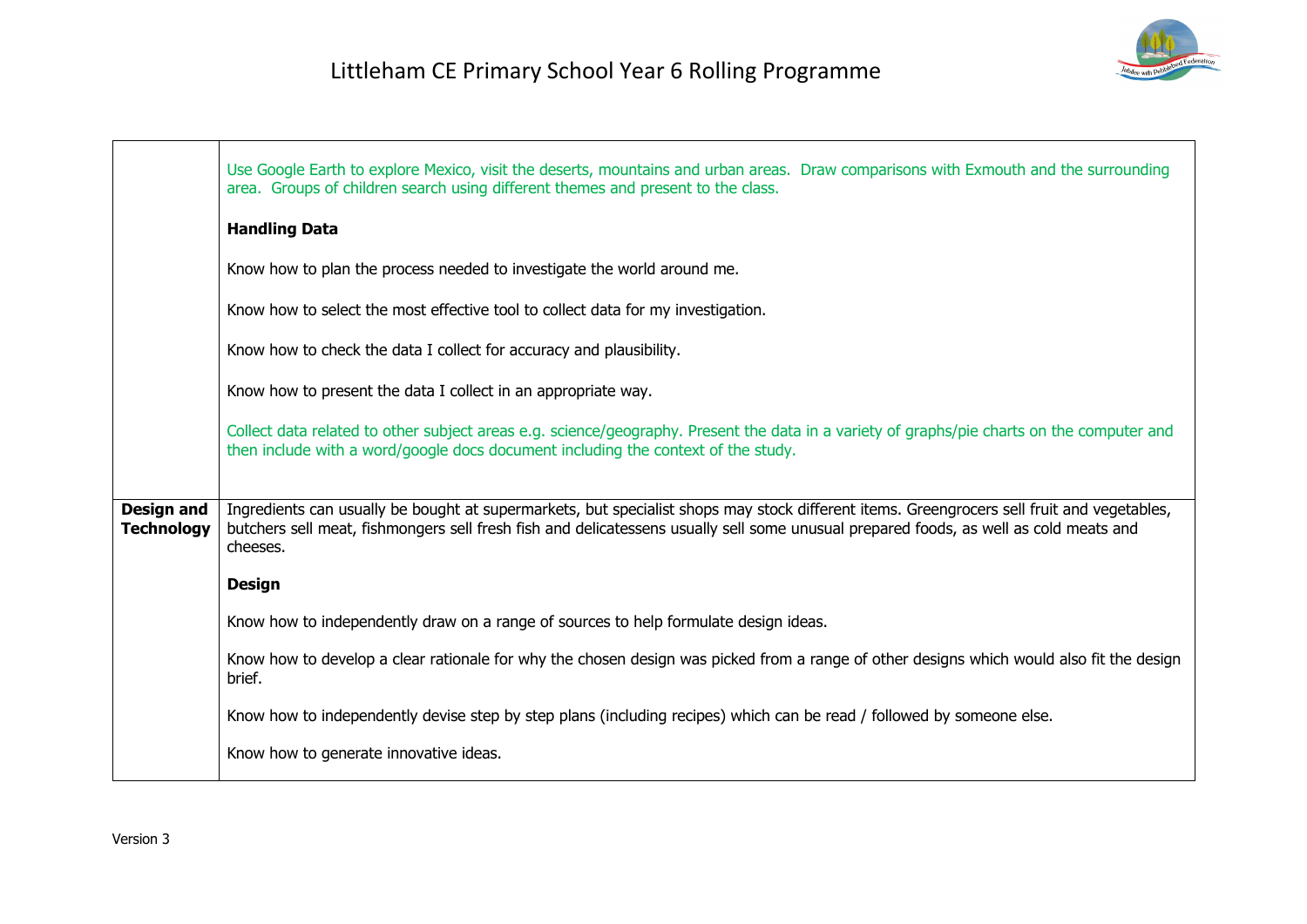

| Know how to carry out market research using several methods with increasing independence.                                            |
|--------------------------------------------------------------------------------------------------------------------------------------|
| Know how to consider resource costs and availability and appreciate this as an important aspect of manufacturing.                    |
|                                                                                                                                      |
| <b>Make</b>                                                                                                                          |
| Know how to develop one idea in depth and justify why they have developed the chosen idea.                                           |
| Know how to use researched information to inform decisions.                                                                          |
| Know how to produce a detailed list of ingredients.                                                                                  |
| Know how to independently select from and use a wide range of tools.                                                                 |
| Know how to refine their product without prompting - review and rework/improve.                                                      |
| <b>Evaluate</b>                                                                                                                      |
| Know how to research and evaluate existing products (including book and web based research).                                         |
| Know how to consider user and purpose and return to it periodically.                                                                 |
| Know how to consider and explain how the finished product could be improved related to design criteria and feedback from user group. |
| Know how to discuss how well the finished product meets the design criteria of the user. Test on the user!                           |
| Know how to present evaluations pictorially and in writing.                                                                          |
| Know how to seek product testers in order to improve product during manufacture.                                                     |
| Food                                                                                                                                 |
| Know how to prepare food products taking into account of the properties of ingredients and sensory characteristics.                  |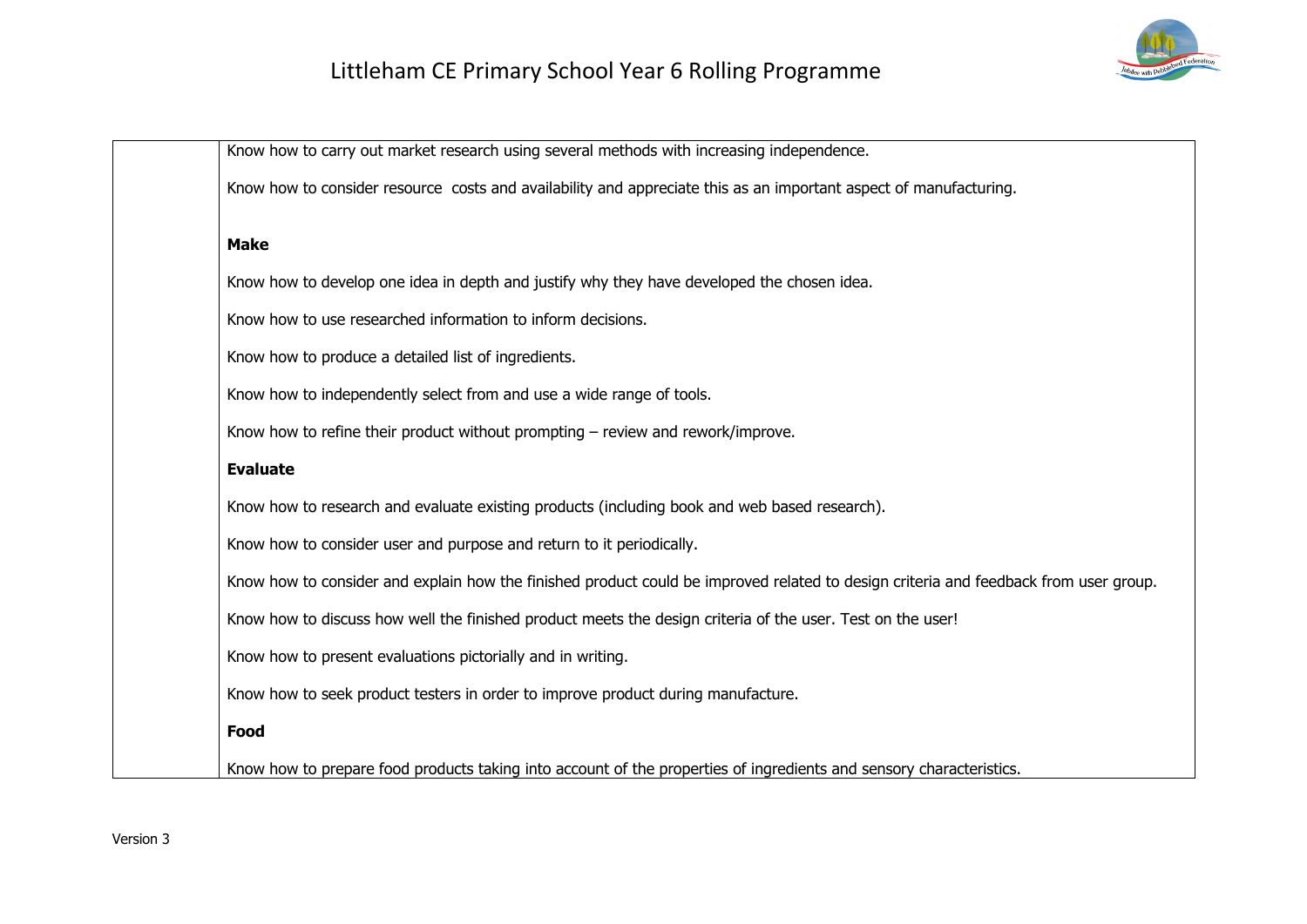

| Know how to weigh and measure using scales.                                                                                                                                                                                                                                                                                                                                                                          |
|----------------------------------------------------------------------------------------------------------------------------------------------------------------------------------------------------------------------------------------------------------------------------------------------------------------------------------------------------------------------------------------------------------------------|
| Know how to select and prepare foods for a particular purpose.                                                                                                                                                                                                                                                                                                                                                       |
| Know how to work safely and hygienically.                                                                                                                                                                                                                                                                                                                                                                            |
| Know how to show awareness of a healthy diet (using the eatwell plate).                                                                                                                                                                                                                                                                                                                                              |
| Know how to use a range of cooking techniques.                                                                                                                                                                                                                                                                                                                                                                       |
| Know where and how ingredients are grown and processed.                                                                                                                                                                                                                                                                                                                                                              |
| Know how to use a heat source safely and hygienically.                                                                                                                                                                                                                                                                                                                                                               |
| Know how to apply understanding of the need for keeping food prep areas tidy and clean.                                                                                                                                                                                                                                                                                                                              |
| Know the cultural and regional significance of food.                                                                                                                                                                                                                                                                                                                                                                 |
| Read a range of recipes for traditional and contemporary Mexican fruit drinks and choose one to make. Make a shopping list for the<br>ingredients needed. Write their own instructions and then follow them to make fruit punches. Enjoy tasting the drinks, discussing and<br>evaluating which drinks they prefer and why. Suggest changes to ingredients that they did not like in order to improve their punches. |
| Work with an adult to follow recipes and cook a range of savoury Mexican dishes. Make chilli, tacos, refried beans, tortillas, guacamole and<br>burritos. Consider adaptations to the recipe to improve them. Have a tasting morning and invite parents and carers to join in with the<br>Mexican feast.                                                                                                             |
| Find out about the Maya chocolate making process and then make their own chocolate. Follow an online recipe to make either solid<br>chocolate or the more authentic Maya version, which was a thick spicy drinking chocolate. Try adding orange zest, white chocolate buttons<br>and even chilli to experiment with the taste and texture of the chocolate. Taste and enjoy.                                         |
| Eating a balanced diet is a positive lifestyle choice that should be sustained over time. Food that is high in fat, salt or sugar can still be<br>eaten occasionally as part of a balanced diet.                                                                                                                                                                                                                     |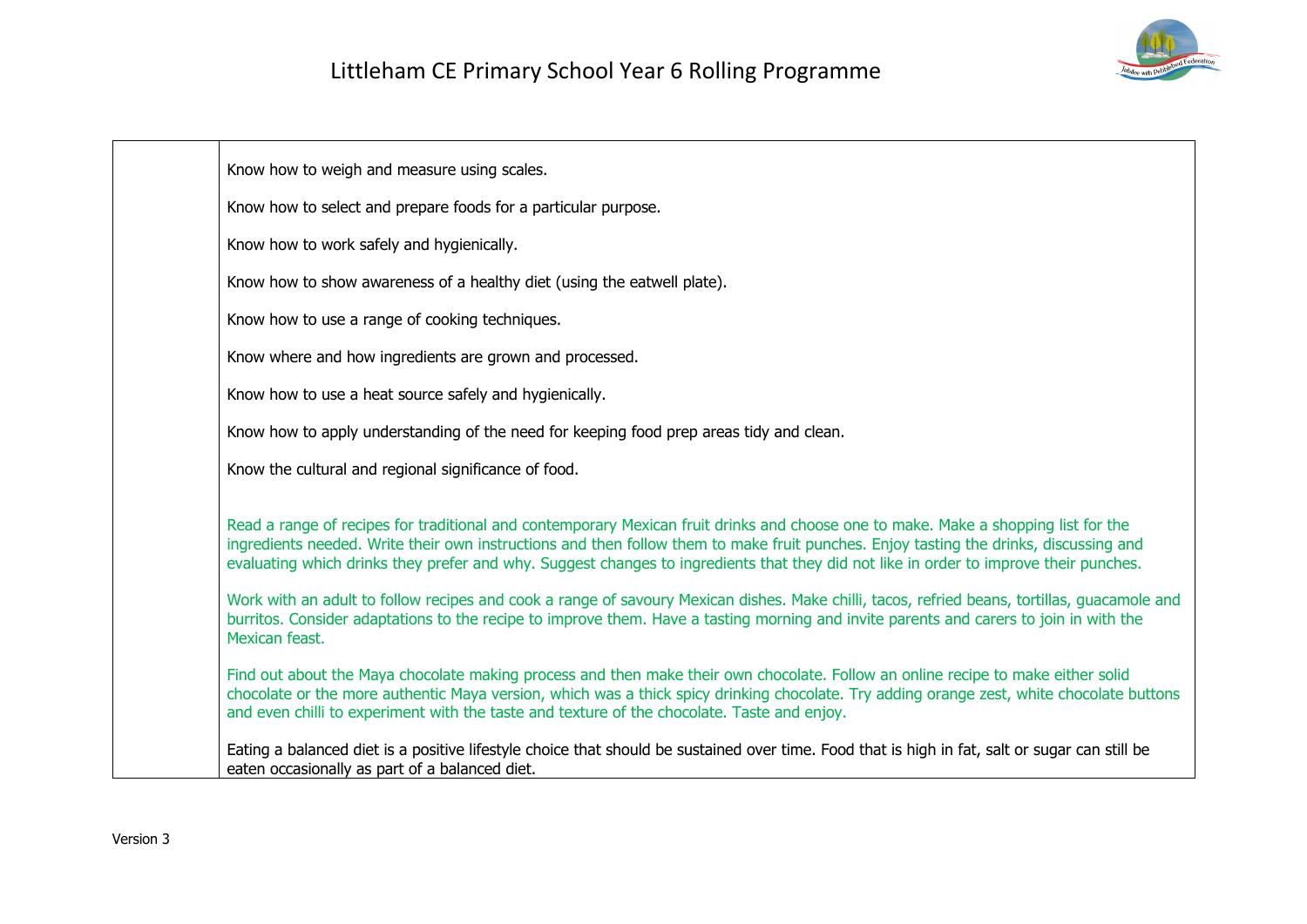| Taste foods enjoyed and, in some cases, introduced to the world by the ancient Maya civilisation, including avocado, quacamole, tortilla,<br>sweet potato, squash, papaya, a Horchata drink (a blend of milk, sugar, ground almonds and vanilla) and salsa. Consider whether the Maya<br>diet was healthy and explain why. |
|----------------------------------------------------------------------------------------------------------------------------------------------------------------------------------------------------------------------------------------------------------------------------------------------------------------------------|

|                   | Term 1 - Autumn                                                                                                                                                                                                                                                                                                                                                                                                                                                    |  |
|-------------------|--------------------------------------------------------------------------------------------------------------------------------------------------------------------------------------------------------------------------------------------------------------------------------------------------------------------------------------------------------------------------------------------------------------------------------------------------------------------|--|
|                   | What are the key pieces of knowledge we want children to remember, be able to build upon and to reflect on within each<br>subject area of this topic? This knowledge or skill features heavily in sub theme or will not be repeated.<br>Text in this colour describes example activities to support the main theme of the topic.<br>Text in this colour relates to key pieces of knowledge linked specifically to our Curriculum Intent.                           |  |
| <b>Sub-themes</b> | Can you see through it?                                                                                                                                                                                                                                                                                                                                                                                                                                            |  |
| <b>Science</b>    | Discrete science teaching and learning.                                                                                                                                                                                                                                                                                                                                                                                                                            |  |
|                   | Know that light travels through a transparent material and makes it see-through. As transparent materials are layered, they absorb more<br>light and become translucent. When light can no longer pass through the layered materials, it becomes opaque. Know that light travels in<br>straight lines. Know that objects are seen because they give out or reflect light and that light travels from a source to our eyes or to an<br>object and then to our eyes. |  |
|                   | Light<br>Know that light travels in straight lines and that we see objects when light from them goes into our eyes.                                                                                                                                                                                                                                                                                                                                                |  |
|                   | Know that light may come directly from light sources, but for other objects some light must be reflected from the object into our eyes for<br>the object to be seen.                                                                                                                                                                                                                                                                                               |  |
|                   | Know that objects that block light (are not fully transparent) will cause shadows.                                                                                                                                                                                                                                                                                                                                                                                 |  |
|                   | Know that as light travels in straight lines, the shape of the shadow will be the same as the outline shape of the object.                                                                                                                                                                                                                                                                                                                                         |  |
|                   | Know and understand the meaning that objects are transparent, translucent or opaque.                                                                                                                                                                                                                                                                                                                                                                               |  |
|                   |                                                                                                                                                                                                                                                                                                                                                                                                                                                                    |  |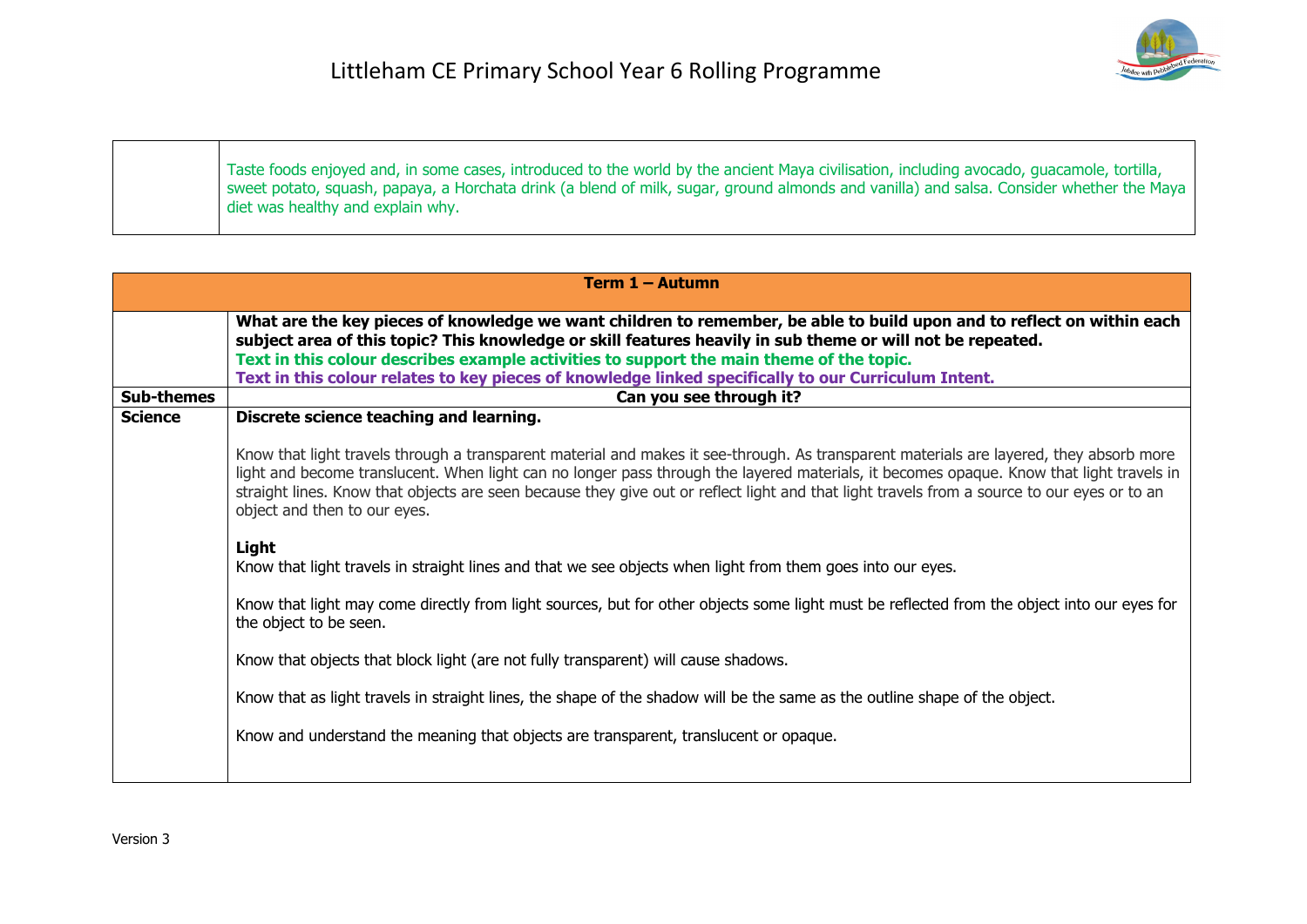

| <b>Knowledge of Working Scientifically</b>                                                                                                                                                                                                                                                                                                                                                                                                                                                                                                                                                                                                                                                                                                                                                              |
|---------------------------------------------------------------------------------------------------------------------------------------------------------------------------------------------------------------------------------------------------------------------------------------------------------------------------------------------------------------------------------------------------------------------------------------------------------------------------------------------------------------------------------------------------------------------------------------------------------------------------------------------------------------------------------------------------------------------------------------------------------------------------------------------------------|
| Know how to use appropriate scientific language to communicate his/her methods.                                                                                                                                                                                                                                                                                                                                                                                                                                                                                                                                                                                                                                                                                                                         |
| Know how to choose how to record data from a choice of familiar approaches.                                                                                                                                                                                                                                                                                                                                                                                                                                                                                                                                                                                                                                                                                                                             |
| Know how to use test results and previous scientific knowledge to make predictions for further investigations asking specific, relevant<br>questions.                                                                                                                                                                                                                                                                                                                                                                                                                                                                                                                                                                                                                                                   |
| Know how to draw conclusions based on their data and observations, use evidence to justify their ideas, use scientific knowledge and<br>understanding to explain their findings.                                                                                                                                                                                                                                                                                                                                                                                                                                                                                                                                                                                                                        |
| Know how to look for different causal relationships in their data and identify evidence that refutes or supports their ideas. Use their<br>results to identify when further tests and observations are needed.                                                                                                                                                                                                                                                                                                                                                                                                                                                                                                                                                                                          |
| Use the school data logger and hand-held light meter to record the amount of light passing through various objects. This can include sun<br>through the classroom windows. Excel/Sheets can be used to record some of the data from the hand-held light meter.                                                                                                                                                                                                                                                                                                                                                                                                                                                                                                                                          |
| Look at images and text through sandwich bags to learn about opacity and transparency, properties that are determined by light. Start<br>by holding one transparent polyethylene sandwich bag in the air. Recognise that light travels through the material, which allows us to see<br>through the bag. Then place the sandwich bag over a colour picture, a black and white picture then text, one at a time, rating how well<br>they can be seen through the bag. Then add a second sandwich bag, observing what effect the extra bag has and rating what can be<br>seen before adding more bags, one at a time and testing again as before. When the sandwich bags become opaque and they can no<br>longer be seen through, stop and record how many bags have been used and what has been observed. |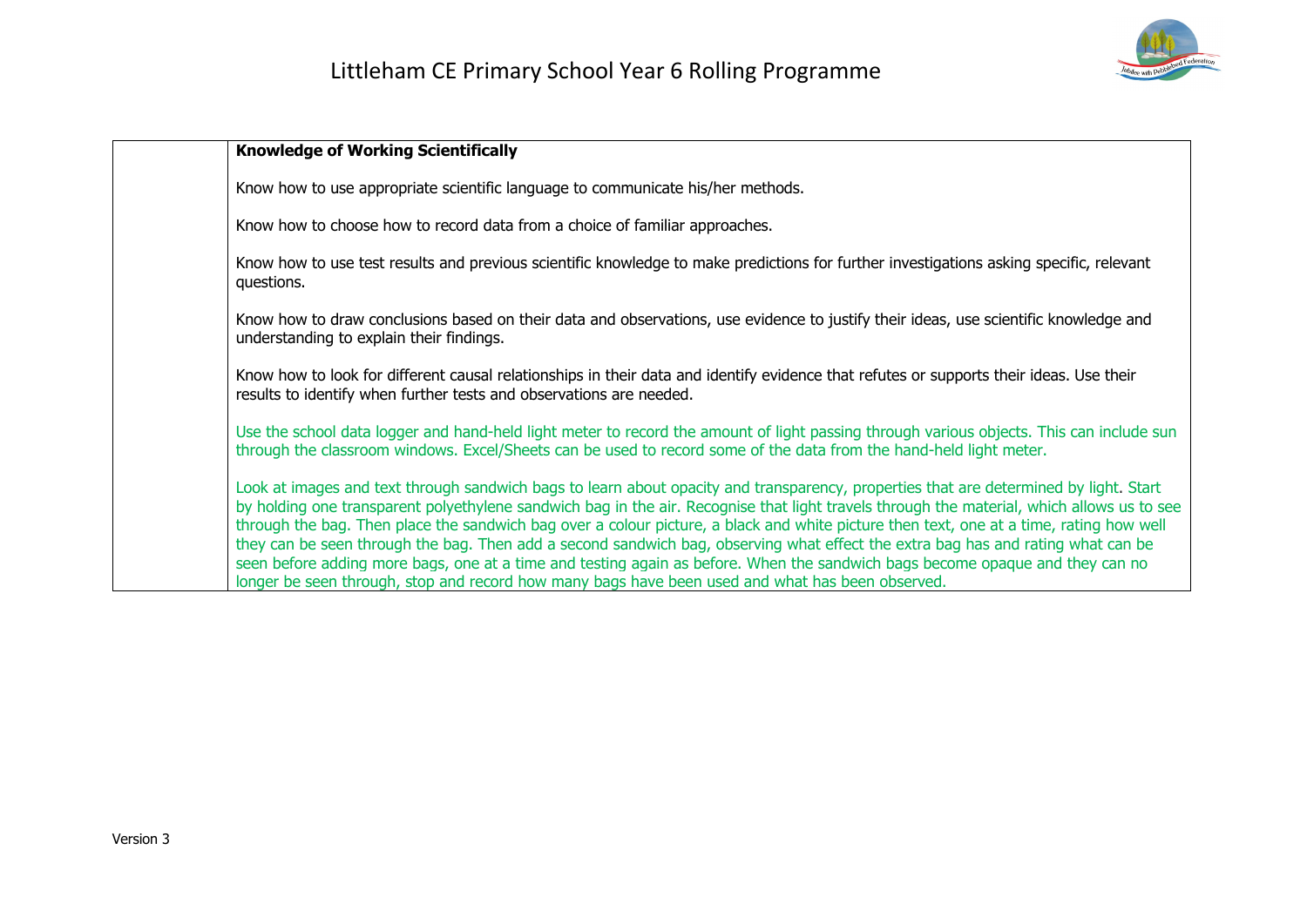

|                                                                                                                                                                                                                                                                                                                                                          | <b>Term 2 - Spring</b>                                                                                                                                                                                                                                                                      |
|----------------------------------------------------------------------------------------------------------------------------------------------------------------------------------------------------------------------------------------------------------------------------------------------------------------------------------------------------------|---------------------------------------------------------------------------------------------------------------------------------------------------------------------------------------------------------------------------------------------------------------------------------------------|
| What are the key pieces of information we want children to remember and be able to build upon and reflect on within each subject area of this topic?<br>Text in this colour relates to key pieces of knowledge linked specifically to our Curriculum Intent.<br>Text in this colour describes example activities to support the main theme of the topic. |                                                                                                                                                                                                                                                                                             |
| <b>Main Topic</b>                                                                                                                                                                                                                                                                                                                                        | <b>Darwin's Delight</b>                                                                                                                                                                                                                                                                     |
| <b>History</b>                                                                                                                                                                                                                                                                                                                                           | Charles Darwin is famous for his work on the theory of evolution. His book On the Origin of Species (1859) provided a great<br>deal of evidence that evolution has taken place.  Evolution by natural selection is the key to understanding biology, and the<br>diversity of life on Earth. |
|                                                                                                                                                                                                                                                                                                                                                          | Chronology                                                                                                                                                                                                                                                                                  |
|                                                                                                                                                                                                                                                                                                                                                          | Know how to create a timeline of Darwin's life.                                                                                                                                                                                                                                             |
|                                                                                                                                                                                                                                                                                                                                                          | Know how to create a timeline of key events in the world around the time of Darwin's exploration.                                                                                                                                                                                           |
|                                                                                                                                                                                                                                                                                                                                                          | Know how to describe in detail significant events and why they are significant.                                                                                                                                                                                                             |
|                                                                                                                                                                                                                                                                                                                                                          | <b>Historical Enquiry</b>                                                                                                                                                                                                                                                                   |
|                                                                                                                                                                                                                                                                                                                                                          | Know why some findings are of greater significance than others.                                                                                                                                                                                                                             |
|                                                                                                                                                                                                                                                                                                                                                          | Know how to formally critique the validity of primary and secondary sources.                                                                                                                                                                                                                |
|                                                                                                                                                                                                                                                                                                                                                          | <b>Interpretations of History</b>                                                                                                                                                                                                                                                           |
|                                                                                                                                                                                                                                                                                                                                                          | Know how Darwin's expedition altered people's views of the beliefs about how and when the world began and about how species evolve.                                                                                                                                                         |
|                                                                                                                                                                                                                                                                                                                                                          | <b>Cause and Consequence</b>                                                                                                                                                                                                                                                                |
|                                                                                                                                                                                                                                                                                                                                                          | Know the consequences of Darwin's Theories of Evolution.                                                                                                                                                                                                                                    |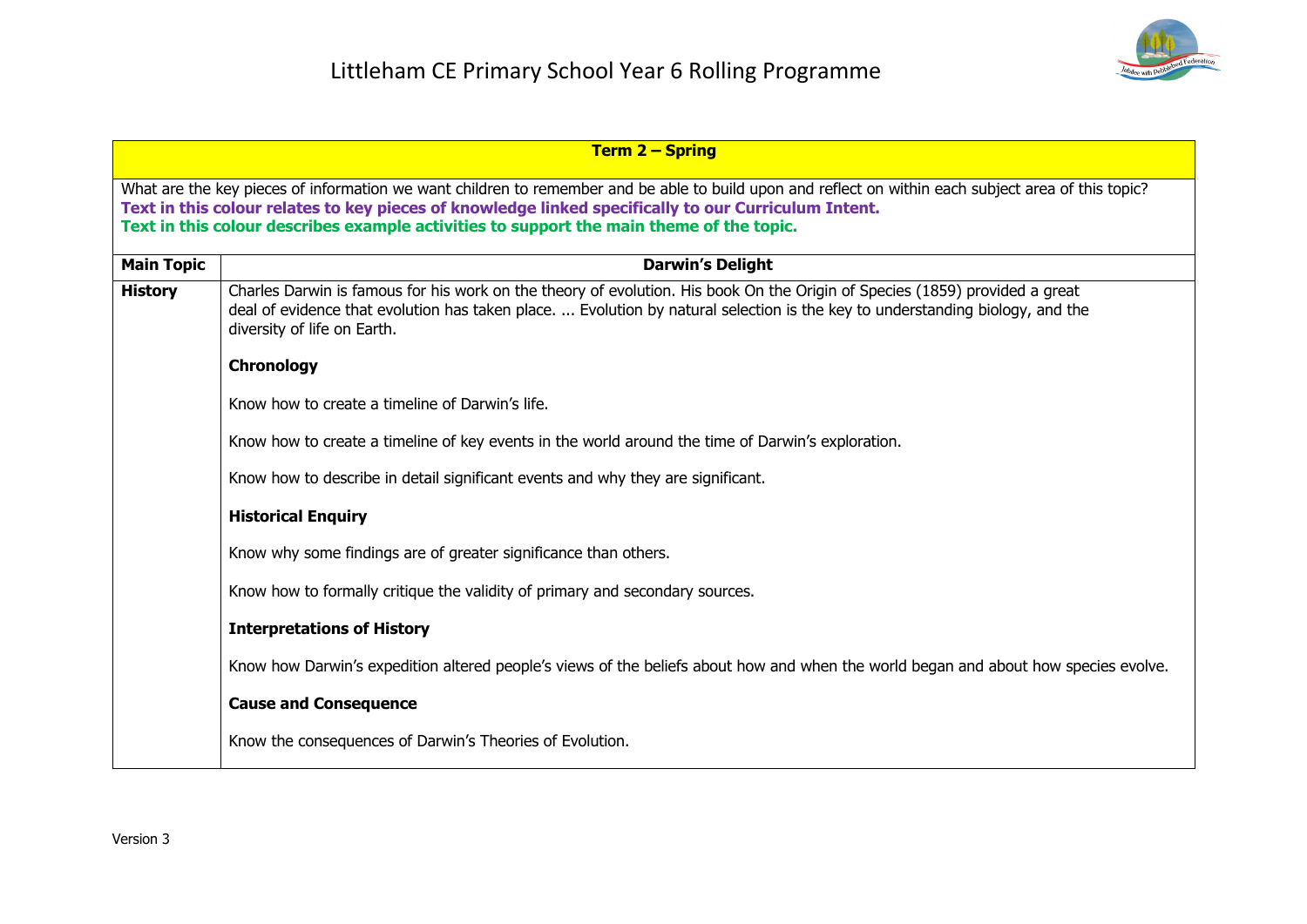

|           | Know how Christian's felt about Darwin's theories.                                                                                                                                                                                                                                                                                                                                                                       |
|-----------|--------------------------------------------------------------------------------------------------------------------------------------------------------------------------------------------------------------------------------------------------------------------------------------------------------------------------------------------------------------------------------------------------------------------------|
|           | <b>Similarities and Differences</b>                                                                                                                                                                                                                                                                                                                                                                                      |
|           | Compare and contrast other explorations around the time of Victoria's reign.                                                                                                                                                                                                                                                                                                                                             |
|           | <b>Significance</b>                                                                                                                                                                                                                                                                                                                                                                                                      |
|           | Know the significance of Darwin's theory of evolution at the time of his studies and now.                                                                                                                                                                                                                                                                                                                                |
|           | <b>Black and British</b><br>Key Question - Did Darwin's views about slavery change during his expedition?                                                                                                                                                                                                                                                                                                                |
|           | Know that Charles Darwin was ferociously opposed to slavery.                                                                                                                                                                                                                                                                                                                                                             |
|           | Know that his journal includes commentary about the poor treatment of slaves.                                                                                                                                                                                                                                                                                                                                            |
|           | Darwin's voyage of discovery began in Plymouth. In 1831, he joined a five-year scientific expedition on the survey ship HMS Beagle, which<br>set sail from the port. It was during this trip that his ideas on evolution were born. Excavations at the local prehistoric caves at Kents<br>Cavern backed up Darwin's theories on evolution.                                                                              |
|           | Before Charles Darwin's time, Lord Nelson (1758-1805) was the most famous admiral and sea warrior. His wife Lady Nelson is buried in<br>Littleham graveyard.                                                                                                                                                                                                                                                             |
|           | Use a range of historical sources to answer the question, 'Who was Charles Darwin and why was he so important?' Discover where and<br>when he was born, where he lived and what he studied. Find out how he came to be part of the scientific expedition on HMS Beagle and<br>why it was so significant to his theory of evolution. Create a timeline to illustrate Darwin's life up until his death on 19th April 1882. |
| Geography | Habitats are under threat in certain geographical areas.                                                                                                                                                                                                                                                                                                                                                                 |
|           | <b>Locational Knowledge</b>                                                                                                                                                                                                                                                                                                                                                                                              |
|           | Know and revise the capital cities of Europe and major cities from around the world, including the capitals of USA, Canada, South America,<br>most European cities, India, Kenya, Egypt, New Zealand, Australia, Japan, China, Pakistan.                                                                                                                                                                                 |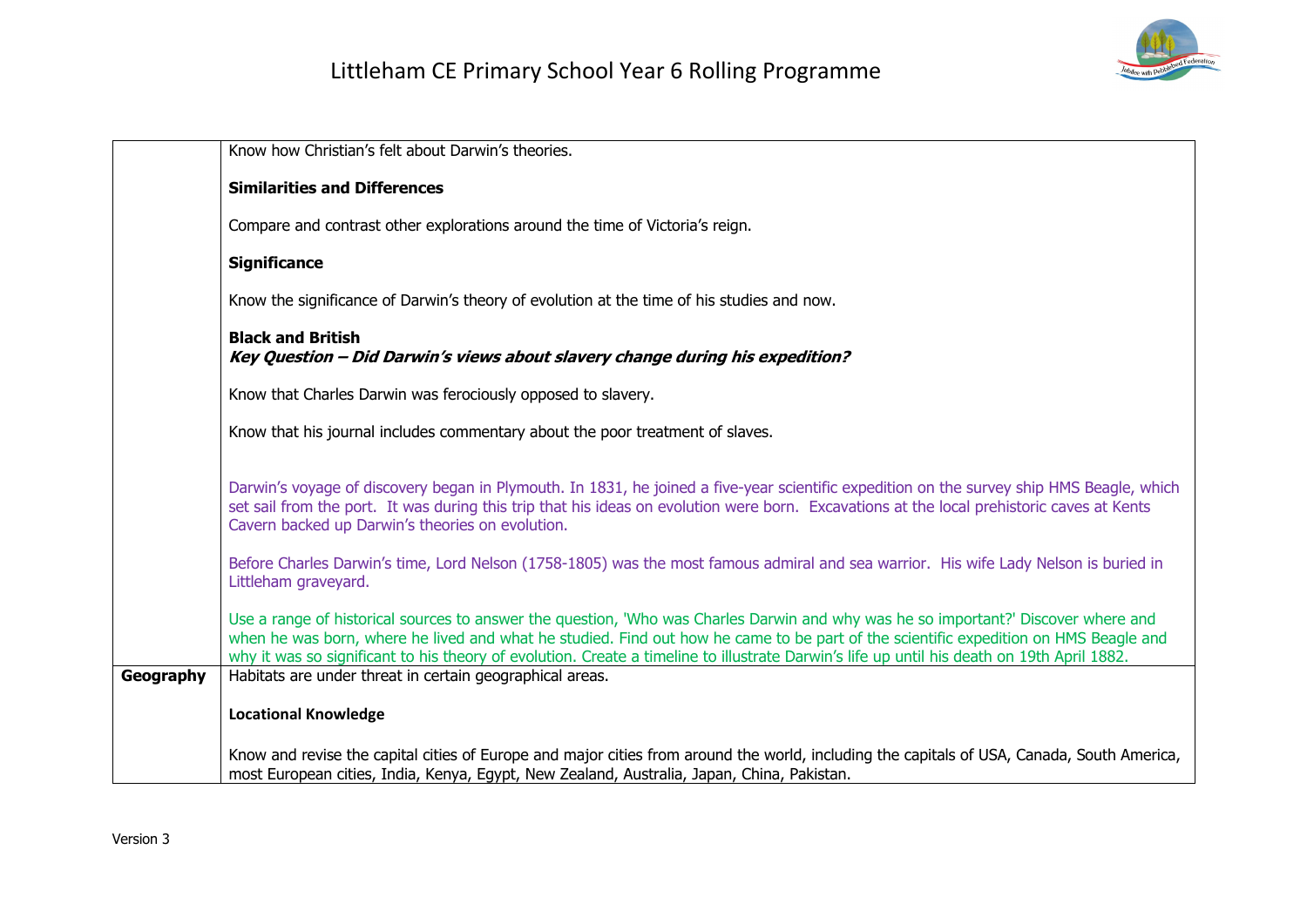

Know and revise the naming of cities and countries in North, Central and South America (Venezuela, Colombia, Ecuador, Peru, Bolivia, Chile, Guyana, Suriname, Guatemala, Paraguay, Brazil, Uruguay, Galapagos Islands) and locating on a world map and atlas. Know how to explain how the time zones work. **Place Knowledge** Know how to link words to theme e.g. settlement, urban, rural, land use, sustainability, rivers, confluence, tributary, rainforest, desert. **Human Features** Know how to give an extended description of the human features of different places around the world. **Physical Features** Know how to describe how some places are similar and others are different in relation to their physical features. **Skills, Maps Work and Fieldwork** Know how to ask questions: what is this landscape like?, how is it changing?, what patterns can you see / how has the pattern changed? Know how to analyse evidence and draw conclusions e.g. from field work data on land use comparing land use and temperature. Know how to look for patterns and explain the reasons behind them. Know how to identify and explain different views of people including themselves and justify in detail. Know how to communicate in ways appropriate to task and audience e.g. use email to exchange information about locality with another of our federation schools. Know that field sketches should show understanding of pattern, movement and change.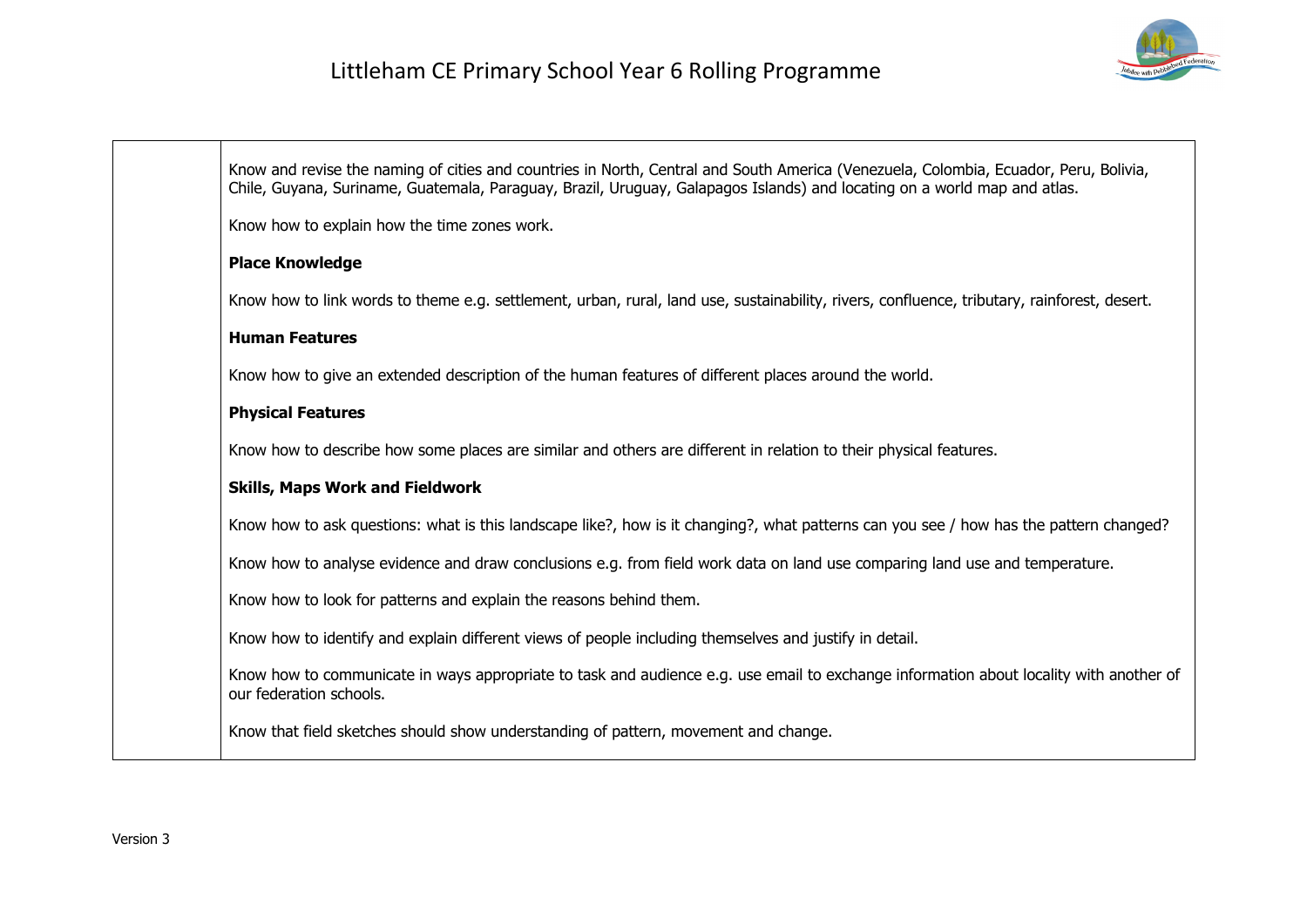

|                | Know how to use maps, aerial photos, plans and web resources to describe what a locality might be like - locate information / place with<br>speed and accuracy and use key to make deductions about landscape / industry / features etc                                                                                                      |
|----------------|----------------------------------------------------------------------------------------------------------------------------------------------------------------------------------------------------------------------------------------------------------------------------------------------------------------------------------------------|
|                | Know how to use OS maps to answer questions.                                                                                                                                                                                                                                                                                                 |
|                | Know and recognise key symbols used on ordnance survey maps.                                                                                                                                                                                                                                                                                 |
|                | More than 350 rare or endangered species have been found living on the East Devon Pebblebed Heaths.                                                                                                                                                                                                                                          |
|                | Use Devon Clinton Estates and Hawk Ridge to look for endangered species such as Dartford Warbler and the silver-studded blue<br>butterfly. Carry out a local survey on endangered species in the UK.                                                                                                                                         |
|                | Find out what factors are endangering these species, such as human activity, habitat or climate change. Create a poster to inform others<br>about the factors that are endangering the three species. Write captions that explain the importance of the species to the world as a<br>whole. Relate this geography work to Darwin's theories. |
| <b>Science</b> | An adaptation is a physical or behavioural trait that allows a living thing to survive and fill an ecological niche. Adaptations evolve by<br>natural selection. Favourable traits help an organism survive and pass on their genes to subsequent generations.                                                                               |
|                | Know features which show how an animal has adapted and evolved to suit its environment.                                                                                                                                                                                                                                                      |
|                | Examples include the long necks of giraffes for feeding in the tops of trees, the streamlined bodies of aquatic fish and mammals, the light<br>bones of flying birds and mammals, and the long daggerlike canine teeth of carnivores.                                                                                                        |
|                | <b>Evolution and Inheritance</b>                                                                                                                                                                                                                                                                                                             |
|                | Know that all living things have offspring of some kind, as features in the offspring are inherited from the parents.                                                                                                                                                                                                                        |
|                | Know that due to sexual reproduction, the offspring are not identical to their parents and vary from each other.                                                                                                                                                                                                                             |
|                | Know that plants and animals have characteristics that make them suited (adapted) to their environment.                                                                                                                                                                                                                                      |
|                | Know that if the environment changes rapidly, some variations within species may not suit the new environment and will die.                                                                                                                                                                                                                  |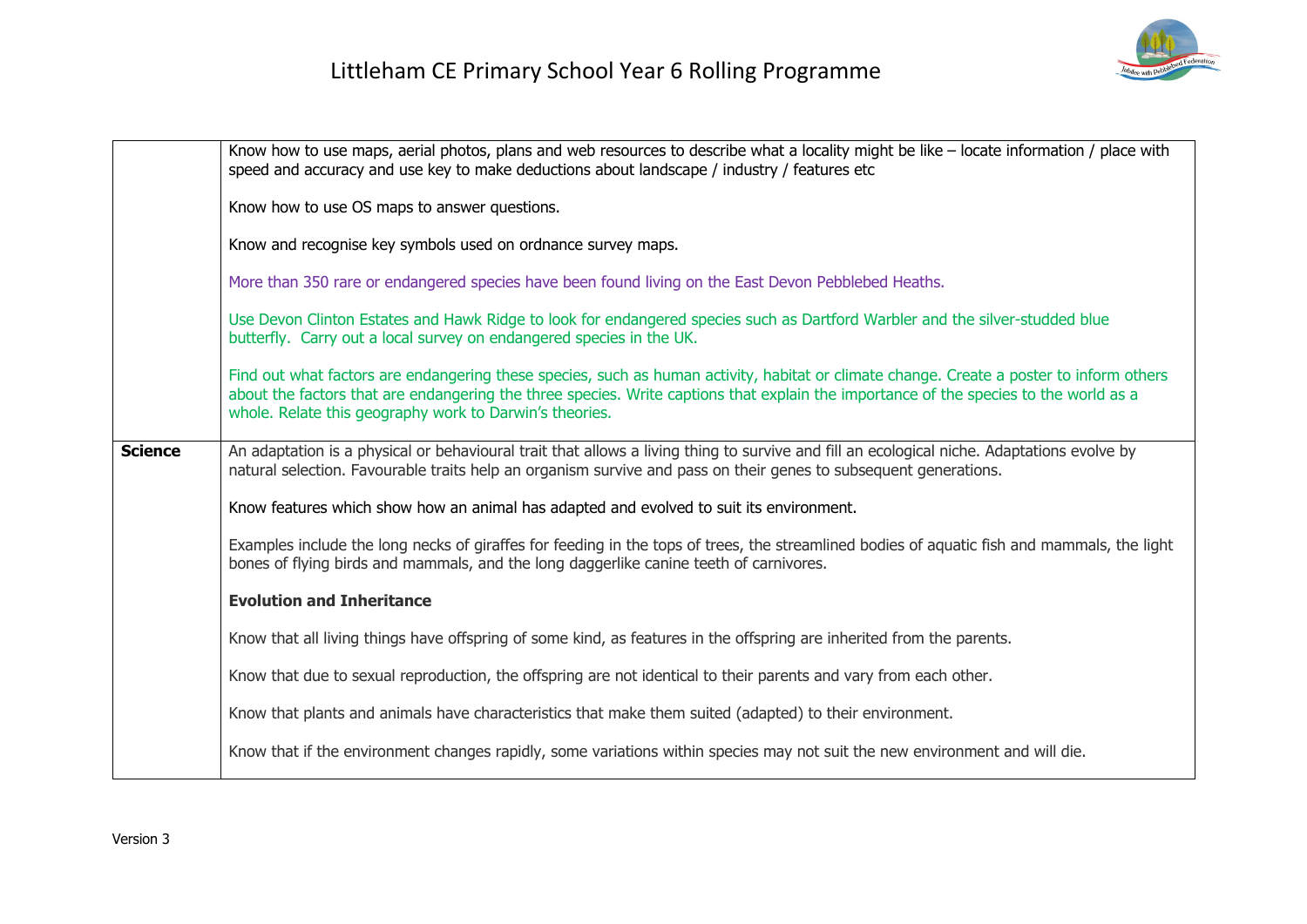

| Know that if the environment changes slowly, animals and plants with variations that are best suited, survive in greater numbers to<br>reproduce and pass their characteristics on to their young.                        |
|---------------------------------------------------------------------------------------------------------------------------------------------------------------------------------------------------------------------------|
| Know that over time, these inherited characteristics become more dominant within the population.                                                                                                                          |
| Know that over a very long period of time, these characteristics may be so different to how they were originally that a new species is<br>created and that this is evolution.                                             |
| Know that fossils give us evidence of what lives on the Earth millions of years ago and provide evidence to support the theory of evolution.                                                                              |
| Know that more recently, scientists such as Darwin and Wallace observed how living things adapt to different environments to become<br>distinct varieties with their own characteristics.                                 |
| <b>Knowledge of Working Scientifically</b>                                                                                                                                                                                |
| Know when questions asked are most appropriately answered through research.                                                                                                                                               |
| Know how to find things out using a wide range of secondary sources of information identifying the reliability of different sources.                                                                                      |
| Know how to recognise which secondary sources will be most useful to research their ideas.                                                                                                                                |
| Know how to choose how to record data from a choice of familiar approaches.                                                                                                                                               |
| Know how to identify the degree of trust in findings. Identify scientific evidence that has been used to support or refute ideas or<br>arguments.                                                                         |
| Know how to describe and evaluate their own and other people's scientific ideas using evidence from a range of sources.                                                                                                   |
| Know how to use test results and previous scientific knowledge to make predictions for further investigations asking specific, relevant<br>questions.                                                                     |
| Know how to explain their degree of trust in their results including variables that may not have been controlled and accuracy of results<br>using appropriate scientific language and ideas from the National Curriculum. |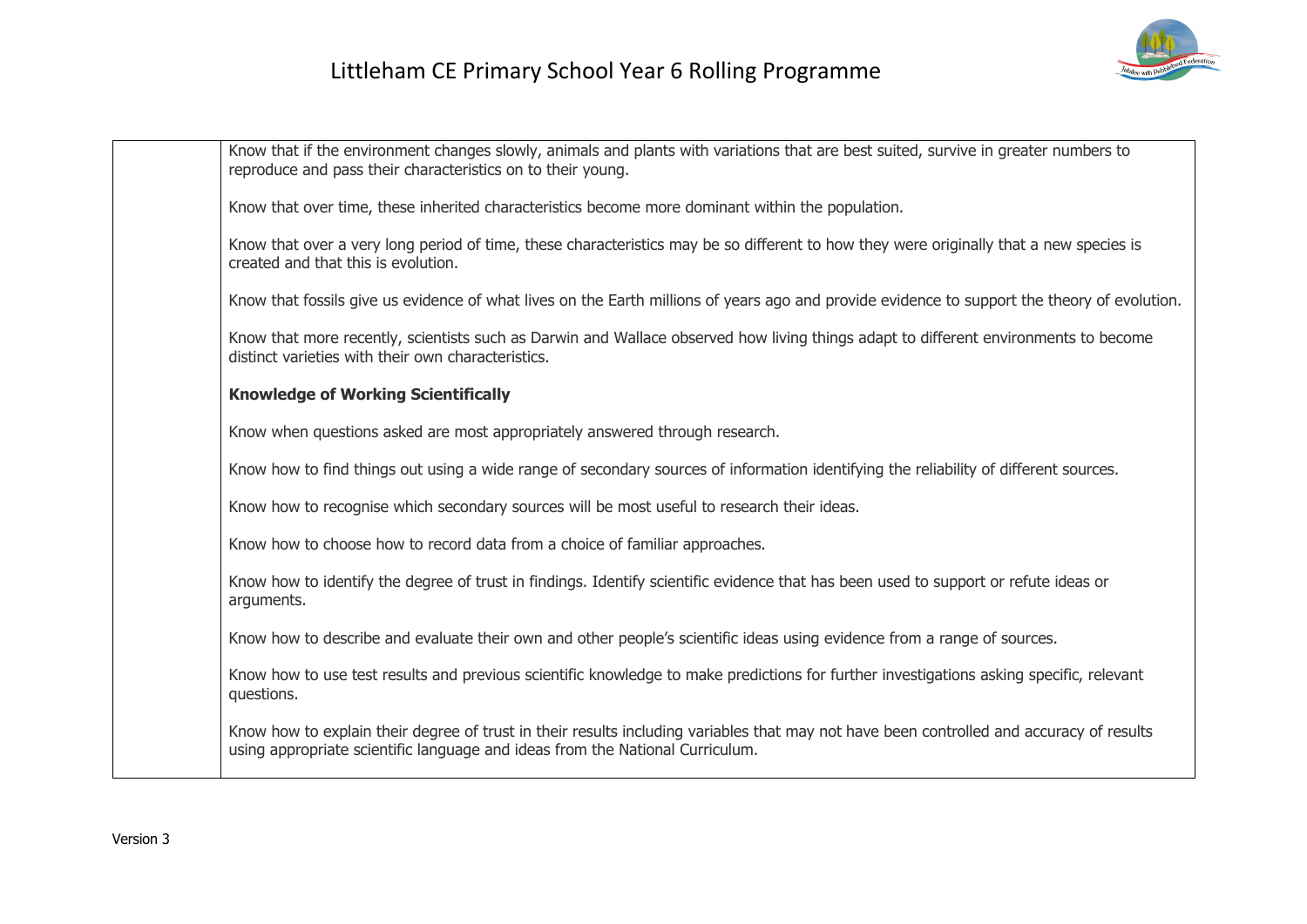|                                                                                                   | Explore how animals local to Exmouth have adapted to live in our climate and how they have evolved over time. Especially look at the<br>estuary and how some animals and plants have adapted to living in a tidal environment (drying out) and to a salt/fresh water environment.<br>Write a short report or presentation (using ICT) to explain the evolution. Common oceanic animal adaptations include gills, special<br>breathing organs used by some oceanic animals like fish and crabs; blowholes, an opening on the top of the head that's used for<br>breathing; fins, flat, wing-like structures on a fish that help it move through the water; and streamlined bodies. |
|---------------------------------------------------------------------------------------------------|-----------------------------------------------------------------------------------------------------------------------------------------------------------------------------------------------------------------------------------------------------------------------------------------------------------------------------------------------------------------------------------------------------------------------------------------------------------------------------------------------------------------------------------------------------------------------------------------------------------------------------------------------------------------------------------|
| <b>Art and</b><br>design<br>(link to<br><b>Design and</b><br><b>Technology</b><br><b>Project)</b> | Line is the most basic element of drawing and can be used to create outlines, contour lines to make images three-dimensional and for<br>shading in the form of cross-hatching. Tone is the relative lightness and darkness of a colour. Different types of perspective include one-<br>point perspective (one vanishing point on the horizon line), two-point perspective (two vanishing points on the horizon line) and three-<br>point perspective (two vanishing points on the horizon line and one below the ground, which is usually used for images of tall buildings<br>seen from above).                                                                                  |
|                                                                                                   | <b>Use of Sketchbook</b>                                                                                                                                                                                                                                                                                                                                                                                                                                                                                                                                                                                                                                                          |
|                                                                                                   | Know how to write detailed notes about pieces of work.                                                                                                                                                                                                                                                                                                                                                                                                                                                                                                                                                                                                                            |
|                                                                                                   | Know how explicit references to methods and skills used in artwork they have created or artwork of others.                                                                                                                                                                                                                                                                                                                                                                                                                                                                                                                                                                        |
|                                                                                                   | Know how to research artists and link to their work.                                                                                                                                                                                                                                                                                                                                                                                                                                                                                                                                                                                                                              |
|                                                                                                   | Know how to reflect on their work and its meaning and purpose.                                                                                                                                                                                                                                                                                                                                                                                                                                                                                                                                                                                                                    |
|                                                                                                   | Know how to use their sketchbook to show knowledge and art history they have learnt.                                                                                                                                                                                                                                                                                                                                                                                                                                                                                                                                                                                              |
|                                                                                                   | <b>Drawing</b>                                                                                                                                                                                                                                                                                                                                                                                                                                                                                                                                                                                                                                                                    |
|                                                                                                   | Know how to draw with pastel and charcoal effectively.                                                                                                                                                                                                                                                                                                                                                                                                                                                                                                                                                                                                                            |
|                                                                                                   | Know how to use fine ink pens to make detailed drawings. Know that adding an ink wash creates shadow and tone.                                                                                                                                                                                                                                                                                                                                                                                                                                                                                                                                                                    |
|                                                                                                   | Know about negative drawings and create their own piece.                                                                                                                                                                                                                                                                                                                                                                                                                                                                                                                                                                                                                          |
|                                                                                                   | Know how to be able to draw for a sustained period of over several sessions.                                                                                                                                                                                                                                                                                                                                                                                                                                                                                                                                                                                                      |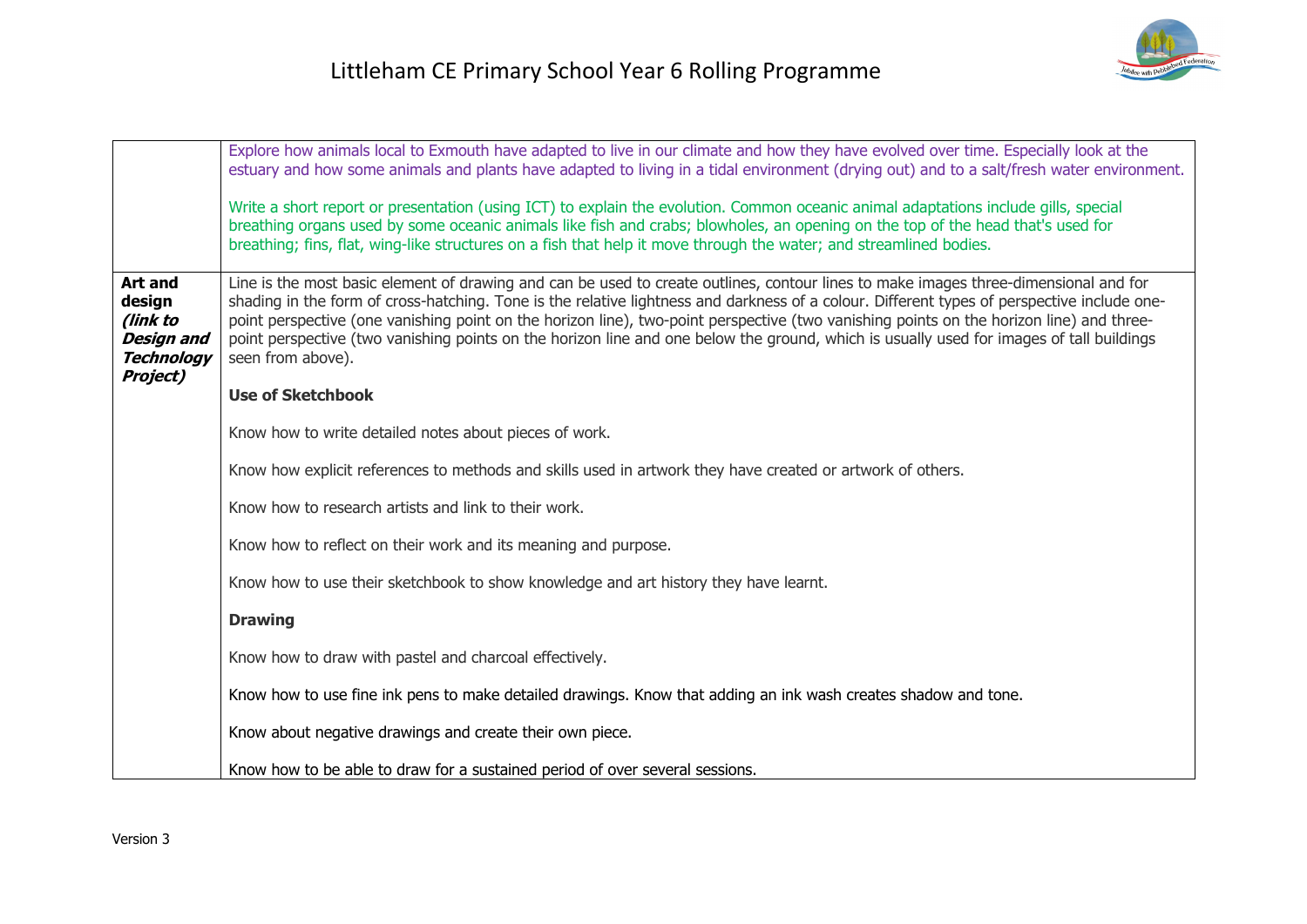

| Know how to explain why they have combined different tools to create their drawing.           |
|-----------------------------------------------------------------------------------------------|
| Know how to explain why they have chosen specific drawing techniques.                         |
| <b>Collage</b>                                                                                |
| Know that arranging different sized strips of paper can achieve various effects.              |
| Know the difference between positive and negative imagery and how to use it in my own pieces. |
| Know how to select collage materials by colour and texture according to the desired outcome.  |
| Know how to layer and overwork the pieces.                                                    |
| Know about using symbols in the piece to represent meaning.                                   |
| <b>Textiles</b>                                                                               |
| Know how to tie-dye materials with different patterns.                                        |
| <b>Line</b>                                                                                   |
| Know how to use line when drawing with a deeper knowledge and understanding.                  |
| Know how to use artist's artwork to apply to own piece.                                       |
| <b>Shape</b>                                                                                  |
| Know how to fluently sketch key shapes of objects when drawing.                               |
| <b>Texture</b>                                                                                |
| Know how to manipulate materials to create texture.                                           |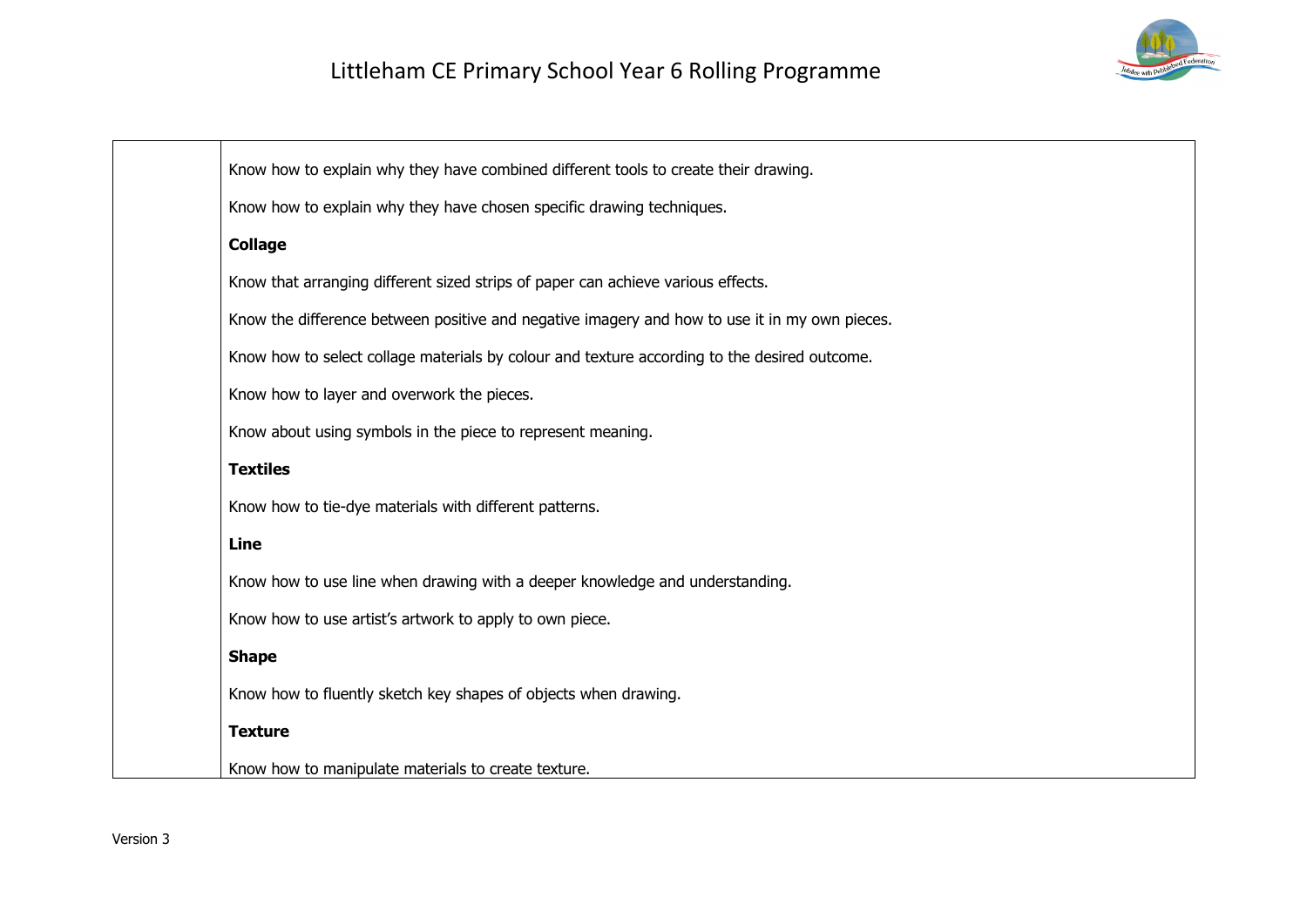

|              | <b>Tone</b>                                                                                                                                                                                                                                                                                           |
|--------------|-------------------------------------------------------------------------------------------------------------------------------------------------------------------------------------------------------------------------------------------------------------------------------------------------------|
|              | Know how to create light and shade, contrast, highlight and shadow.                                                                                                                                                                                                                                   |
|              | Darwin loved to collect shells that he found on the coast, particularly barnacle shells which fascinated him!                                                                                                                                                                                         |
|              | Visit Exmouth beach to explore/take pictures of barnacles on rocks and collect shells to base their own drawings on. Consider the style of<br>photograph being taken – close up, showing texture, landscape etc. Print photographs in different ways, colour, black and white, negative<br>image etc. |
|              | Create collages of their photographs and sketches and other information from Darwin.                                                                                                                                                                                                                  |
|              | In sketchbooks, sketch different types of shells, including barnacle shells. Observe the fine details to sketches. Apply an ink wash to<br>drawings to add shadow and tone.                                                                                                                           |
| <b>Music</b> | Know that a range of instruments and vocals can be used to create an original composition.                                                                                                                                                                                                            |
|              | <b>Composition</b>                                                                                                                                                                                                                                                                                    |
|              | Know that a composition is music that is created by you and kept in some way. It's like writing a story. It can be played or performed again<br>to you and friends.                                                                                                                                   |
|              | Know that a composition has pulse, rhythm and pitch that work together and are shaped by tempo, dynamics, texture and structure.                                                                                                                                                                      |
|              | Know that notation is the recognition of the connection between sound and symbol.                                                                                                                                                                                                                     |
|              | Know how to create simple melodies using the notes in the pentatonic scale and with simple rhythms that work musically with the style of<br>the content.                                                                                                                                              |
|              | Know how to explain the keynote or home note and the structure of the melody.                                                                                                                                                                                                                         |
|              | Know how to listen to and reflect on the developing musical composition and make musical decisions about how the melody connect with<br>the song.                                                                                                                                                     |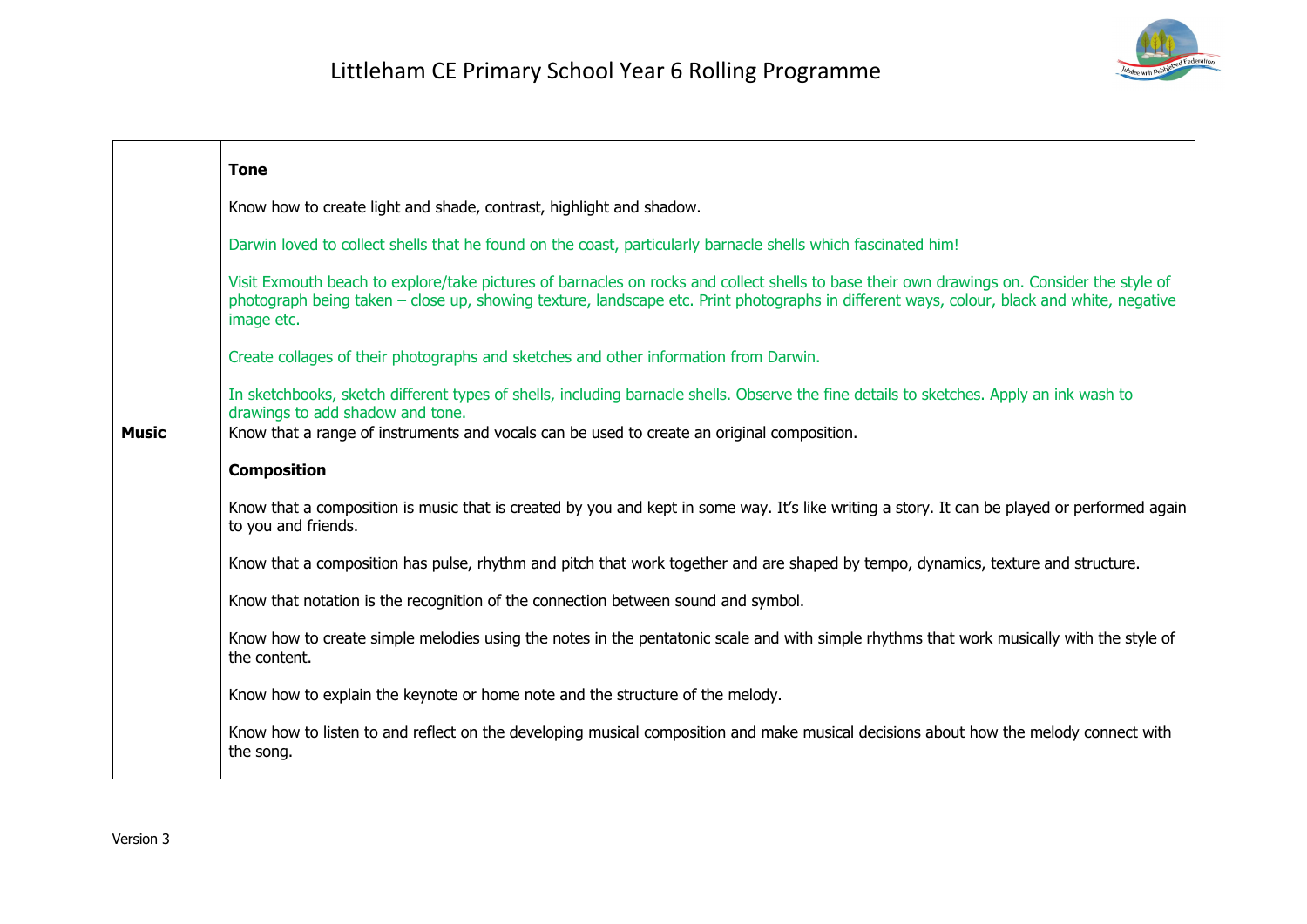

|                                        | Know how to record the composition in any way appropriate that reconises connections between sound and symbol e.g. graphic/pictorial<br>notation.                                                                                                                     |
|----------------------------------------|-----------------------------------------------------------------------------------------------------------------------------------------------------------------------------------------------------------------------------------------------------------------------|
|                                        | Use 'Horrible Histories' Charles Darwin song as a basis for their own composition and song about the life of Darwin - The Charles Darwin<br>song can be used to demonstrate a repetitive phrase and allow pupils to also use the pentatonic scale to create a melody. |
| <b>Computing</b>                       | The positives of communicating online include the speed, low cost and ability to communicate globally. The negatives of communicating<br>online include the threat to privacy, influencing of others, access to technology and anonymity.                             |
|                                        | <b>Multimedia</b>                                                                                                                                                                                                                                                     |
|                                        | Know and demonstrate an understanding of how technology has advanced in the last 100 years.                                                                                                                                                                           |
|                                        | Know that a range of media can be combined, recognising the contribution of each to achieve a particular outcome.                                                                                                                                                     |
|                                        | Know how to consider audience, atmosphere and structure when planning a particular outcome.                                                                                                                                                                           |
|                                        | Know how to be digitally discerning when evaluating the effectiveness of your own work and the work of others.                                                                                                                                                        |
|                                        | Consider, research and discuss the question: If Darwin was alive today doing the same research, how might he use modern technology<br>and for what purpose?                                                                                                           |
|                                        | Children to create a blog post for the school website comparing Darwin's work in the past and how it would be presented now.                                                                                                                                          |
| <b>Design and</b><br><b>Technology</b> | Materials have different qualities, such as rough or smooth, hard or soft, heavy or light, opaque or transparent and fragile or robust. These<br>different qualities can be used to add texture to a piece of artwork.                                                |
|                                        | Know how to use a range of media.                                                                                                                                                                                                                                     |
|                                        | <b>Design</b>                                                                                                                                                                                                                                                         |
|                                        | Know how to independently draw on a range of sources to help formulate design ideas.                                                                                                                                                                                  |
|                                        | Know how to independently devise step by step plans which can be read / followed by someone else.                                                                                                                                                                     |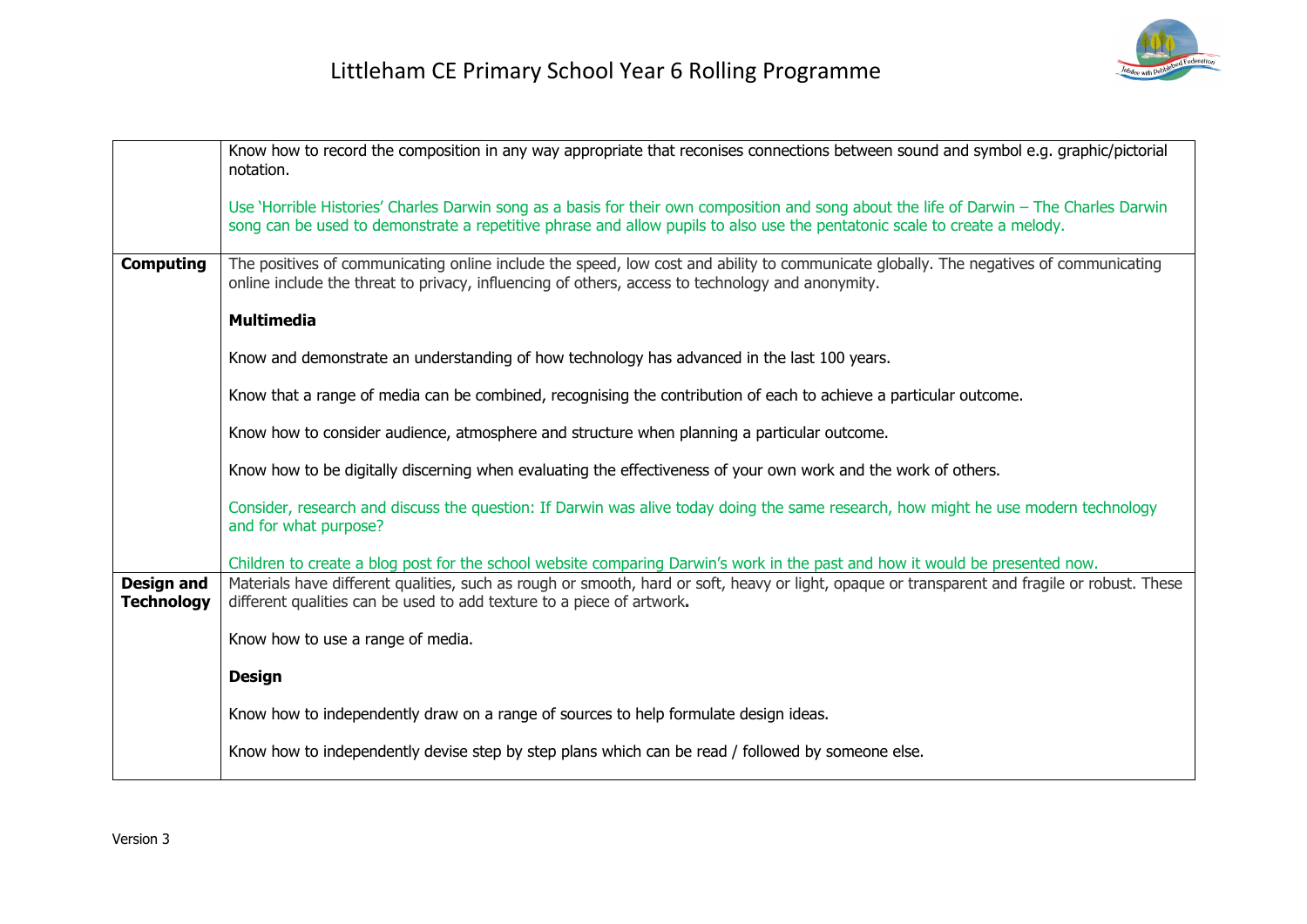

| Know how to generate innovative ideas.                                                                                                                     |
|------------------------------------------------------------------------------------------------------------------------------------------------------------|
| Know how to consider resource costs and availability and appreciate this as an important aspect of manufacturing.                                          |
| <b>Make</b>                                                                                                                                                |
| Know how to develop one idea in depth and justify why they have developed the chosen idea.                                                                 |
| Know how to use researched information to inform decisions.                                                                                                |
| Know how to produce a detailed list of components / materials and tools.                                                                                   |
| Know how to cut accurately and safely to lines independently marked out.                                                                                   |
| Know how to independently select from and use a wide range of tools.                                                                                       |
| Know how to use appropriate finishing techniques for the project and understand how different finishes may affect the potential market for<br>the product. |
| Know how to refine their product without prompting - review and rework/improve.                                                                            |
| <b>Evaluate</b>                                                                                                                                            |
| Know how to research and evaluate existing products (including book and web based research).                                                               |
| Know how to consider user and purpose and return to it periodically.                                                                                       |
| Know the strengths and weaknesses of their design ideas and include in evaluations.                                                                        |
| Know how to consider and explain how the finished product could be improved related to design criteria and feedback from user group.                       |
| Know how to discuss how well the finished product meets the design criteria of the user. Test on the user!                                                 |
| Know how to present evaluations pictorially and in writing.                                                                                                |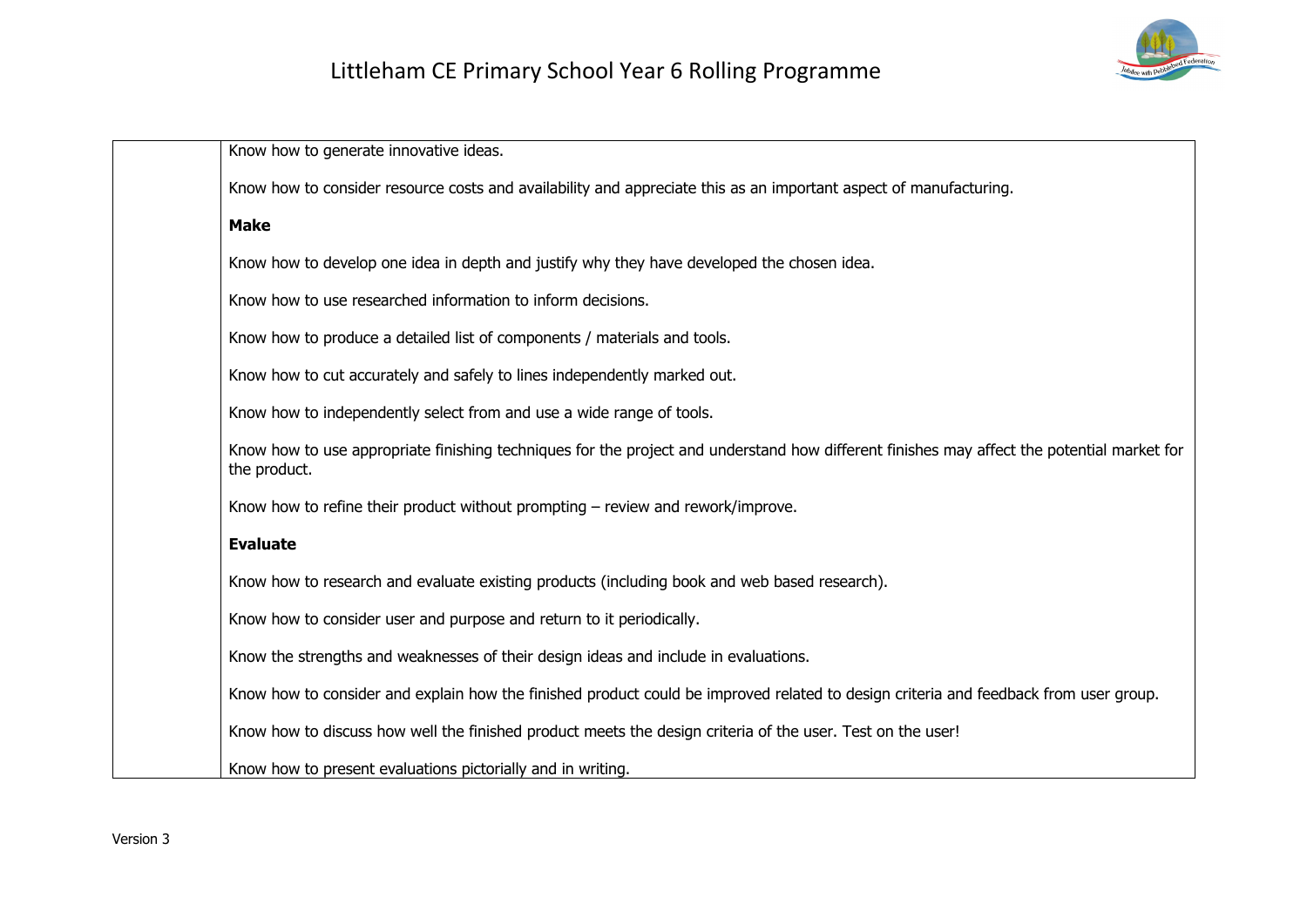

| Know how to seek product testers in order to improve product during manufacture.                                                                                          |
|---------------------------------------------------------------------------------------------------------------------------------------------------------------------------|
| <b>Textiles</b>                                                                                                                                                           |
| Know how to use the correct vocabulary appropriate to the project.                                                                                                        |
| Know how to understand pattern layout.                                                                                                                                    |
| Know how to decorate textiles appropriately $-$ often before joining components.                                                                                          |
| Know how to pin and tack fabric together.                                                                                                                                 |
| Know how to join fabrics using over sewing, back stitch, blanket stitch or machine stitching (closer supervision).                                                        |
| Create a sewn sketchbook for an explorer to use. Consider the size needed and how the pattern and decoration should be in keeping with<br>the environment being explored. |
| Using a range of coloured and textured papers make a sewn sketchbook or journal.                                                                                          |
| Create a paper pattern for making a cover for the book – consider the folding and movement required.                                                                      |
| Using the dyed fabric made in art, decorate further with embroidery or buttons etc and then sew a cover for the book.                                                     |
| Children to include line drawings of shells from Exmouth beach and plants, animals and insect found in our school environment (art<br>curriculum).                        |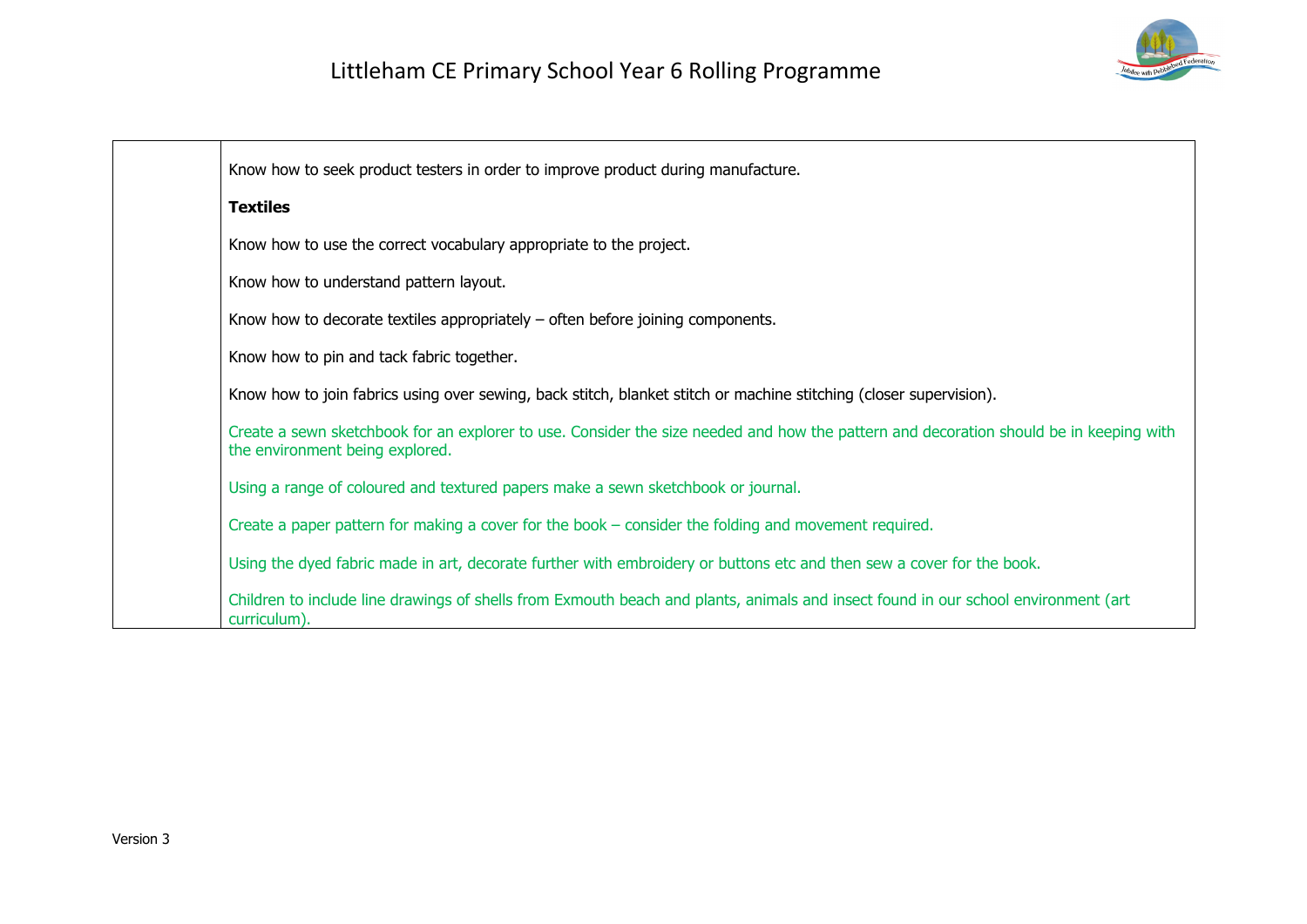

|                   | <b>Term 2 – Spring</b>                                                                                                                                                                                                                                                                                                                                                                                                                                                                                                                                                                      |  |
|-------------------|---------------------------------------------------------------------------------------------------------------------------------------------------------------------------------------------------------------------------------------------------------------------------------------------------------------------------------------------------------------------------------------------------------------------------------------------------------------------------------------------------------------------------------------------------------------------------------------------|--|
|                   | What are the key pieces of knowledge we want children to remember, be able to build upon and to reflect on within each<br>subject area of this topic? This knowledge or skill features heavily in sub theme or will not be repeated.<br>Text in this colour describes example activities to support the main theme of the topic.<br>Text in this colour relates to key pieces of knowledge linked specifically to our Curriculum Intent.                                                                                                                                                    |  |
| <b>Sub-themes</b> | Can fruit light a bulb? How does blood flow?                                                                                                                                                                                                                                                                                                                                                                                                                                                                                                                                                |  |
| <b>Science</b>    | Discrete science teaching and learning.                                                                                                                                                                                                                                                                                                                                                                                                                                                                                                                                                     |  |
|                   | Investigate different fruit and vegetables to explore how they can act as batteries capable of powering a circuit. Batteries are a store of<br>chemical energy that can be converted into electrical energy. Certain fruits and vegetables can be used as 'batteries', where their juice<br>acts as an electrolyte. Associate the brightness of a lamp or the volume of a buzzer with the number and voltage of cells. Compare and<br>give reasons for variations in how components function. Use recognised symbols when representing a simple circuit in a diagram.<br><b>Electricity</b> |  |
|                   | Know that adding more cells to a complete circuit will make a bulb brighter, a motor spin faster or a buzzer make a louder sound.                                                                                                                                                                                                                                                                                                                                                                                                                                                           |  |
|                   | Know that if you use a battery with a higher voltage, the same thing happens.                                                                                                                                                                                                                                                                                                                                                                                                                                                                                                               |  |
|                   | Know that adding more bulbs to a circuit will make each bulb less bright.                                                                                                                                                                                                                                                                                                                                                                                                                                                                                                                   |  |
|                   | Know that using more motors or buzzers, each motor will spin more slowly and each buzzer will be quieter.                                                                                                                                                                                                                                                                                                                                                                                                                                                                                   |  |
|                   | Know that turning a switch off (open) breaks a circuit so the circuit is not complete and electricity cannot flow.                                                                                                                                                                                                                                                                                                                                                                                                                                                                          |  |
|                   | Know that any bulbs, motors or buzzers will then turn off as well.                                                                                                                                                                                                                                                                                                                                                                                                                                                                                                                          |  |
|                   | Know how to use recognised circuit symbols to draw simple circuit diagrams.                                                                                                                                                                                                                                                                                                                                                                                                                                                                                                                 |  |
|                   | <b>Knowledge of Working Scientifically</b>                                                                                                                                                                                                                                                                                                                                                                                                                                                                                                                                                  |  |
|                   | Know how to decide which variables to control.                                                                                                                                                                                                                                                                                                                                                                                                                                                                                                                                              |  |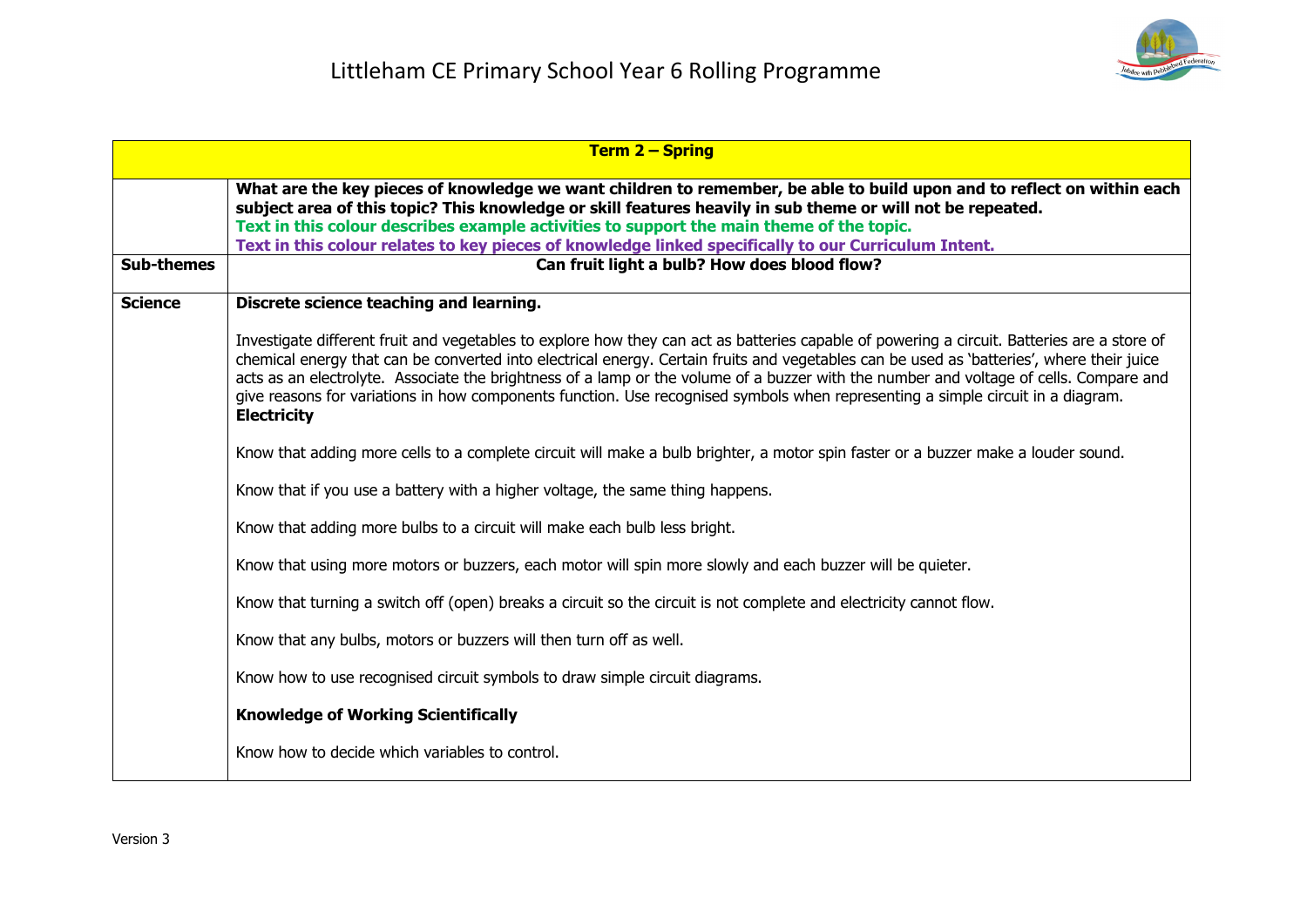

| Know how to take repeated readings and compare results – discussing using scientific language the reasons for the differences.                                                                                                                                                                                                                                                                                                                                                                                                                                                                                                                                                                                                                                                                                                                                                                                                                                               |
|------------------------------------------------------------------------------------------------------------------------------------------------------------------------------------------------------------------------------------------------------------------------------------------------------------------------------------------------------------------------------------------------------------------------------------------------------------------------------------------------------------------------------------------------------------------------------------------------------------------------------------------------------------------------------------------------------------------------------------------------------------------------------------------------------------------------------------------------------------------------------------------------------------------------------------------------------------------------------|
| Know how to take accurate and precise measurements.                                                                                                                                                                                                                                                                                                                                                                                                                                                                                                                                                                                                                                                                                                                                                                                                                                                                                                                          |
| Know how to choose how to record data from a choice of familiar approaches.                                                                                                                                                                                                                                                                                                                                                                                                                                                                                                                                                                                                                                                                                                                                                                                                                                                                                                  |
| Know how to use test results and previous scientific knowledge to make predictions for further investigations asking specific, relevant<br>questions.                                                                                                                                                                                                                                                                                                                                                                                                                                                                                                                                                                                                                                                                                                                                                                                                                        |
| Know how to draw conclusions based on their data and observations, use evidence to justify their ideas, use scientific knowledge and<br>understanding to explain their findings.                                                                                                                                                                                                                                                                                                                                                                                                                                                                                                                                                                                                                                                                                                                                                                                             |
| Pupils to build on previous learning from Year 4. Recap on names of components and how to light a lamp with a cell and a wire.<br>Understand where connections need to be. Plan an investigation using cells and components to test how the brightness/volume changes.                                                                                                                                                                                                                                                                                                                                                                                                                                                                                                                                                                                                                                                                                                       |
| Start by learning about batteries and how they work. Then work in groups to produce a series circuit, checking it works then using a<br>voltmeter to measure and record the voltage of the circuit in volts (V). Each group is then given five pieces of the same fruit or<br>vegetable. They insert a zinc-galvanised nail and a copper coin into the first piece, using the metals as terminals to connect the fruit or<br>vegetable to the circuit in place of the battery. Observe whether the LED lights up and use the voltmeter to measure and record the<br>voltage of the new circuit. Then add more pieces of fruit or vegetable to the circuit, one at a time, so they are connected in series. After<br>each piece is added, measure and record the voltage of the circuit before comparing the fruit or vegetable to real batteries. Create a<br>range of circuits using different numbers of cells and lamps/buzzers and observe the effect on the components. |
| <b>Animals Including Humans</b>                                                                                                                                                                                                                                                                                                                                                                                                                                                                                                                                                                                                                                                                                                                                                                                                                                                                                                                                              |
| Know that the heart pumps blood in blood vessels around to the lungs.                                                                                                                                                                                                                                                                                                                                                                                                                                                                                                                                                                                                                                                                                                                                                                                                                                                                                                        |
| Know that oxygen goes into the blood and carbon dioxide is removed.                                                                                                                                                                                                                                                                                                                                                                                                                                                                                                                                                                                                                                                                                                                                                                                                                                                                                                          |
| Know that the blood goes back to the heart and is then pumped around the body.                                                                                                                                                                                                                                                                                                                                                                                                                                                                                                                                                                                                                                                                                                                                                                                                                                                                                               |
| Know that nutrients, water and oxygen are transported in the blood to the muscles and other part of the body where they are needed.                                                                                                                                                                                                                                                                                                                                                                                                                                                                                                                                                                                                                                                                                                                                                                                                                                          |
| Know that as they are used, they produce carbon dioxide and other waste products.                                                                                                                                                                                                                                                                                                                                                                                                                                                                                                                                                                                                                                                                                                                                                                                                                                                                                            |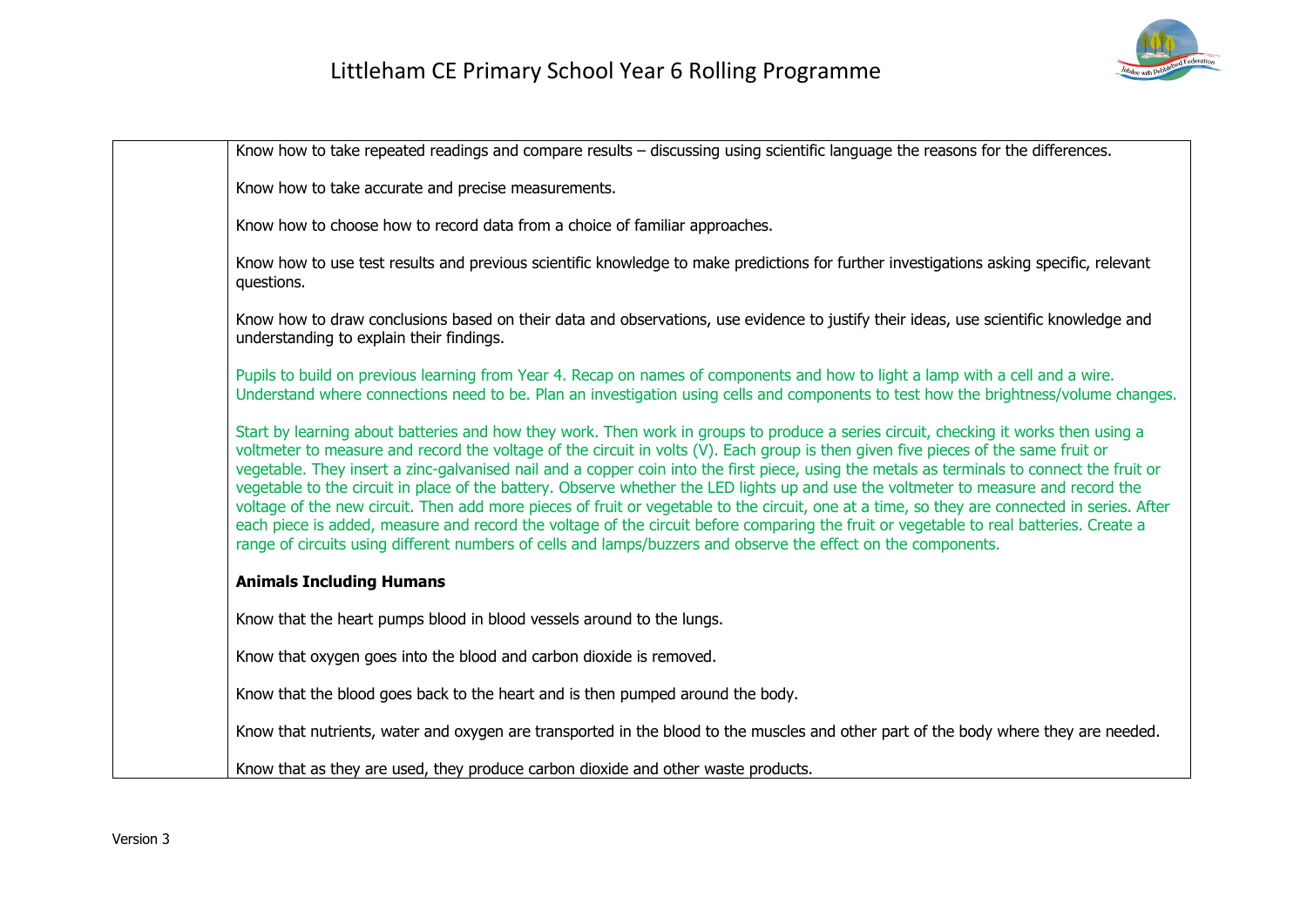

| Know that carbon dioxide is carried by the blood back to the heart and that the cycle starts again as it is transported back to the lungs to<br>be removed from the body.                           |
|-----------------------------------------------------------------------------------------------------------------------------------------------------------------------------------------------------|
| Know that this is called the human circulatory system.                                                                                                                                              |
| Know that diet, exercise, drugs and lifestyle have an impact on the way our bodies function.                                                                                                        |
| Know that these factors can affect how well our heart and lungs work, how likely we are to suffer from conditions such as diabetes, how<br>clearly we think and how generally fit and well we feel. |
| Know that some conditions are caused by deficiencies in our diet e.g. lack of vitamins.                                                                                                             |
| <b>Knowledge of Working Scientifically</b>                                                                                                                                                          |
| Know how to choose suitable sources and begin to separate opinion from fact.                                                                                                                        |
| Know how to recognise which secondary sources will be most useful to research their ideas.                                                                                                          |
| Know how to ask a range of questions and identify the type of enquiry that will help to answer the questions.                                                                                       |
| Know how to make decisions about how long to make observations for.                                                                                                                                 |
| Know how to choose how to record data from a choice of familiar approaches.                                                                                                                         |
| Know how to prepare own tables to record data, including columns for taking repeat readings.                                                                                                        |
| Know how to use test results and previous scientific knowledge to make predictions for further investigations asking specific, relevant<br>questions.                                               |
| Know how to draw conclusions based on their data and observations, use evidence to justify their ideas, use scientific knowledge and<br>understanding to explain their findings.                    |
| Know how to be able to answer their questions using scientific evidence gained from a range of sources.                                                                                             |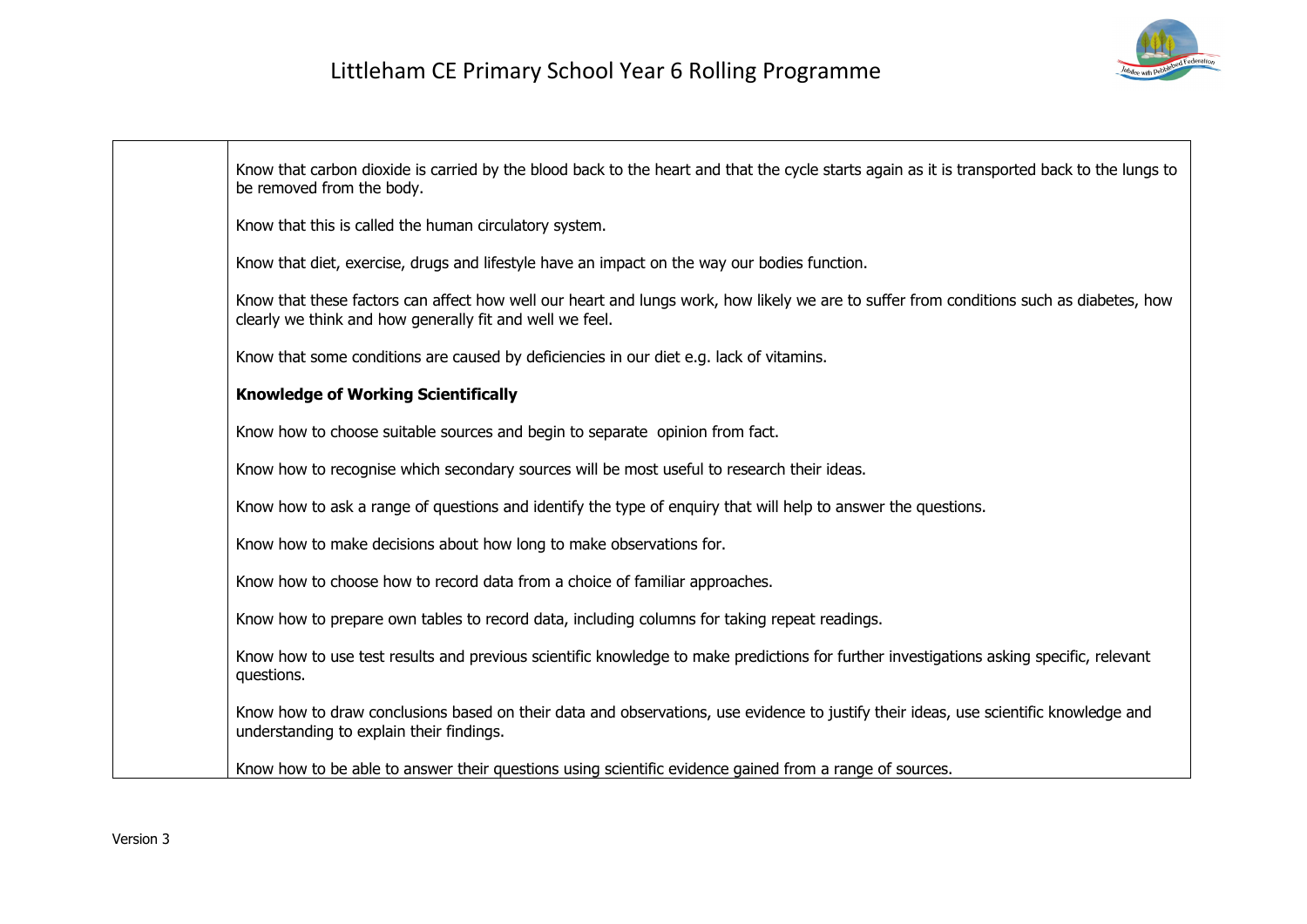

| Know how to separate opinion from fact in conclusions.                                                                                                                                                                                                                                                                                                                                                                                                                                                                                                                 |
|------------------------------------------------------------------------------------------------------------------------------------------------------------------------------------------------------------------------------------------------------------------------------------------------------------------------------------------------------------------------------------------------------------------------------------------------------------------------------------------------------------------------------------------------------------------------|
| Know how to be able to talk about their degree of trust in the sources used.                                                                                                                                                                                                                                                                                                                                                                                                                                                                                           |
| Observe 'blood' flowing through tubes to see how the diameter of the tubes affects flow rate. Relate this to the flow of blood through real<br>blood vessels and plan their own second investigation about circulatory system health. Recognise that different vessels move blood at<br>different rates and our lifestyle choices can directly affect our circulatory system.                                                                                                                                                                                          |
| Use tubes to represent the body's three main blood vessels: arteries, veins and capillaries. insert each tube into a hole near the base of<br>three different polystyrene cups and seal the edges with modelling clay. Add a simulated 'blood' sample to the cups and time how long it<br>takes for the sample to flow through the tubes. Repeat the test three times and calculate the average flow times for each tube. Research,<br>plan and carry out a second investigation to see what effect diseases and lifestyle choices have on blood flow through vessels. |

|                   | Term 3 – Summer                                                                                                                                                                                  |  |
|-------------------|--------------------------------------------------------------------------------------------------------------------------------------------------------------------------------------------------|--|
|                   | What are the key pieces of information we want children to remember and be able to build upon and reflect on within each subject area<br>of this topic?                                          |  |
|                   | Text in this colour relates to key pieces of knowledge linked specifically to our Curriculum Intent.<br>Text in this colour describes example activities to support the main theme of the topic. |  |
| <b>Main Topic</b> | <b>Frozen Kingdom</b>                                                                                                                                                                            |  |
| <b>History</b>    | Consider two different journeys in or around the life of Queen Victoria - Ernest Shackleton's exploration on The Endurance and the maiden<br>voyage of The Titanic.                              |  |
|                   | Chronology                                                                                                                                                                                       |  |
|                   | Know how to show the events of both journeys on timelines.                                                                                                                                       |  |
|                   | Know in detail significant events and why they were significant.                                                                                                                                 |  |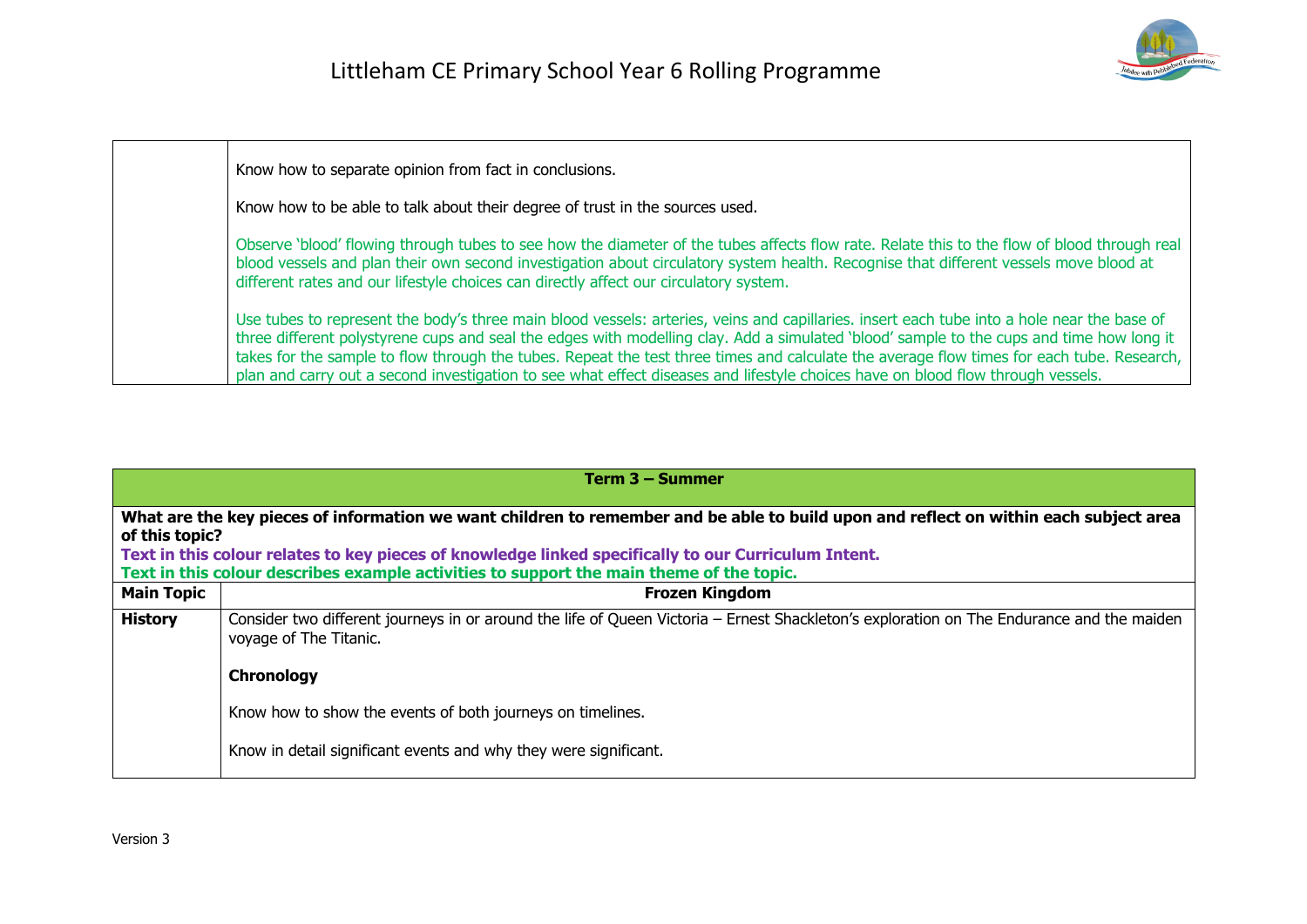

| <b>Historical Enquiry</b>                                                                                                                                               |
|-------------------------------------------------------------------------------------------------------------------------------------------------------------------------|
| Know why some findings are of greater significance than others.                                                                                                         |
| Know why historical artefacts might be targeted by criminals.                                                                                                           |
| Know how some artefacts may be misleading.                                                                                                                              |
| Know how to formally critique the validity of primary and secondary sources.                                                                                            |
| <b>Interpretations of History</b>                                                                                                                                       |
| Know how to make a reasoned judgement on whether a historically significant event is fact or fiction.                                                                   |
| <b>Continuity and Change</b>                                                                                                                                            |
| Know how to consider explorers' desire to carry out challenging expeditions in the way Shackleton did. Know how have expeditions in the<br>Antarctic changed over time. |
| <b>Cause and Consequence</b>                                                                                                                                            |
| Know how to use a wide range of evidence to evaluate the causes and effects of events that happened with Titanic's maiden voyage and<br>Shackleton's expedition.        |
| <b>Similarities and Differences</b>                                                                                                                                     |
| Know about some of the explorations to find The Titanic and The Endurance. Know about the different strategies used?                                                    |
| Know that conditions on board the Titanic differed for passengers according to their wealth and status.                                                                 |
| <b>Significance</b>                                                                                                                                                     |
| Know how to consider and debate the statement that Shackleton's exploration was a `successful failure'.                                                                 |
|                                                                                                                                                                         |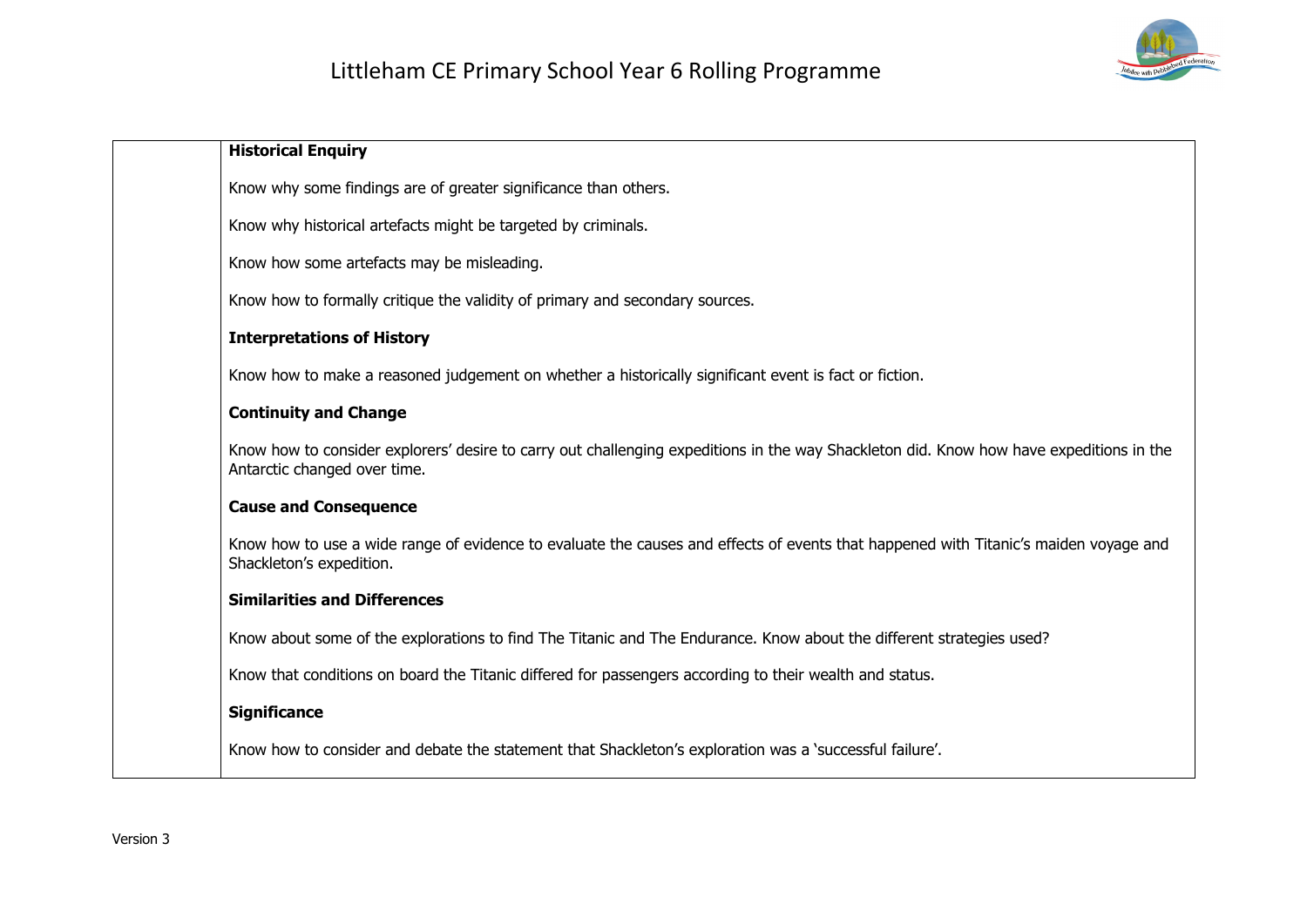

|           | Know the significance of both of the ships' names.                                                                                                                                                                                                                                                                                                                                                                                                                                                                                                                                                       |
|-----------|----------------------------------------------------------------------------------------------------------------------------------------------------------------------------------------------------------------------------------------------------------------------------------------------------------------------------------------------------------------------------------------------------------------------------------------------------------------------------------------------------------------------------------------------------------------------------------------------------------|
|           | Know that a survivor of The Titanic lived in Branscombe - the village of one of our sister schools.                                                                                                                                                                                                                                                                                                                                                                                                                                                                                                      |
|           | Find out what conditions were like aboard the 'unsinkable' Titanic, describing how the accommodation differed for rich and poor<br>passengers. Imagining they are one of the passengers setting off for a new life in America, write a wireless telegraph to someone in<br>Exmouth or at home describing their experiences, hopes and fears. Share on the website.                                                                                                                                                                                                                                       |
|           | Find out about Shackleton's reasons for his expedition. Consider what sort of planning needed to take place, and how this would differ<br>today. Know about some of the problems along the course of the expedition. Create diary entries for the stages of the expedition - create<br>a class display.                                                                                                                                                                                                                                                                                                  |
| Geography | Climate is the long-term pattern of weather conditions found in a particular place. Climates can be compared by looking at factors including<br>maximum and minimum levels of precipitation and average monthly temperatures. The Northern Hemisphere is the part of Earth that is to<br>the north of the equator. The Southern Hemisphere is the part of Earth that is to the south of the equator. The Prime Meridian is the<br>imaginary line from the North Pole to the South Pole that passes through Greenwich in England and marks 0° longitude, from which all<br>other longitudes are measured. |
|           | The Poles have both similarities and differences. Tourism is an industry that involves people travelling for recreation and leisure. It has had<br>an environmental, social and economic impact on many regions and countries.                                                                                                                                                                                                                                                                                                                                                                           |
|           | <b>Locational Knowledge</b>                                                                                                                                                                                                                                                                                                                                                                                                                                                                                                                                                                              |
|           | Know, through revision, the names of major continents, countries, cities, rivers, mountains, jungles, deserts, seas and oceans around the<br>world.                                                                                                                                                                                                                                                                                                                                                                                                                                                      |
|           | Know how to explain how the time zones work.                                                                                                                                                                                                                                                                                                                                                                                                                                                                                                                                                             |
|           | <b>Place Knowledge</b>                                                                                                                                                                                                                                                                                                                                                                                                                                                                                                                                                                                   |
|           | Know the words related to the main geography theme - arctic, Antarctic, settlement, hemisphere, poles, equator, tourism, sustainability,<br>climate change.                                                                                                                                                                                                                                                                                                                                                                                                                                              |
|           | <b>Human Features</b>                                                                                                                                                                                                                                                                                                                                                                                                                                                                                                                                                                                    |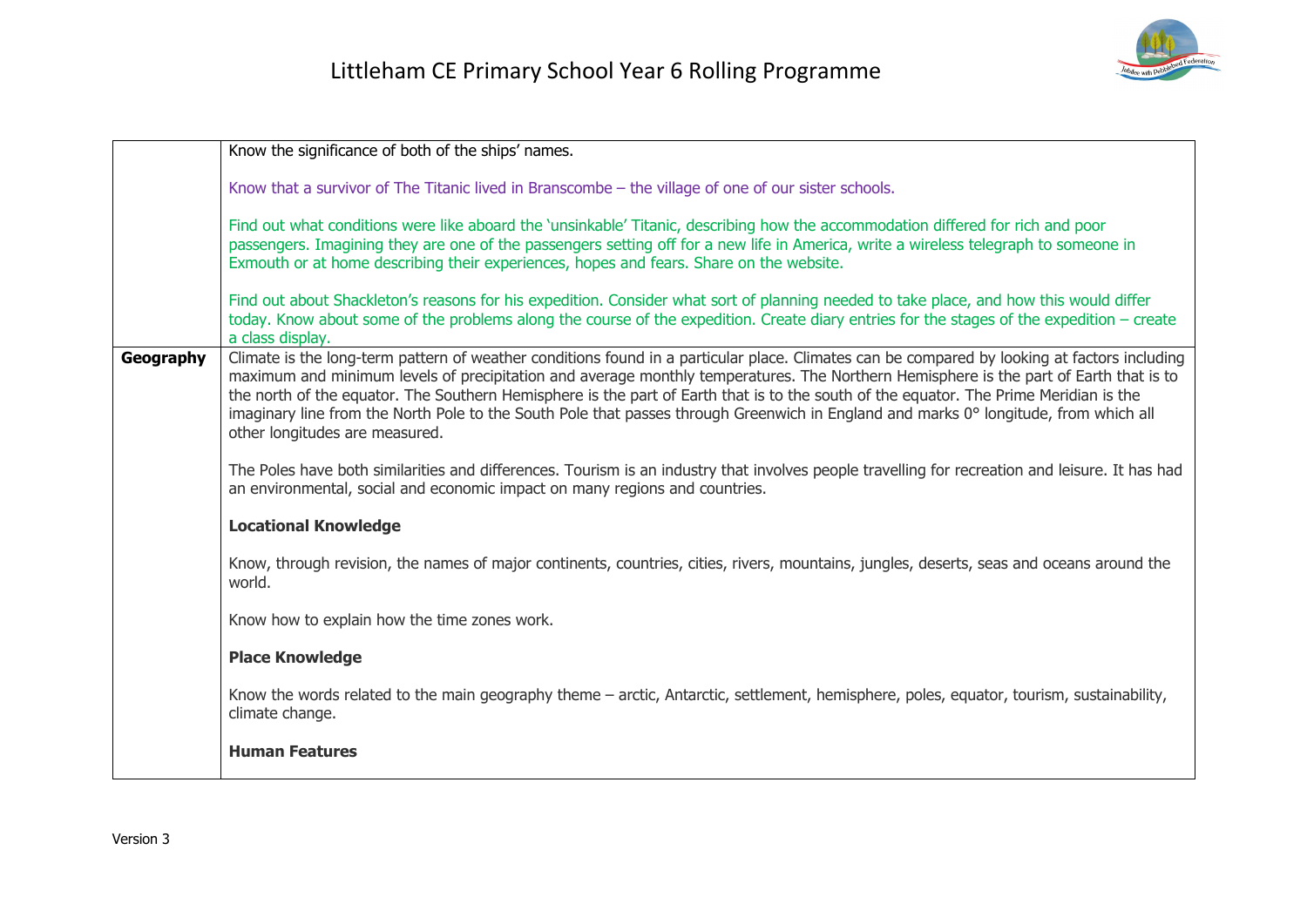

| Know how to give an extended description of the human features of different places around the world.<br>Know how to give an explanation for the way human behaviour is affecting places around the world.<br><b>Physical Features.</b><br>Know how some places are similar and others are different in relation to their physical features.<br>Know how physical features are being affected by human behaviour and how this could be paused.<br><b>Skills, Maps Work and Field Work</b><br>Know how to perfect accuracy in describing routes using 8 points of the compass – introduce the concept of 16 points.<br>Know how to use 6 figure grid references.<br>Know how to ask questions such as what is this landscape like?, how is it changing?, what patterns can you see/how has the pattern<br>changed?<br>Know how to explain patterns.<br>Know how to identify and explain different view of people including themselves and justify in detail.<br>Know how to communicate in ways appropriate to task and audience – relating to climate change.<br>Devon is a tourist area to be proud of, but it suffers some of the problems caused by tourism that are found all over the world such as<br>damage to landscape, pollution, disturbances, traffic congestion, local goods costing more.<br>Use globes and atlases to find both polar regions. Make a simplified sketch map with symbols and a key. Identify the similarities and<br>differences between the Arctic and Antarctic. |  |
|--------------------------------------------------------------------------------------------------------------------------------------------------------------------------------------------------------------------------------------------------------------------------------------------------------------------------------------------------------------------------------------------------------------------------------------------------------------------------------------------------------------------------------------------------------------------------------------------------------------------------------------------------------------------------------------------------------------------------------------------------------------------------------------------------------------------------------------------------------------------------------------------------------------------------------------------------------------------------------------------------------------------------------------------------------------------------------------------------------------------------------------------------------------------------------------------------------------------------------------------------------------------------------------------------------------------------------------------------------------------------------------------------------------------------------------------------------------------------------------------------|--|
|                                                                                                                                                                                                                                                                                                                                                                                                                                                                                                                                                                                                                                                                                                                                                                                                                                                                                                                                                                                                                                                                                                                                                                                                                                                                                                                                                                                                                                                                                                  |  |
|                                                                                                                                                                                                                                                                                                                                                                                                                                                                                                                                                                                                                                                                                                                                                                                                                                                                                                                                                                                                                                                                                                                                                                                                                                                                                                                                                                                                                                                                                                  |  |
|                                                                                                                                                                                                                                                                                                                                                                                                                                                                                                                                                                                                                                                                                                                                                                                                                                                                                                                                                                                                                                                                                                                                                                                                                                                                                                                                                                                                                                                                                                  |  |
|                                                                                                                                                                                                                                                                                                                                                                                                                                                                                                                                                                                                                                                                                                                                                                                                                                                                                                                                                                                                                                                                                                                                                                                                                                                                                                                                                                                                                                                                                                  |  |
|                                                                                                                                                                                                                                                                                                                                                                                                                                                                                                                                                                                                                                                                                                                                                                                                                                                                                                                                                                                                                                                                                                                                                                                                                                                                                                                                                                                                                                                                                                  |  |
|                                                                                                                                                                                                                                                                                                                                                                                                                                                                                                                                                                                                                                                                                                                                                                                                                                                                                                                                                                                                                                                                                                                                                                                                                                                                                                                                                                                                                                                                                                  |  |
|                                                                                                                                                                                                                                                                                                                                                                                                                                                                                                                                                                                                                                                                                                                                                                                                                                                                                                                                                                                                                                                                                                                                                                                                                                                                                                                                                                                                                                                                                                  |  |
|                                                                                                                                                                                                                                                                                                                                                                                                                                                                                                                                                                                                                                                                                                                                                                                                                                                                                                                                                                                                                                                                                                                                                                                                                                                                                                                                                                                                                                                                                                  |  |
|                                                                                                                                                                                                                                                                                                                                                                                                                                                                                                                                                                                                                                                                                                                                                                                                                                                                                                                                                                                                                                                                                                                                                                                                                                                                                                                                                                                                                                                                                                  |  |
|                                                                                                                                                                                                                                                                                                                                                                                                                                                                                                                                                                                                                                                                                                                                                                                                                                                                                                                                                                                                                                                                                                                                                                                                                                                                                                                                                                                                                                                                                                  |  |
|                                                                                                                                                                                                                                                                                                                                                                                                                                                                                                                                                                                                                                                                                                                                                                                                                                                                                                                                                                                                                                                                                                                                                                                                                                                                                                                                                                                                                                                                                                  |  |
|                                                                                                                                                                                                                                                                                                                                                                                                                                                                                                                                                                                                                                                                                                                                                                                                                                                                                                                                                                                                                                                                                                                                                                                                                                                                                                                                                                                                                                                                                                  |  |
|                                                                                                                                                                                                                                                                                                                                                                                                                                                                                                                                                                                                                                                                                                                                                                                                                                                                                                                                                                                                                                                                                                                                                                                                                                                                                                                                                                                                                                                                                                  |  |
|                                                                                                                                                                                                                                                                                                                                                                                                                                                                                                                                                                                                                                                                                                                                                                                                                                                                                                                                                                                                                                                                                                                                                                                                                                                                                                                                                                                                                                                                                                  |  |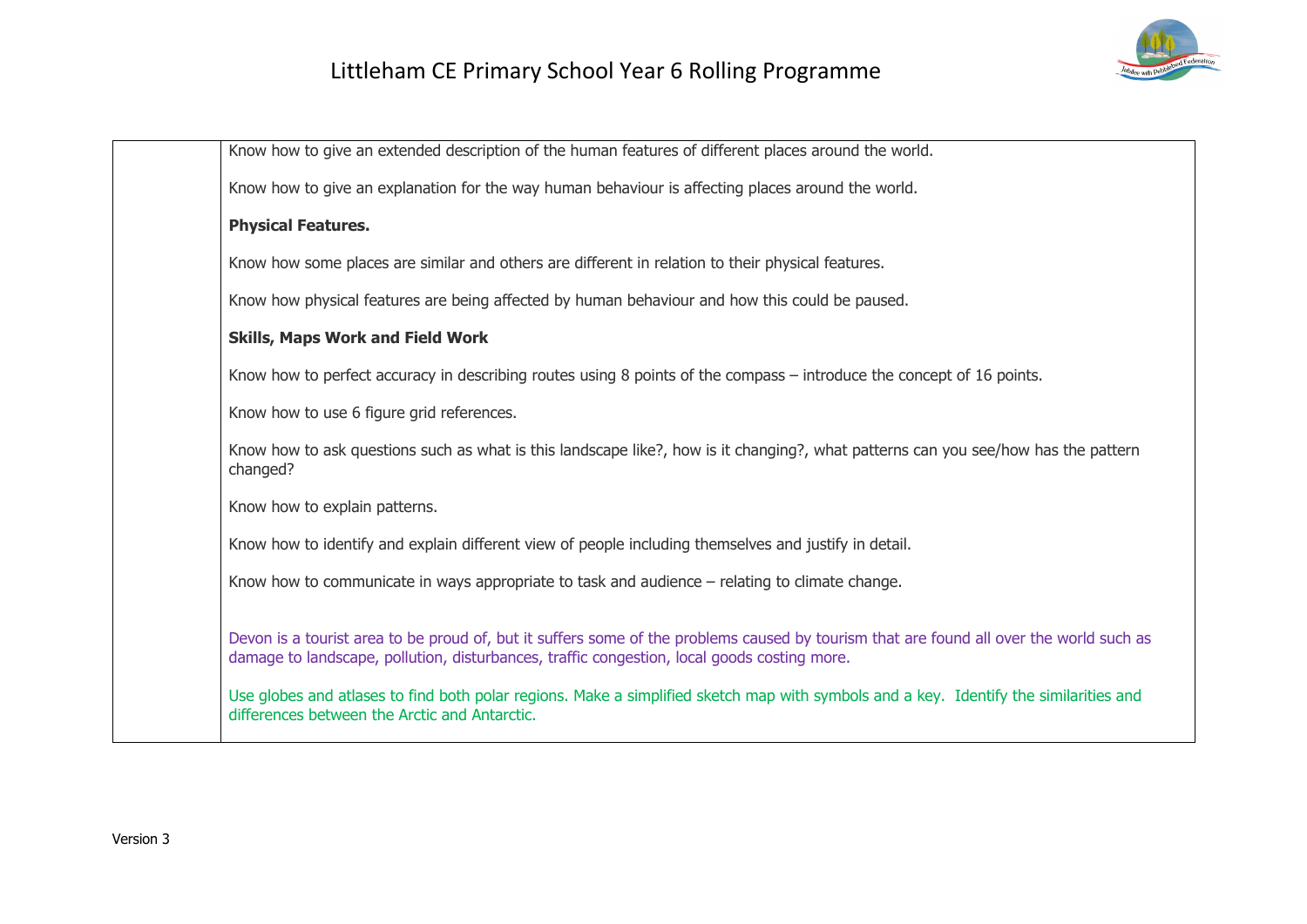|                | Consider the damage of tourism to the polar regions (globally) down to local level in Devon. Create an in-class news studio and write /<br>present news stories about these issues. Invite a guest speaker from the local tourist board to interview about effects of tourism in the<br>south-west.<br>Know how to record data and information in simple charts, tables and spreadsheets using appropriate headings. Recognise and understand<br>similarities such as: Climate; Population; Settlements; Animal life; Plant life; Seasonal change.<br>Know how to recognise and explain similarities and differences between different regions, countries.<br>Work in research teams to identify similarities and differences between the Arctic and Antarctic. Record data in a range of ways using<br>headings such as: Climate; Population; Settlements; Animal life; Plant life; Seasonal change. Discuss and share findings.<br>Discuss and consider how life in either region compares to that of life in the UK. What are the major differences? Are there any similarities?<br>- Focus on local area especially coastline. |
|----------------|------------------------------------------------------------------------------------------------------------------------------------------------------------------------------------------------------------------------------------------------------------------------------------------------------------------------------------------------------------------------------------------------------------------------------------------------------------------------------------------------------------------------------------------------------------------------------------------------------------------------------------------------------------------------------------------------------------------------------------------------------------------------------------------------------------------------------------------------------------------------------------------------------------------------------------------------------------------------------------------------------------------------------------------------------------------------------------------------------------------------------------|
| <b>Science</b> | Know and explain how food chains work using the correct vocabulary. The removal of one of the components has an impact. Know how<br>living things are classified into broad groups, including micro-organisms, plants and animals. Know reasons for classifying plants and<br>animals based on specific characteristics.<br><b>Living Things and Their Habitats</b><br>Know that living things can be formally grouped according to characteristics.                                                                                                                                                                                                                                                                                                                                                                                                                                                                                                                                                                                                                                                                               |
|                | Know that plants and animals are the two main groups for example, micro-organisms such as bacteria and yeast and toadstools and<br>mushrooms.<br>Know that plants can make their own food whereas animals cannot.<br>Know that animals can be divided into two groups; those that have a backbone (vertebrates) and those that do not (invertebrates).<br>Know that vertebrates can be divided into five small groups; fish, amphibians, reptiles, birds and mammals.                                                                                                                                                                                                                                                                                                                                                                                                                                                                                                                                                                                                                                                              |
|                | Know that each group has common characteristics and to name these.<br>Know that invertebrates can be divided into a number of groups including insects, spiders, snails and worms.                                                                                                                                                                                                                                                                                                                                                                                                                                                                                                                                                                                                                                                                                                                                                                                                                                                                                                                                                 |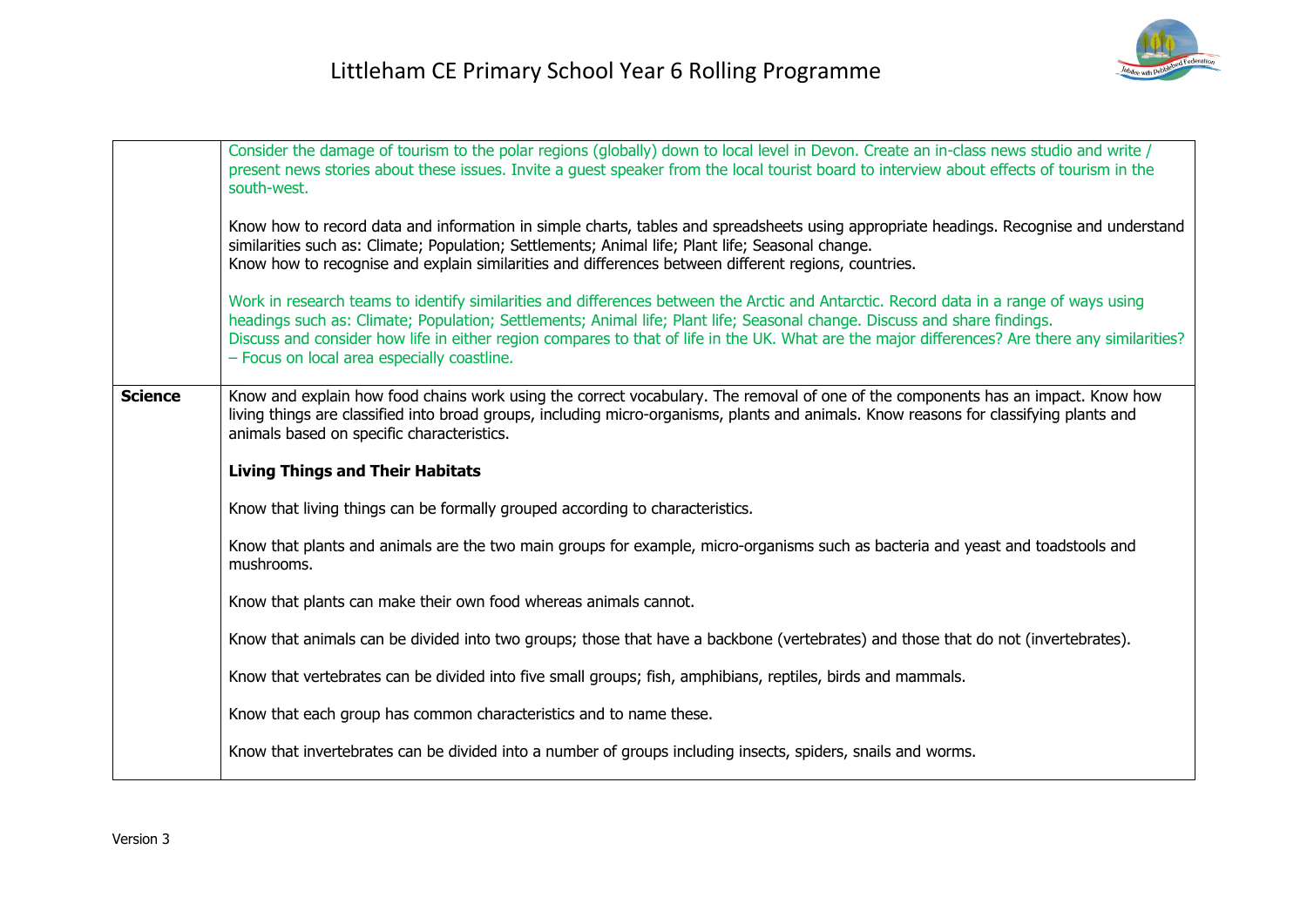

|                                 | Know that plants can be divided broadly into two main groups; flowering plants and non-flowering plants and give examples of each.                                                                                                                                                                                                                                                                                                                                                                                                                                                                                                                                                              |
|---------------------------------|-------------------------------------------------------------------------------------------------------------------------------------------------------------------------------------------------------------------------------------------------------------------------------------------------------------------------------------------------------------------------------------------------------------------------------------------------------------------------------------------------------------------------------------------------------------------------------------------------------------------------------------------------------------------------------------------------|
|                                 | <b>Knowledge of Working Scientifically</b>                                                                                                                                                                                                                                                                                                                                                                                                                                                                                                                                                                                                                                                      |
|                                 | Know how to use yes/no questions that will give useful information and justify these decisions.                                                                                                                                                                                                                                                                                                                                                                                                                                                                                                                                                                                                 |
|                                 | Know how to identify specific clear questions that will help to sort without ambiguity using keys.                                                                                                                                                                                                                                                                                                                                                                                                                                                                                                                                                                                              |
|                                 | Know how to apply knowledge of previous enquiry to compare and classify.                                                                                                                                                                                                                                                                                                                                                                                                                                                                                                                                                                                                                        |
|                                 | Know how to create branching databases (tree diagrams) and keys to enable others to name living things and objects.                                                                                                                                                                                                                                                                                                                                                                                                                                                                                                                                                                             |
|                                 | Know how to be able to explain using evidence that the branching database or classification key will only work for the living things or<br>materials it was created for.                                                                                                                                                                                                                                                                                                                                                                                                                                                                                                                        |
|                                 | Construct food chains, of a chosen animal or plant from a frozen land, to show how species are dependent on each other as food sources.<br>Describe their diagram using scientific vocabulary such as energy source, autotroph or primary producer, herbivore or primary consumer,<br>secondary consumer and top or apex predator. Work to interlink individual food chains into a food web. Consider what impact the removal<br>of one the components in the food chain or web would have. Make links with food chains in our local area. Compare and discuss<br>similarities/differences. Group organisms from the polar regions into the broad groups. Why are some groups underrepresented? |
|                                 | Use our grounds to observe a range of invertebrates and classify them according to observable features. Ensure we treat the animals with<br>respect and return them to their original habitat if we have to take them back to the classroom. Use a sports hoop to create a simple<br>quadrat to count invertebrate species in different parts of the school grounds.                                                                                                                                                                                                                                                                                                                            |
| <b>Art and</b><br><b>Design</b> | See Sub Theme topic.                                                                                                                                                                                                                                                                                                                                                                                                                                                                                                                                                                                                                                                                            |
| <b>Music</b>                    | A score contains all the information musicians need to rehearse and perform a piece of music, including separate lines for each instrument<br>or voice part, notation showing pitch and duration of sounds and markings to show dynamics, such as mp and mf.<br>Know how to use a range of everyday and classroom items to create music. Know how to layer sounds for effect.                                                                                                                                                                                                                                                                                                                   |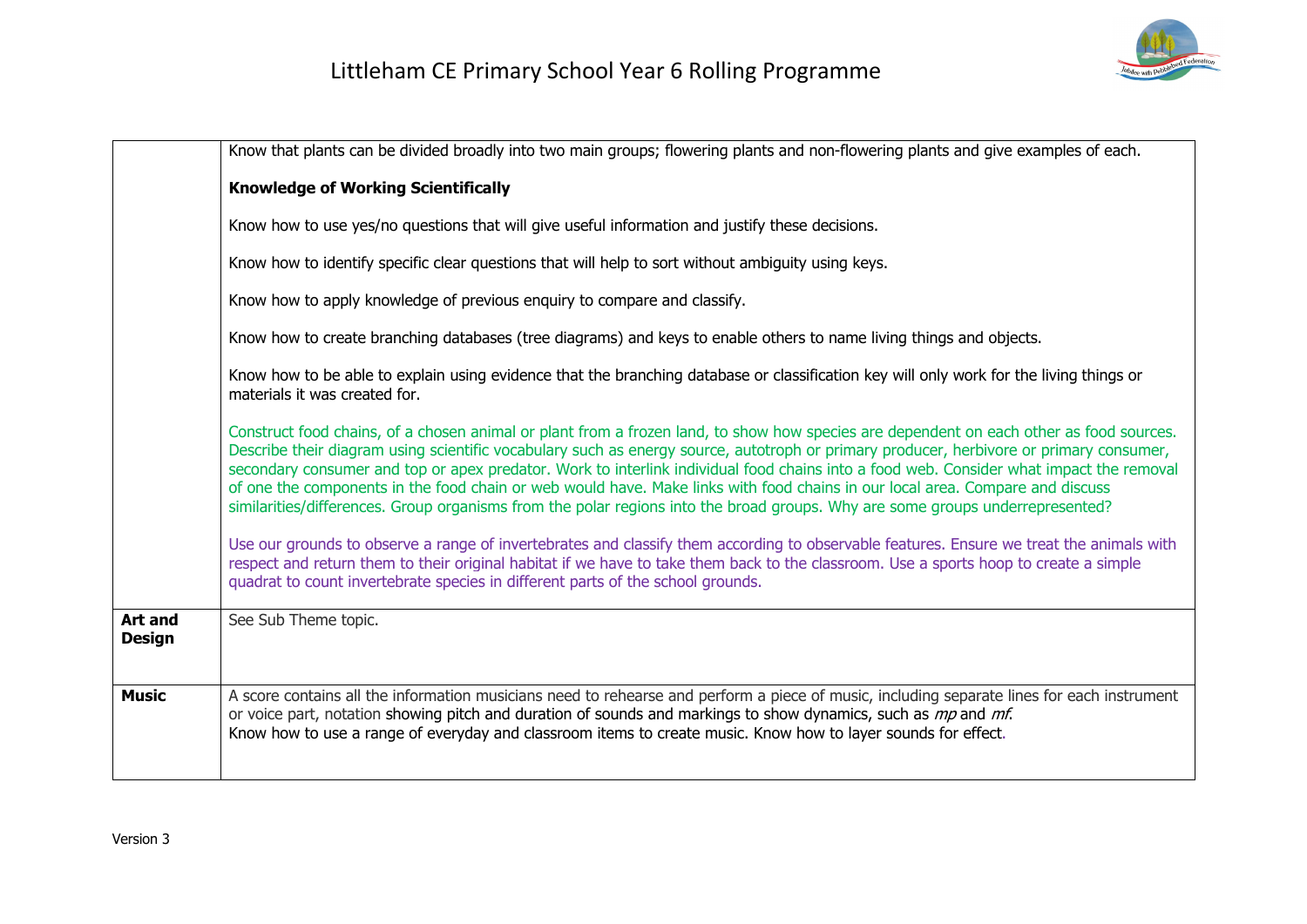

| <b>Composition</b>                                                                                                                                                                            |
|-----------------------------------------------------------------------------------------------------------------------------------------------------------------------------------------------|
| Know that a composition is music that is created by you and kept in some way. It's like writing a story. It can be played or performed again<br>to you and friends.                           |
| Know that a composition has pulse, rhythm and pitch that work together and are shaped by tempo, dynamics, texture and structure.                                                              |
| Know that notation is the recognition of the connection between sound and symbol.                                                                                                             |
| Know how to create simple melodies using the notes in the pentatonic scale and with simple rhythms that work musically with the style of<br>the content.                                      |
| Know how to explain the keynote or home note and the structure of the melody.                                                                                                                 |
| Know how to listen to and reflect on the developing musical composition and make musical decisions about how the melody connect with<br>the song.                                             |
| Know how to record the composition in any way appropriate that reconises connections between sound and symbol e.g. graphic/pictorial<br>notation.                                             |
| <b>Dimensions of Music</b>                                                                                                                                                                    |
| Know how to be able to talk about how pulse, rhythm, pitch, tempo, dynamics, texture and structure work together to create a song or<br>piece of music.                                       |
| Know how to keep the internal pulse.                                                                                                                                                          |
| Know how to be a musical leader $-$ creating musical ideas for the group to copy or respond to.                                                                                               |
| Know how to find the pulse/copy back rhythms based on the words of the main song that include syncopation (off beat)/copy back one<br>note riffs using simple and syncopated rhythm patterns. |
|                                                                                                                                                                                               |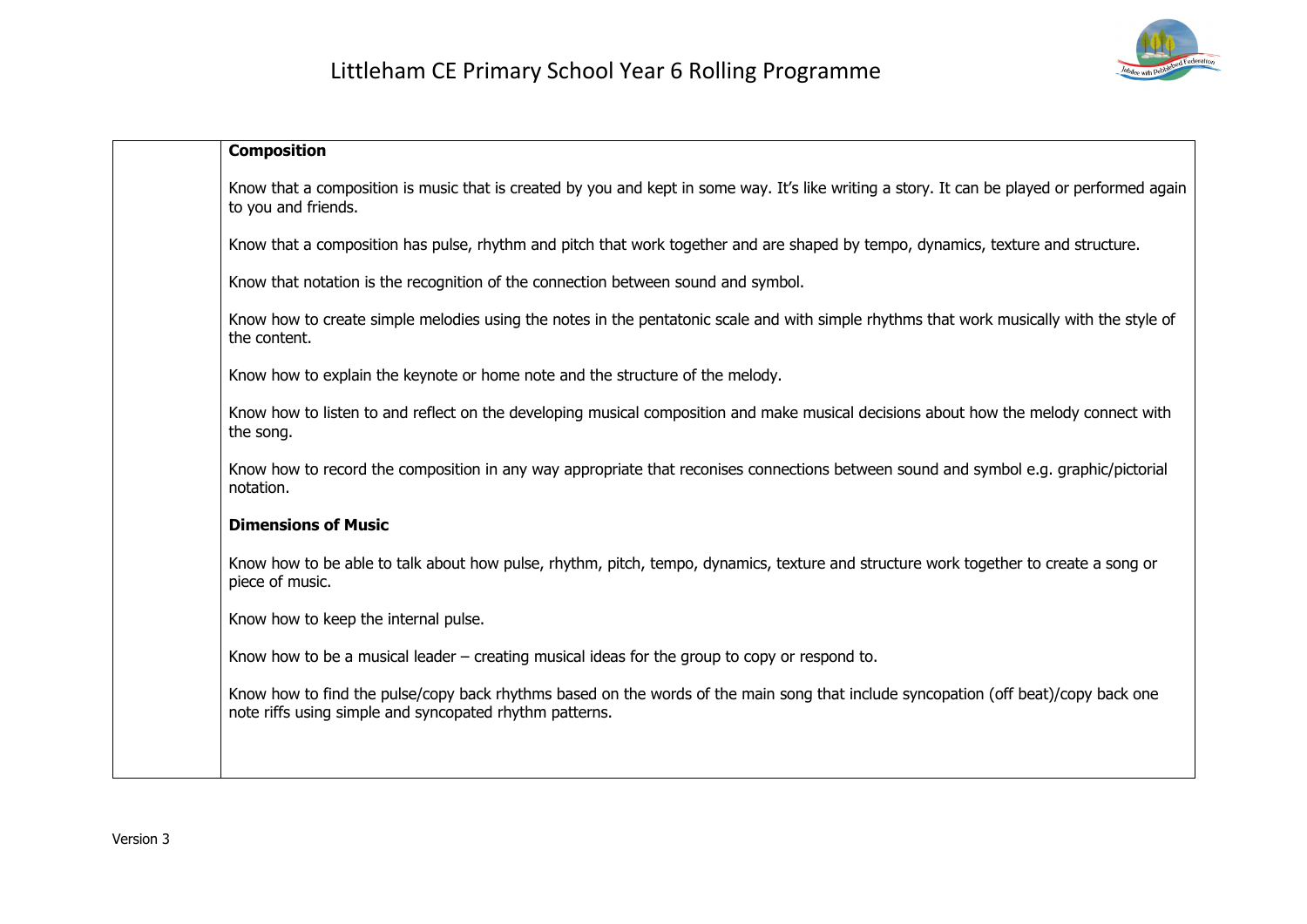

|                  | <b>Playing</b>                                                                                                                                                                                                                                                                                                                                                                    |
|------------------|-----------------------------------------------------------------------------------------------------------------------------------------------------------------------------------------------------------------------------------------------------------------------------------------------------------------------------------------------------------------------------------|
|                  | Know and be able to talk about different ways of writing music down e.g. staff notation, symbols.                                                                                                                                                                                                                                                                                 |
|                  | Know the notes C, D, E, F, G, A, B, C, on the treble stave.                                                                                                                                                                                                                                                                                                                       |
|                  | Know the instruments that might be played in a band or orchestra or by their friends.                                                                                                                                                                                                                                                                                             |
|                  | Know how to play a musical instrument with the correct technique within the context of the composition.                                                                                                                                                                                                                                                                           |
|                  | Know how to select and learn an instrumental part that matches their musical challenge, using one of the differentiated parts – one note,<br>simple or medium part or melody from memory or notation.                                                                                                                                                                             |
|                  | Know how to rehearse and perform their part.                                                                                                                                                                                                                                                                                                                                      |
|                  | Know how to listen to and follow musical instruments from a leader.                                                                                                                                                                                                                                                                                                               |
|                  | Know how to lead a rehearsal session.                                                                                                                                                                                                                                                                                                                                             |
|                  | Create a soundtrack that captures the beauty of the Northern Lights, using a range of everyday and found objects from around the<br>classroom. Consider which sounds would best paint the picture of the light's luminescence and movement, layering sounds for effect.<br>Children to record their compositions in a simple musical score, share with other classes and parents. |
| <b>Computing</b> | Programming                                                                                                                                                                                                                                                                                                                                                                       |
|                  | Know how to deconstruct a problem into smaller steps, recognising similarities to solutions used before.                                                                                                                                                                                                                                                                          |
|                  | Know how to explain and program each of the steps in an algorithm.                                                                                                                                                                                                                                                                                                                |
|                  | Know how to evaluate the effectiveness and efficiency of an algorithm while continually testing the programming of that algorithm.                                                                                                                                                                                                                                                |
|                  | Know when to use a variable to achieve a required output.                                                                                                                                                                                                                                                                                                                         |
|                  | Know how to use a variable and operators to stop a program.                                                                                                                                                                                                                                                                                                                       |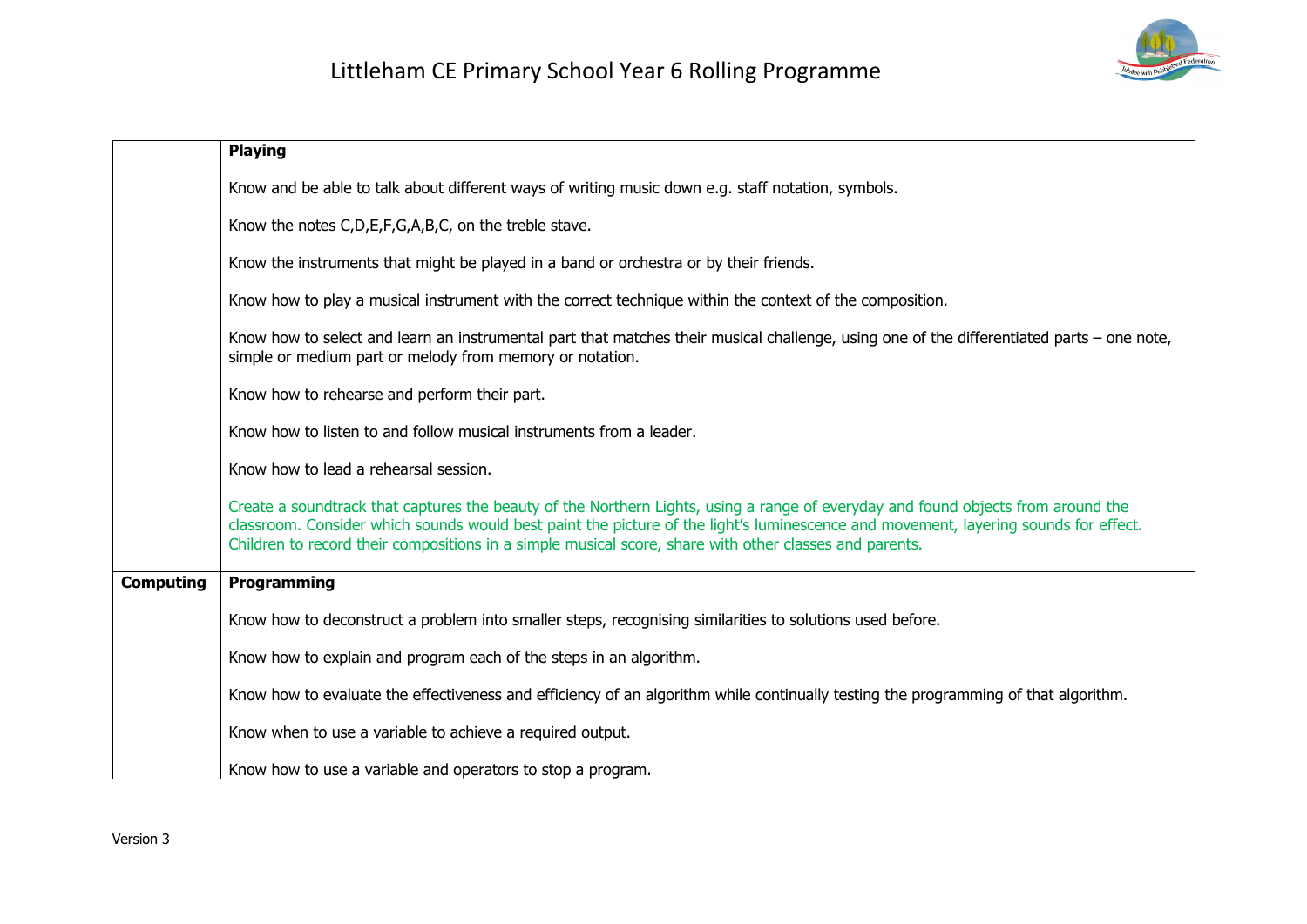|            | Create an 'Ice Maze Game' linked to Shackleton's exploration. Practice how to debug games that have problems. |
|------------|---------------------------------------------------------------------------------------------------------------|
| Technology | Design and See Sub Theme Topic                                                                                |

|                   | Term 3 - Summer                                                                                                                                                                                                                                                                                                                                                                                                                          |
|-------------------|------------------------------------------------------------------------------------------------------------------------------------------------------------------------------------------------------------------------------------------------------------------------------------------------------------------------------------------------------------------------------------------------------------------------------------------|
|                   | What are the key pieces of knowledge we want children to remember, be able to build upon and to reflect on within each<br>subject area of this topic? This knowledge or skill features heavily in sub theme or will not be repeated.<br>Text in this colour describes example activities to support the main theme of the topic.<br>Text in this colour relates to key pieces of knowledge linked specifically to our Curriculum Intent. |
| <b>Sub-themes</b> | <b>Revolution</b>                                                                                                                                                                                                                                                                                                                                                                                                                        |
| <b>History</b>    | Revolution: Gain historical perspective by placing their growing knowledge into different contexts: understanding the connections<br>between local, regional, national and international history; between cultural, economic, military, political, religious and social history; and<br>between short- and long-term timescales.                                                                                                         |
|                   | <b>Chronology</b>                                                                                                                                                                                                                                                                                                                                                                                                                        |
|                   | Know how to describe the historical significance of historical findings.                                                                                                                                                                                                                                                                                                                                                                 |
|                   | Know how to describe the main achievements in the lifetime of a monarch.                                                                                                                                                                                                                                                                                                                                                                 |
|                   | Know how to create a timeline of Victorian achievements and for the life of Queen Victoria.                                                                                                                                                                                                                                                                                                                                              |
|                   | Know how to describe in detail significant events and why they were significant.                                                                                                                                                                                                                                                                                                                                                         |
|                   | Know how to explain colonisation along with benefits and disadvantages.                                                                                                                                                                                                                                                                                                                                                                  |
|                   | <b>Historical Enquiry</b>                                                                                                                                                                                                                                                                                                                                                                                                                |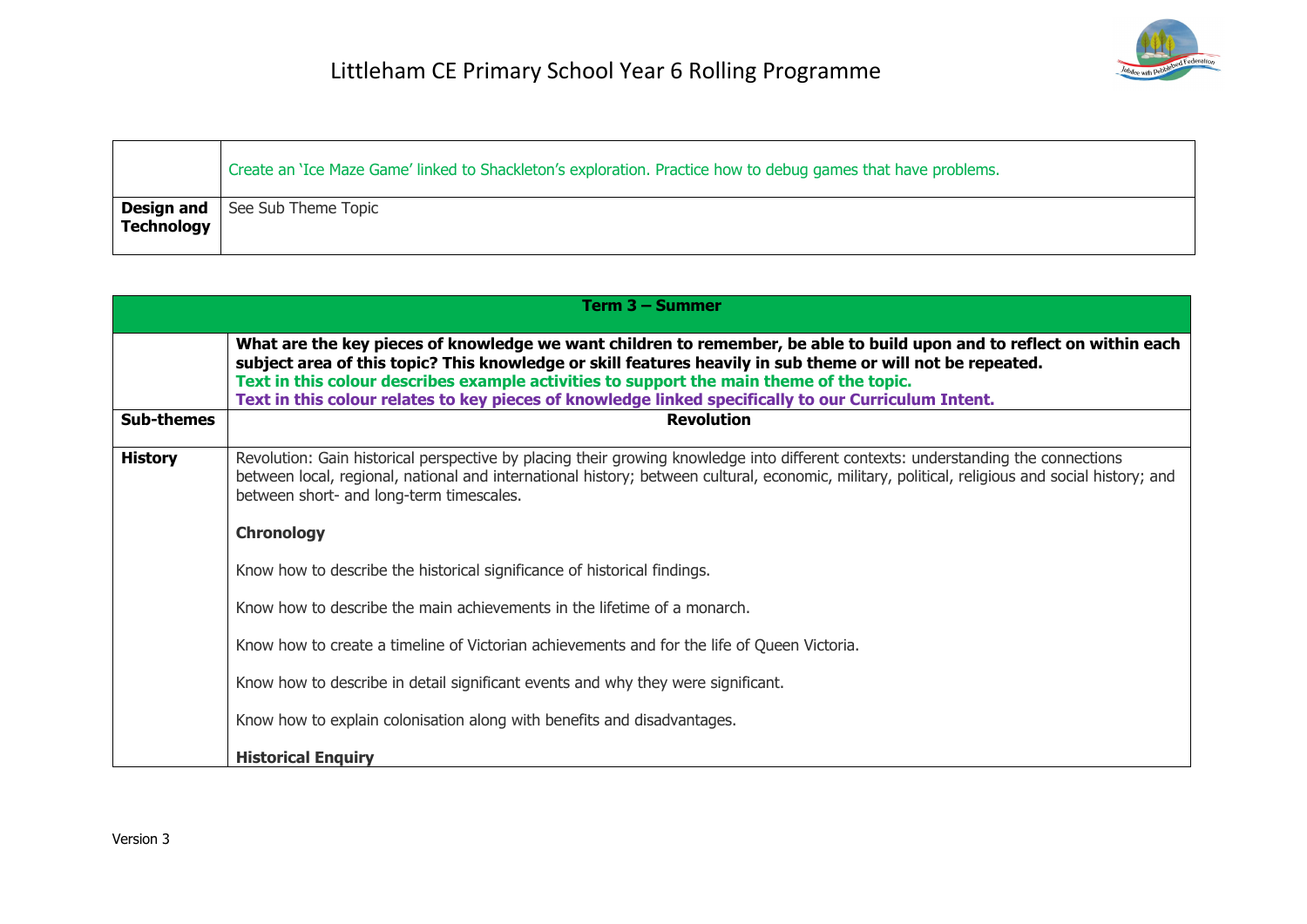

Know how some artefacts may be misleading.

Know how to formally critique the validity of primary and secondary sources.

#### **Interpretations of History**

Know how to justify the qualities they feel make a good ruler.

Know how to make a reasoned judgement on whether a historically significant event is fact or fiction.

Know how to justify the reasons for and against nations seeking empires.

Know how to explain why they feel that the British Empire has all but disappeared.

#### **Continuity and Change**

Know how to interpret a range of evidence to reach a conclusion and make a judgement as to why the British Empire has all but disappeared.

Know how to interpret a range of evidence to describe how the conditions for children's lives improved during the Victorian period.

#### **Cause and Consequence**

Know how to use a wide range of evidence to evaluate the wide consequences of the invention of more industrial processes.

Know how to explain with evidence what drives some people to become social reformers and the impact of some of those reformers

#### **Similarities and Differences**

Know how to compare different groups of society from the Victorian Period and explain why making judgements is so difficult.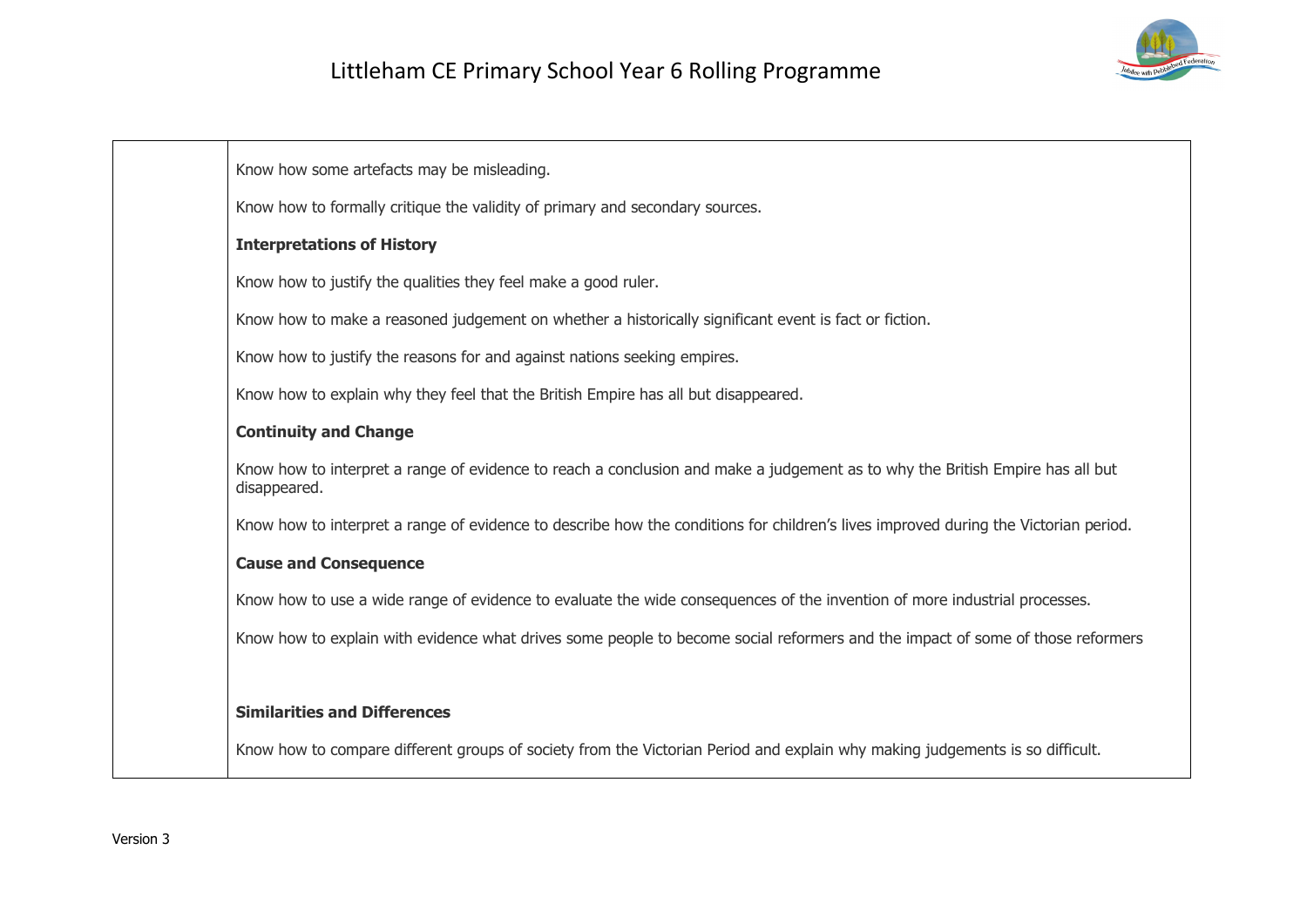|                                 | Know how to compare and make a judgement about the Rowntree Factory or Sunlight Soap Factory with other Victorian Factories.                                                                                                                                                                                                                                                                                                                                           |
|---------------------------------|------------------------------------------------------------------------------------------------------------------------------------------------------------------------------------------------------------------------------------------------------------------------------------------------------------------------------------------------------------------------------------------------------------------------------------------------------------------------|
|                                 |                                                                                                                                                                                                                                                                                                                                                                                                                                                                        |
|                                 | <b>Significance</b>                                                                                                                                                                                                                                                                                                                                                                                                                                                    |
|                                 | Know why the phrase 'the sun never sets upon the British Empire' was so significant.                                                                                                                                                                                                                                                                                                                                                                                   |
|                                 | <b>Black and British</b>                                                                                                                                                                                                                                                                                                                                                                                                                                               |
|                                 | Key Question - What difference did the slave trade make to the experience of the Black people?                                                                                                                                                                                                                                                                                                                                                                         |
|                                 | Know how to explain the nature of the transatlantic slave trade and how it worked to Britain's benefit, as one of the world's biggest<br>slave-trading nations.                                                                                                                                                                                                                                                                                                        |
|                                 | Know that more than three million people were forced into slavery by British traders.                                                                                                                                                                                                                                                                                                                                                                                  |
|                                 | Know how to appreciate the extent of the horrific human suffering this caused to the Black Peoples of Africa.                                                                                                                                                                                                                                                                                                                                                          |
|                                 | Know that whole islands such as Barbados were given over to sugar plantations because people in Britain had developed a 'sweet tooth'.                                                                                                                                                                                                                                                                                                                                 |
|                                 | Know how to deduce from portraits the role Black people played in rich households.                                                                                                                                                                                                                                                                                                                                                                                     |
|                                 | Know that Britons, including black campaigners, led the way in making the slave trade illegal.                                                                                                                                                                                                                                                                                                                                                                         |
|                                 | Consider the following elements of The Victorian Era and the significant historical individuals linked to them.<br>The young Queen Victoria.<br>Family Life and Victorian Children - rich and poor<br>The Industrial Revolution - visit Coldharbour Mill<br>The British Empire<br>The death of Prince Albert.                                                                                                                                                          |
| <b>Art and</b><br><b>Design</b> | Printmakers create artwork by transferring paint, ink or other art materials from one surface to another. One such technique is Batik. This<br>a process of using melted wax as a resist on fabric. The wax may be painted on a white or coloured fabric using a canting or brush or it<br>may be stamped onto the fabric using a copper stamp dipped in melted wax. The fabric is then dyed, and the areas that have been<br>waxed will not be penetrable by the dye. |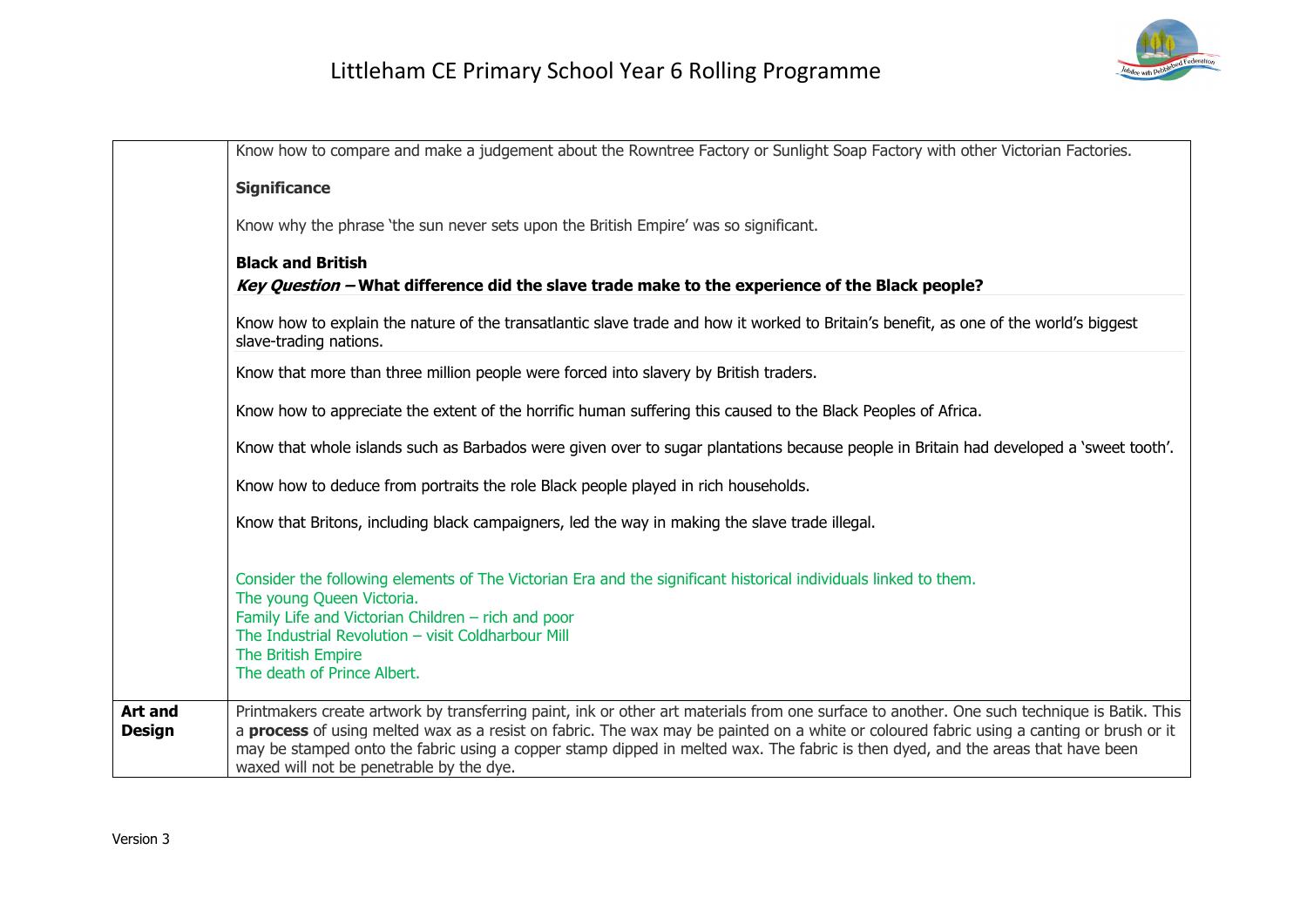

| <b>Use of Sketchbook</b>                                                                                                     |
|------------------------------------------------------------------------------------------------------------------------------|
| Know how to write detailed notes about pieces of work.                                                                       |
| Know how to make explicit reference to methods and skills used in artwork they have created or artwork of others.            |
| Know how to research artists and link to their work.                                                                         |
| Know how to reflect on their work (and other children's work) and its meaning and purpose.                                   |
| Know how to use their sketchbook to show knowledge and art history they have learnt.                                         |
| <b>Printing</b>                                                                                                              |
| Know how to print coloured, repeated patterns onto surface of their choice.                                                  |
| Know how to produce a relief print.                                                                                          |
| Know how to combine previous taught techniques to develop own piece of work.                                                 |
| Know how to use batik to create a patterned panel.                                                                           |
| Know how to make a simple block print, combining two or three colours, understand how to add surface detail using black ink. |
|                                                                                                                              |
| <b>Colour</b>                                                                                                                |
| Know how to mix and apply colours to represent still life objects from observation.                                          |
| Know how to analyse colours used by painters.                                                                                |
| <b>Patterns</b>                                                                                                              |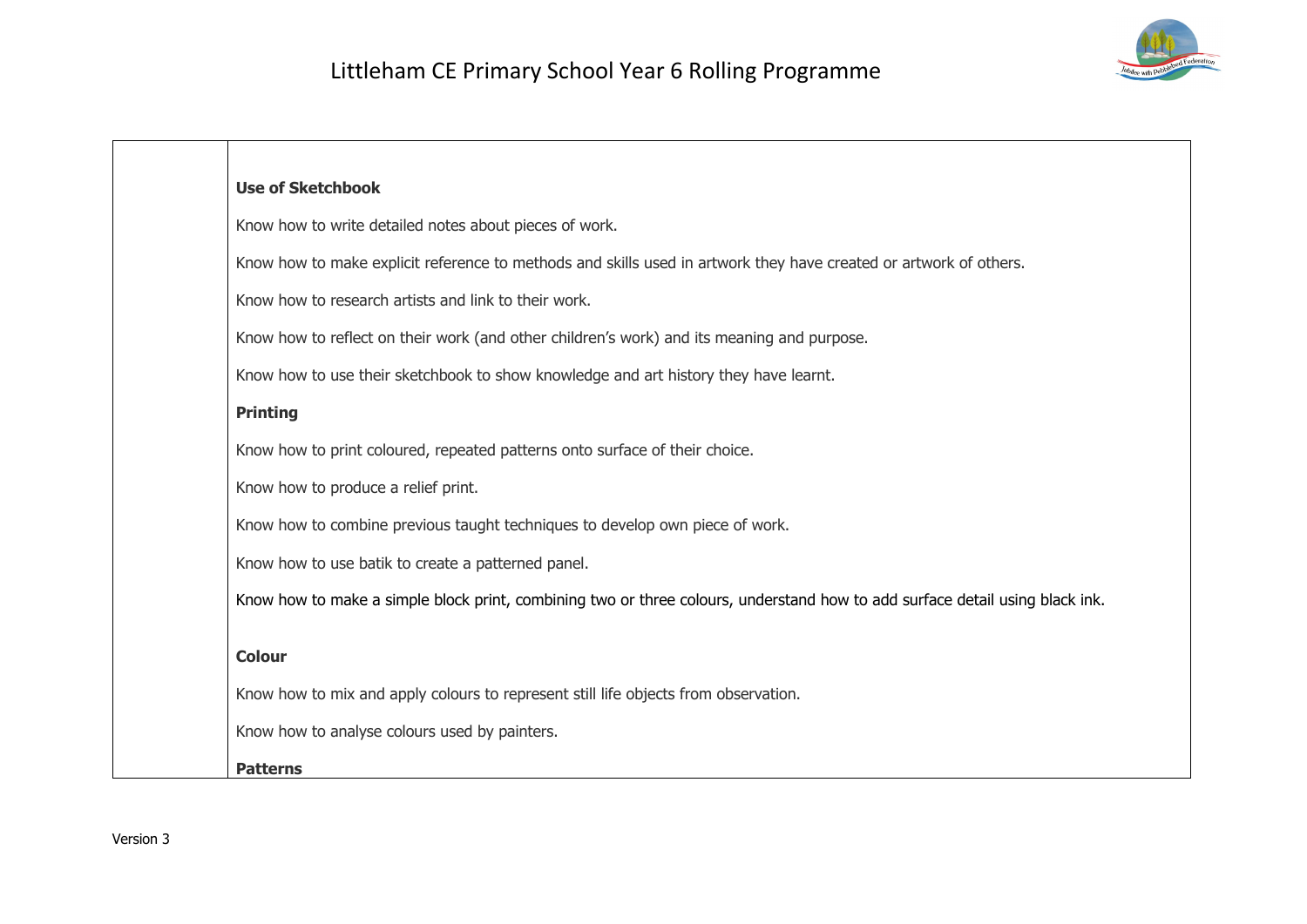

|                                        | Know how to construct patterns using various methods to develop their understanding.                                                                                                                                                                                                                                                                                                                                   |
|----------------------------------------|------------------------------------------------------------------------------------------------------------------------------------------------------------------------------------------------------------------------------------------------------------------------------------------------------------------------------------------------------------------------------------------------------------------------|
|                                        | Know how to use artists' artwork to apply to their own piece.                                                                                                                                                                                                                                                                                                                                                          |
|                                        | <b>Shape</b>                                                                                                                                                                                                                                                                                                                                                                                                           |
|                                        | Know how to adapt the work of others to compose original ideas.                                                                                                                                                                                                                                                                                                                                                        |
|                                        | Know how to create abstract compositions using knowledge of other artists' work.                                                                                                                                                                                                                                                                                                                                       |
|                                        | Study the work of Victorian Artist William Morris. Consider the houses that would have been able to afford his work in Victorian times.                                                                                                                                                                                                                                                                                |
|                                        | Find examples of William Morris prints. Taking inspiration from his style, design a simple block print combining two or three colours in<br>their sketchbooks. Add surface detail using black ink. Children to annotate their work, describing their inspiration and intentions and<br>explaining the techniques to be used to create them. Adapt and refine artwork in light of constructive feedback and reflection. |
|                                        | Create the block printing to create a repeated pattern.                                                                                                                                                                                                                                                                                                                                                                |
|                                        | Create another William Morris style panel using Batik method.                                                                                                                                                                                                                                                                                                                                                          |
| <b>Design and</b><br><b>Technology</b> | Strength can be added to a framework by using multiple layers. For example, corrugated cardboard can be placed with corrugations<br>running alternately vertically and horizontally. Triangular shapes can be used instead of square shapes because they are more rigid.<br>Frameworks can be further strengthened by adding an outer cover.                                                                           |
|                                        | <b>Design</b>                                                                                                                                                                                                                                                                                                                                                                                                          |
|                                        | Know how to develop own simple design specification.                                                                                                                                                                                                                                                                                                                                                                   |
|                                        | Know how to independently draw on a range of sources to help formulate design ideas.                                                                                                                                                                                                                                                                                                                                   |
|                                        | Know how to develop clear rationale for why the chosen design was picked from a range of other designs which would also fit the design<br>brief.                                                                                                                                                                                                                                                                       |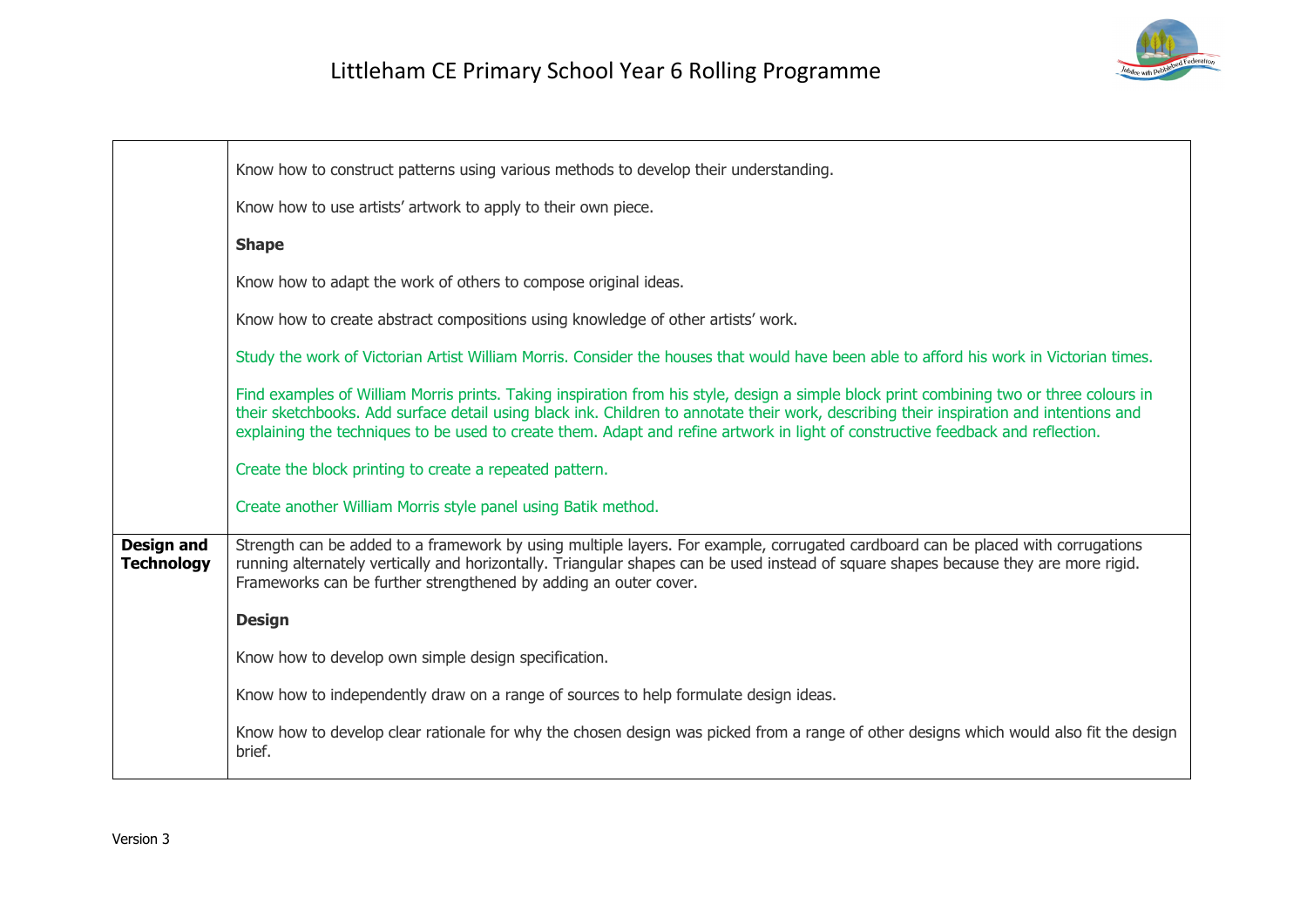

| Know how to use accurately drawn exploded diagrams and cross-sectional diagrams to communicate ideas.                   |
|-------------------------------------------------------------------------------------------------------------------------|
| Know how to have a sense of the design process.                                                                         |
| <b>Make</b>                                                                                                             |
| Know the importance of prototypes and present prototypes to peers.                                                      |
| Know how to develop one idea in depth and justify why they have developed the chosen idea.                              |
| Know how to use researched information to inform decisions.                                                             |
| Know how to produce detailed lists of components / materials / tools.                                                   |
| Know how to use a computer to model ideas and understand the importance of doing this.                                  |
| Know how to independently select from and use a wide range of tools.                                                    |
| Know how to cut accurately and safely to lines independently marked out.                                                |
| Know how to refine a product without prompting $-$ review and rework/improve.                                           |
| <b>Evaluate</b>                                                                                                         |
| Know how to research and evaluate existing products (including book and web based research).                            |
| Know how to consider user and purpose and return to it periodically.                                                    |
| Know how to identify the strengths and weaknesses of their design ideas and include in evaluations.                     |
| Know how to give a report using correct technical vocabulary and making accurate reference to processes and tools used. |
| Know how to consider and explain how the finished product could be improved related to design criteria and feedback.    |
|                                                                                                                         |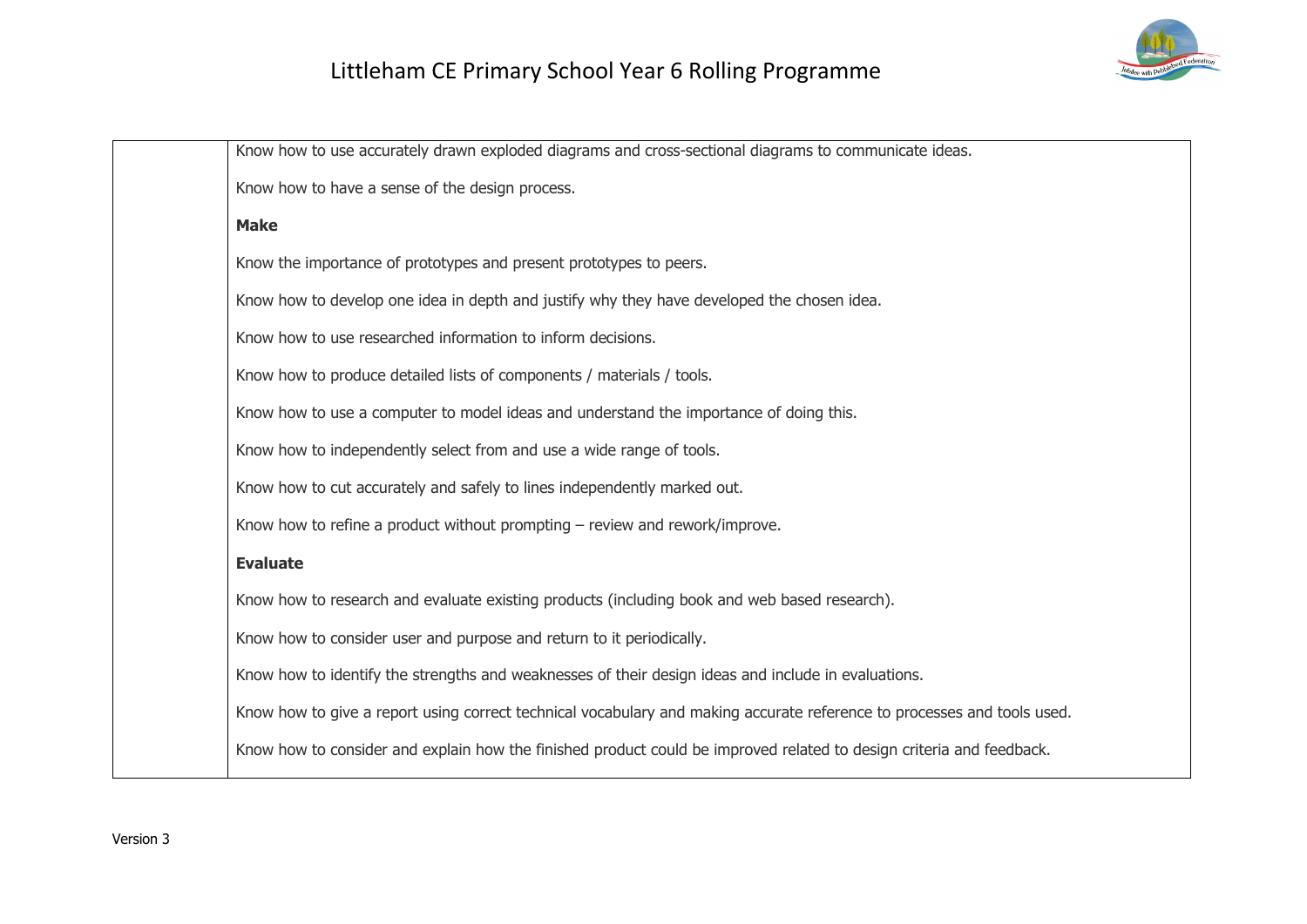

| Know how key people have influenced design.                                                                           |
|-----------------------------------------------------------------------------------------------------------------------|
| Know how to present evaluations pictorially, in writing and using appropriate mathematical skills.                    |
| <b>Structures</b>                                                                                                     |
| Know how to use the correct terminology for tools, materials and processes.                                           |
| Know how to mark hole positions accurately.                                                                           |
| Know how to use hand drills to drill tight and loose fit holes.                                                       |
| Know how to cut strip wood, dowel, square section wood accurately to 1mm.                                             |
| Know how to join materials using appropriate methods.                                                                 |
| Know how to build frameworks to support mechanisms.                                                                   |
| Know how to stiffen and reinforce complex structures.                                                                 |
| <b>Mechanical and Electrical Systems and ICT</b>                                                                      |
| Know how to develop a technical vocabulary appropriate to the project.                                                |
| Know how to use mechanical systems such as cams, pulleys and gears.                                                   |
| Know how to use electrical systems such as motors.                                                                    |
| Know how to program, monitor and control using ICT.                                                                   |
| Know that mechanical and electrical systems have inputs>processes>outcomes.                                           |
| Know how to understand that gears and pulleys can be used to speed up, slow down or change the direction of movement. |
|                                                                                                                       |